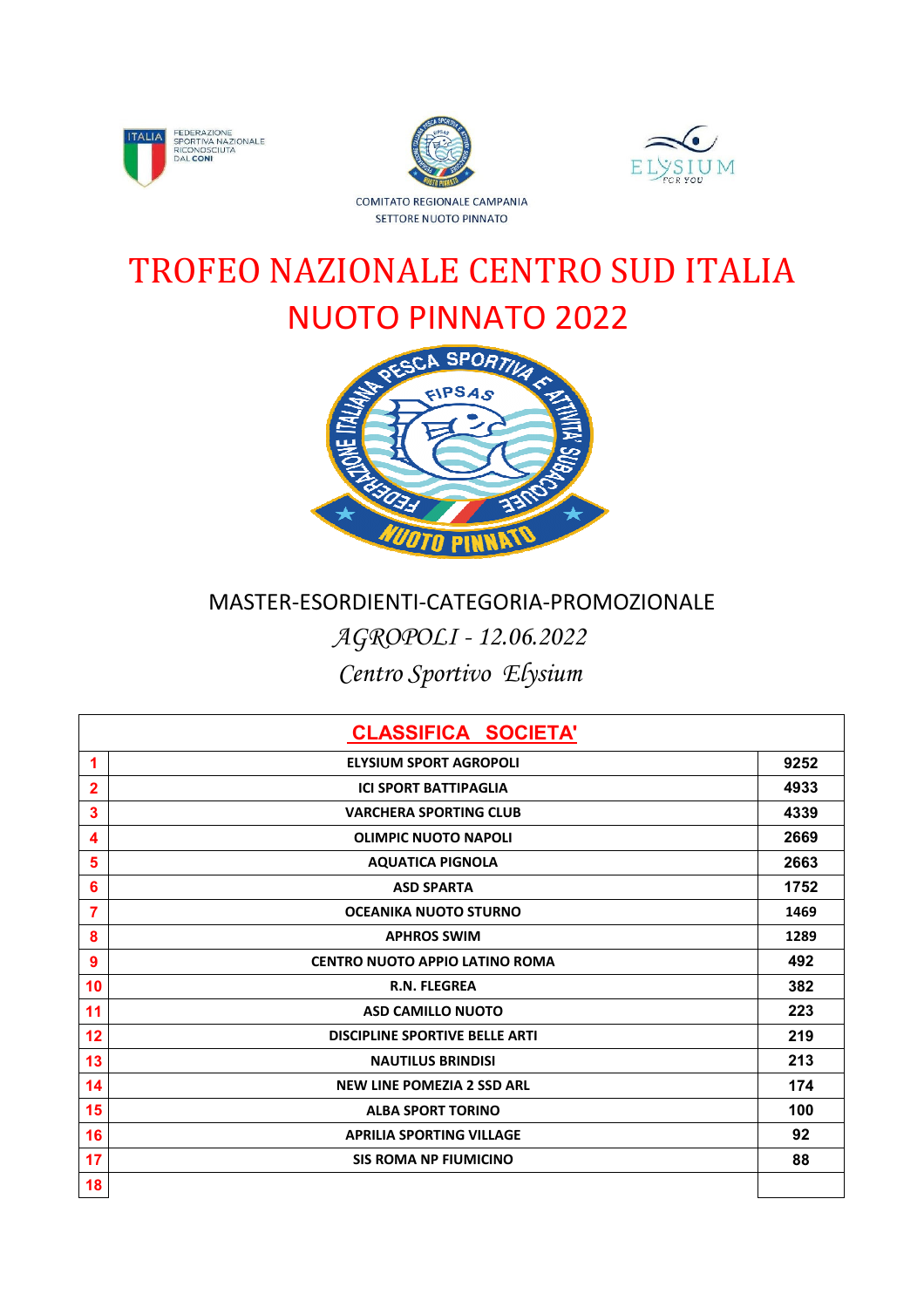| <b>CLASSIFICA SOCIETA' MASTER</b> |                                       |      |  |  |  |  |  |  |  |
|-----------------------------------|---------------------------------------|------|--|--|--|--|--|--|--|
|                                   | <b>ELYSIUM SPORT AGROPOLI</b>         | 2946 |  |  |  |  |  |  |  |
| $\mathbf{2}$                      | <b>VARCHERA SPORTING CLUB</b>         | 723  |  |  |  |  |  |  |  |
| 3                                 | <b>ASD SPARTA</b>                     | 624  |  |  |  |  |  |  |  |
| $\boldsymbol{4}$                  | <b>OCEANIKA NUOTO STURNO</b>          | 583  |  |  |  |  |  |  |  |
| 5                                 | <b>CENTRO NUOTO APPIO LATINO ROMA</b> | 392  |  |  |  |  |  |  |  |
| 6                                 | <b>R.N. FLEGREA</b>                   | 280  |  |  |  |  |  |  |  |
| 7                                 | <b>OLIMPIC NUOTO NAPOLI</b>           | 169  |  |  |  |  |  |  |  |
| 8                                 | <b>NAUTILUS BRINDISI</b>              | 100  |  |  |  |  |  |  |  |
| 9                                 | <b>ALBA SPORT TORINO</b>              | 100  |  |  |  |  |  |  |  |
| 10                                | <b>DISCIPLINE SPORTIVE BELLE ARTI</b> | 85   |  |  |  |  |  |  |  |

|             | <b>CLASSIFICA SOCIETA' ESORDIENTI</b> |      |
|-------------|---------------------------------------|------|
|             | <b>ELYSIUM SPORT AGROPOLI</b>         | 1889 |
| $\mathbf 2$ | <b>VARCHERA SPORTING CLUB</b>         | 1350 |
| 3           | <b>ACQUATICA PIGNOLA POTENZA</b>      | 1222 |
| 4           | <b>ICI SPORT BATTIPAGLIA</b>          | 817  |
| 5           | <b>APHROSWIM SAN SEVERO</b>           | 751  |
| 6           | <b>R.N. FLEGREA</b>                   | 102  |
|             | <b>ASD SPARTA</b>                     | 100  |
| 8           | <b>CENTRO NUOTO APPIO LATINO ROMA</b> | 50   |
| 9           | <b>NAUTILUS BRINDISI</b>              | 27   |

|              | <b>CLASSIFICA SOCIETA' CATEGORIA</b>  |      |
|--------------|---------------------------------------|------|
|              | <b>ELYSIUM SPORT AGROPOLI</b>         | 4417 |
| $\mathbf{2}$ | <b>ICI SPORT BATTIPAGLIA</b>          | 4116 |
| 3            | <b>OLIMPIC NUOTO NAPOLI</b>           | 2500 |
| 4            | <b>VARCHERA SPORTING CLUB</b>         | 2224 |
| 5            | <b>AQUATICA PIGNOLA</b>               | 1366 |
| 6            | <b>ASD SPARTA</b>                     | 1028 |
| 7            | <b>OCEANIKA NUOTO STURNO</b>          | 886  |
| 8            | <b>APHROS SWIM</b>                    | 492  |
| 9            | <b>ASD CAMILLO NUOTO</b>              | 223  |
| 10           | <b>NEW LINE POMEZIA 2 SSD ARL</b>     | 174  |
| 11           | <b>DISCIPLINE SPORTIVE BELLE ARTI</b> | 134  |
| 12           | <b>APRILIA SPORTING VILLAGE</b>       | 92   |
| 13           | <b>SIS ROMA NP FIUMICINO</b>          | 88   |
| 14           | <b>NAUTILUS BRINDISI</b>              | 86   |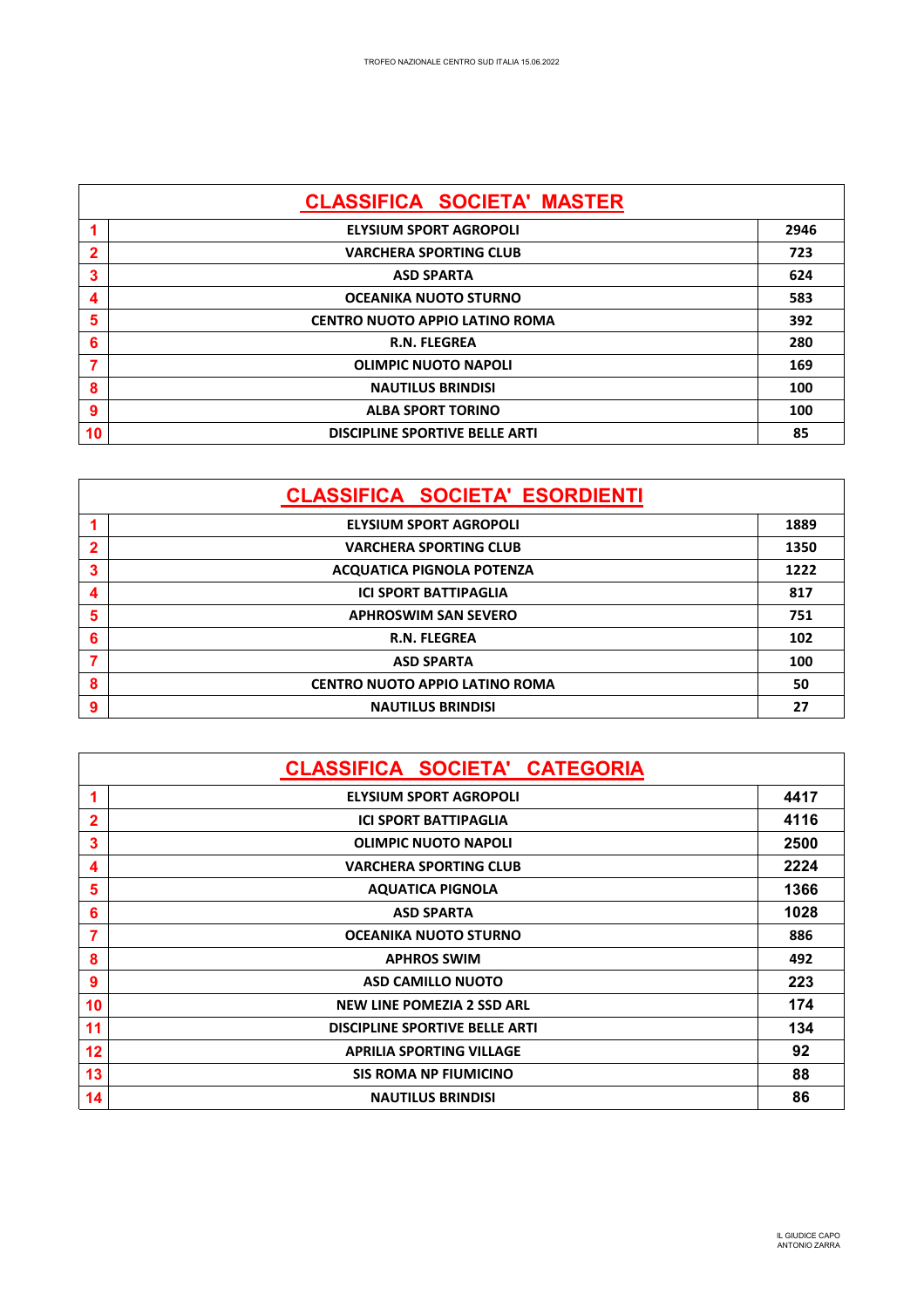| 50 APNEA MASTER -MASCHI(00'00") |                   |         |        |                         |             |            |     |                                |          |         |                |             |  |
|---------------------------------|-------------------|---------|--------|-------------------------|-------------|------------|-----|--------------------------------|----------|---------|----------------|-------------|--|
| N.                              | ingresso batteria |         | corsia | <b>ATLETA</b>           | <b>ANNO</b> | <b>CAT</b> | M/F | SOCIETA'                       | DIST.    | T. ISCR | <b>T. GARA</b> | <b>CMAS</b> |  |
|                                 |                   |         | 4      | PALMIERI AMATO          | 1991        | M30        | м   | <b>ASD SPARTA</b>              | 50 APNEA | 0.21.0  | 0.20.44        | 50          |  |
|                                 |                   |         | b      | <b>FISCHETTI ANDREA</b> | 1989        | M30        | M   | VARCHERA SPORTING CLUB         | 50 APNEA | 0.27.0  | 0.25.51        | 46          |  |
|                                 |                   |         |        |                         |             |            |     |                                |          |         |                |             |  |
| 3                               |                   |         |        | LORE' DONATO            | 1984        | M35        | M   | CENTRO NUOTO APPIO LATINO ROMA | 50 APNEA | 0.22.0  | 0.20.00        | 50          |  |
| 4                               |                   | $\perp$ |        | PACIFICO LUCIANO        | 1983        | M35        | M   | ELYSIUM AGROPOLI               | 50 APNEA | 0.29.1  | 0.30.66        | 46          |  |
|                                 |                   |         |        |                         |             |            |     |                                |          |         |                |             |  |
|                                 |                   |         |        | <b>MARINO GIUSEPPE</b>  | 1982        | M40        | M   | ELYSIUM AGROPOLI               | 50 APNEA | S.T.    | ASS            |             |  |
| 6                               |                   |         |        |                         |             |            |     |                                |          |         |                |             |  |
|                                 |                   |         |        | <b>GALLO GIUSEPPE</b>   | 1970        | M50        | M   | <b>ELYSIUM AGROPOLI</b>        | 50 APNEA | S.T.    | 0.30.42        | 50          |  |
|                                 |                   |         |        |                         |             |            |     |                                |          |         |                |             |  |
|                                 |                   |         |        | <b>TORTORA EVARISTO</b> | 1961        | M60        | M   | RARI NANTES NUOTO SALERNO      | 50 APNEA | 0.24.0  | ASS            |             |  |

| 50 PINNE MASTER - FEMMINE (00'00" |                   |                |                |                           |             |     |     |                                |          |         |                |             |  |
|-----------------------------------|-------------------|----------------|----------------|---------------------------|-------------|-----|-----|--------------------------------|----------|---------|----------------|-------------|--|
| N.                                | ingresso batteria |                | corsia         | <b>ATLETA</b>             | <b>ANNO</b> | CAT | M/F | SOCIETA'                       | DIST.    | T. ISCR | <b>T. GARA</b> | <b>CMAS</b> |  |
| $\mathbf{1}$                      |                   |                | $\overline{2}$ | CALDERONI GIOVANNA        | 1998        | M20 | F.  | ELYSIUM AGROPOLI               | 50 PINNE | 0.30.1  | 0.29.99        | 50          |  |
|                                   |                   |                |                |                           |             |     |     |                                |          |         |                |             |  |
| 2                                 |                   |                | 4              | BILANCIERI IOLANDA        | 1995        | M25 | F.  | <b>ELYSIUM AGROPOLI</b>        | 50 PINNE | 0.24.8  | 0.26,23        | 50          |  |
| 3                                 |                   | $\overline{2}$ | 6              | <b>GRAZIOSI LUCIA</b>     | 1993        | M25 | F.  | OCEANIKA NUOTO STURNO          | 50 PINNE | 0.30,0  | 0.30.10        | 46          |  |
| $\overline{a}$                    |                   |                | $\overline{7}$ | PUOPOLO MONICA            | 1994        | M25 | F.  | <b>ASD SPARTA</b>              | 50 PINNE | 0.30.4  | 0.30.49        | 42          |  |
|                                   |                   |                |                |                           |             |     |     |                                |          |         |                |             |  |
| 5                                 |                   |                | 3              | <b>CARBONE LUCIA</b>      | 1992        | M30 | F.  | <b>ASD SPARTA</b>              | 50 PINNE | 0.29,8  | 0.29.47        | 50          |  |
| 6                                 |                   |                | 5              | CASTELLANO ROSETTA        | 1990        | M30 | F.  | OCEANIKA NUOTO STURNO          | 50 PINNE | 0.29,8  | 0.29,54        | 46          |  |
|                                   |                   |                | 5              | <b>GRAZIOSI ADRIANA</b>   | 1989        | M30 | F.  | <b>ASD SPARTA</b>              | 50 PINNE | 0.31,0  | 0.32,15        | 42          |  |
| $\overline{7}$                    |                   |                | $\overline{2}$ | <b>COGLIANESE FABIANA</b> | 1992        | M30 | F.  | <b>VARCHERA SPORTING CLUB</b>  | 50 PINNE | 0.32,0  | 0.32,81        | 39          |  |
|                                   |                   |                |                |                           |             |     |     |                                |          |         |                |             |  |
| 8                                 |                   |                | 3              | PALUMBO PINA              | 1984        | M35 | F.  | <b>ASD SPARTA</b>              | 50 PINNE | 0.31,8  | 0.31.66        | 50          |  |
| 9                                 |                   |                | 5              | <b>ORCIUOLI ANNA</b>      | 1984        | M35 | F   | OLIMPIC NUOTO NAPOLI           | 50 PINNE | 0.33,0  | 0.32,84        | 46          |  |
|                                   |                   | 3              |                |                           |             |     |     |                                |          |         |                |             |  |
| 10                                |                   |                | 6              | <b>FERONE ADRIANA</b>     | 1979        | M40 | F.  | <b>ELYSIUM AGROPOLI</b>        | 50 PINNE | 0.32,0  | 0.33,45        | 50          |  |
| 11                                |                   |                | 6              | SPIRA MARCELLA            | 1982        | M40 | F.  | <b>ELYSIUM AGROPOLI</b>        | 50 PINNE | 0.34,1  | 0.35,80        | 46          |  |
|                                   |                   |                |                |                           |             |     |     |                                |          |         |                |             |  |
| 12                                |                   |                | 3              | <b>BONIFACIO SIMONA</b>   | 1976        | M45 | E   | <b>ELYSIUM AGROPOLI</b>        | 50 PINNE | 0.34.0  | 0.32.18        | 50          |  |
|                                   |                   |                | $\overline{7}$ | <b>BALDO MARIA</b>        | 1975        | M45 | F.  | <b>ELYSIUM AGROPOLI</b>        | 50 PINNE | 0.32,3  | 0.33,10        | 46          |  |
|                                   |                   |                |                |                           |             |     |     |                                |          |         |                |             |  |
| 13                                |                   |                | 4              | <b>PUGLIESE ANTONELLA</b> | 1971        | M50 | F   | CENTRO NUOTO APPIO LATINO ROMA | 50 PINNE | 0.30.9  | 0.31.84        | 50          |  |
| 14                                |                   |                | $\overline{2}$ | ARMELLINO ANGELA PIA      | 1968        | M50 | F.  | ELYSIUM AGROPOLI               | 50 PINNE | 0.35.0  | 0.38,65        | 46          |  |
| 15                                |                   | 4              |                |                           |             |     |     |                                |          |         |                |             |  |
| 16                                |                   |                | $\overline{4}$ | <b>APICELLA MARIA</b>     | 1966        | M55 | F.  | ELYSIUM AGROPOLI               | 50 PINNE | 0.32.6  | 0.34.46        | 50          |  |
| 17                                |                   |                |                |                           |             |     |     |                                |          |         |                |             |  |
| 18                                |                   |                | $\overline{7}$ | DI SALVATORE MARILENA     | 1958        | M60 | F.  | <b>ASD SPARTA</b>              | 50 PINNE | 0.38.0  | ASS            |             |  |
|                                   |                   |                |                |                           |             |     |     |                                |          |         |                |             |  |
|                                   |                   |                |                |                           |             |     |     |                                |          |         |                |             |  |

|                |                   |                |                | 50 PINNE MASTER-MASCHI    |             |     |     | (00' 00")                      |          |         |                |                                  |
|----------------|-------------------|----------------|----------------|---------------------------|-------------|-----|-----|--------------------------------|----------|---------|----------------|----------------------------------|
| N.             | ingresso batteria |                | corsia         | <b>ATLETA</b>             | <b>ANNO</b> | CAT | M/F | <b>SOCIETA'</b>                | DIST.    | T. ISCR | <b>T. GARA</b> | <b>CMAS</b>                      |
| $\mathbf{1}$   |                   |                | 4              | <b>MALZONE VINCENZO</b>   | 1998        | M20 | M   | <b>ELYSIUM AGROPOLI</b>        | 50 PINNE | 0.21,8  | 0.22.15        | 50                               |
| $\overline{2}$ |                   |                | 6              | <b>MASUCCIO MATTEO</b>    | 1997        | M20 | M   | <b>ASD SPARTA</b>              | 50 PINNE | 0.29.5  | 0.29,01        | 46                               |
| 3              |                   |                | 6              | MELCHIONDA GERARDO        | 1999        | M20 | M   | VARCHERA SPORTING CLUB         | 50 PINNE | 0.23,5  | 0.22,49        | 42                               |
|                |                   | 5              | $\overline{7}$ | <b>CORDAVANA DANIELE</b>  | 1993        | M25 | M   | ELYSIUM AGROPOLI               | 50 PINNE | 0.26,0  | ASS            |                                  |
|                |                   |                |                |                           |             |     |     |                                |          |         |                |                                  |
| 5              |                   |                | 3              | <b>MARANO GIUSEPPE</b>    | 1988        | M30 | M   | <b>ELYSIUM AGROPOLI</b>        | 50 PINNE | 0.22,2  | 0.21,89        | 50                               |
| 6              |                   |                | 5              | PALMIERI AMATO            | 1991        | M30 | M   | <b>ASD SPARTA</b>              | 50 PINNE | 0.22,0  | 0.22,29        | 46                               |
| $\overline{7}$ |                   |                | $\overline{7}$ | <b>FISCHETTI ANDREA</b>   | 1989        | M30 | M   | <b>VARCHERA SPORTING CLUB</b>  | 50 PINNE | 0.27,0  | 0.23,68        | 42                               |
|                |                   |                | 3              | <b>IZZO LUDOVICO</b>      | 1991        | M30 | M   | VARCHERA SPORTING CLUB         | 50 PINNE | 0.25,7  | 0.25,47        | 39                               |
| 8              |                   |                | 5              | <b>VORIA ROBERTO</b>      | 1989        | M30 | M   | ELYSIUM AGROPOLI               | 50 PINNE | 0.25, 6 | 0.25,93        | 36                               |
| 9              |                   |                | 4              | DI PERNA ANTONIO          | 1991        | M30 | M   | ELYSIUM AGROPOLI               | 50 PINNE | 0.28,8  | 0.26.27        | 33                               |
| 10             |                   |                | 6              | <b>CONTE LEO</b>          | 1991        | M30 | M   | OCEANIKA NUOTO STURNO          | 50 PINNE | 0.32,0  | 0.28,71        | 30                               |
| 11             |                   | 6              | 3              | <b>DEL VERME MARCO</b>    | 1988        | M30 | M   | ELYSIUM AGROPOLI               | 50 PINNE | 0.35.2  | 0.30.14        | 27                               |
| 12             |                   |                | 3              | COLAMARCO VINCENZO        | 1991        | M30 | M   | ELYSIUM AGROPOLI               | 50 PINNE | 0.26,7  | ASS            |                                  |
|                |                   |                |                |                           |             |     |     |                                |          |         |                |                                  |
| 13             |                   |                | $\mathbf{1}$   | LORE' DONATO              | 1984        | M35 | M   | CENTRO NUOTO APPIO LATINO ROMA | 50 PINNE | 0.26,00 | 0.24,42        | 50                               |
| 14             |                   |                | 4              | PACIFICO LUCIANO          | 1983        | M35 | M   | ELYSIUM AGROPOLI               | 50 PINNE | 0.25.6  | 0.26, 22       | 46                               |
|                |                   |                | 6              | PACIFICO GIANLUIGI        | 1984        | M35 | M   | ELYSIUM AGROPOLI               | 50 PINNE | 0.26,8  | 0.27,36        | 42                               |
| 15             |                   |                | $\overline{2}$ | <b>CARPINELLI STEFANO</b> | 1985        | M35 | M   | ELYSIUM AGROPOLI               | 50 PINNE | 0.28,4  | 0.28,68        | 39                               |
| 16             |                   |                | 3              | DE MICCO VINCENZO         | 1983        | M35 | M   | <b>ELYSIUM AGROPOLI</b>        | 50 PINNE | 0.31.8  | 0.29,26        | 36                               |
|                |                   |                |                |                           |             |     |     |                                |          |         |                |                                  |
| 17             |                   |                | $\overline{7}$ | PALMENTIERI ANTONIO       | 1982        | M40 | M   | <b>ELYSIUM AGROPOLI</b>        | 50 PINNE | 0.24,9  | 0.27,13        | 50                               |
| 18             |                   | $\overline{7}$ | $\overline{7}$ | CAMMARANO VINCENZO        | 1978        | M40 | M   | ELYSIUM AGROPOLI               | 50 PINNE | 0.29.9  | 0.29,51        | 46                               |
| 19             |                   |                | 4              | DI MARTINO LUCA           | 1981        | M40 | M   | ELYSIUM AGROPOLI               | 50 PINNE | 0.31,1  | 0.29,66        | 42                               |
| 20             |                   |                | $\overline{2}$ | <b>MARINO GIUSEPPE</b>    | 1982        | M40 | M   | <b>ELYSIUM AGROPOLI</b>        | 50 PINNE | 0.32,1  | 0.29,89        | 39                               |
|                |                   |                |                |                           |             |     |     |                                |          |         |                |                                  |
| 21             |                   |                | $\overline{4}$ | <b>ESPOSITO ELISEO</b>    | 1973        | M45 | M   | <b>VARCHERA SPORTING CLUB</b>  | 50 PINNE | 0.27,4  | 0.26,35        | 50                               |
|                |                   |                | 3              | <b>TOTI BIAGIO</b>        | 1976        | M45 | M   | ELYSIUM AGROPOLI               | 50 PINNE | 0.27.7  | 0.26.85        | 46                               |
| 22             |                   |                | 5              | <b>DELL'ORTO ANDREA</b>   | 1976        | M45 | M   | <b>VARCHERA SPORTING CLUB</b>  | 50 PINNE | 0.26,7  | 0.26,98        | 42                               |
| 23             |                   |                | 6              | <b>IANNONE IVANO</b>      | 1975        | M45 | M   | OLIMPIC NUOTO NAPOLI           | 50 PINNE | 0.28,0  | 0.28,95        | 39                               |
| 24             |                   |                | $\overline{7}$ | <b>AULISIO ALESSANDRO</b> | 1973        | M45 | M   | ELYSIUM AGROPOLI               | 50 PINNE | 0.34,0  | 0.30,52        | 36                               |
|                |                   |                |                |                           |             |     |     |                                |          |         |                |                                  |
|                |                   |                |                |                           |             |     |     |                                |          |         |                |                                  |
|                |                   |                |                |                           |             |     |     |                                |          |         |                |                                  |
|                |                   | 8              |                |                           |             |     |     |                                |          |         |                | IL GIUDICE CAPO<br>ANTONIO ZARRA |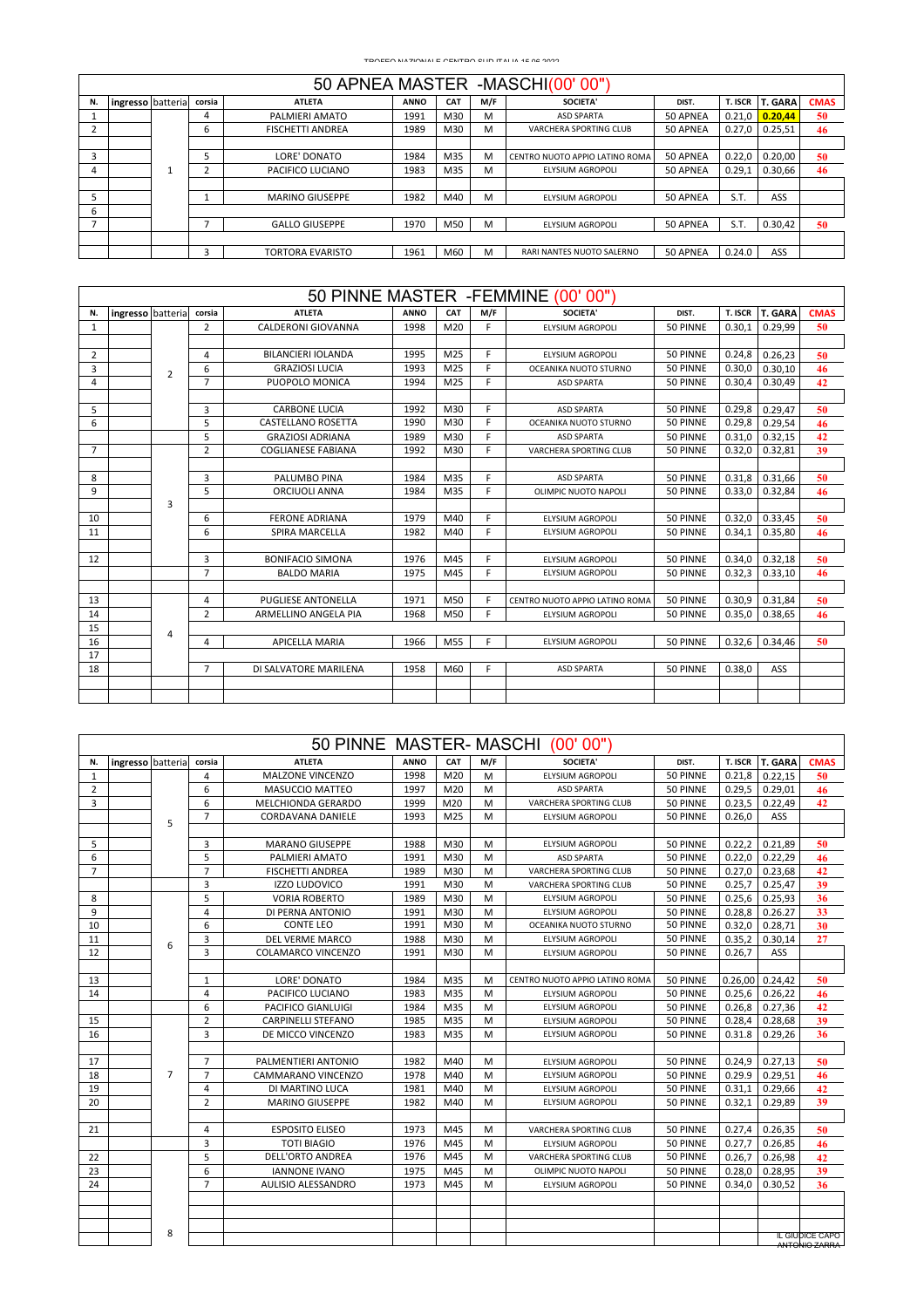| TROFEO NAZIONALE CENTRO SUD ITALIA 15.06.2022 |  |
|-----------------------------------------------|--|
|                                               |  |

| 25 |    | 5              | PIERI STEFANO                 | 1970 | M50             | M | <b>ALBA SPORT TORINO</b>       | 50 PINNE | 0.34.3  | 0.23.84        | 50 |
|----|----|----------------|-------------------------------|------|-----------------|---|--------------------------------|----------|---------|----------------|----|
| 26 |    | $\overline{2}$ | <b>NAPOLI SABATINO</b>        | 1971 | M50             | M | <b>ELYSIUM AGROPOLI</b>        | 50 PINNE | 0.24,9  | 0.25,80        | 46 |
| 27 |    | $\overline{2}$ | ULTO FRANCO                   | 1969 | M50             | M | OCEANIKA NUOTO STURNO          | 50 PINNE | 0.26.0  | 0.26.11        | 42 |
| 28 |    | 5              | <b>RIO VINCENZO</b>           | 1968 | M50             | M | VARCHERA SPORTING CLUB         | 50 PINNE | 0.27.4  | 0.27.96        | 39 |
|    |    | 3              | PELOSI DANIELE                | 1969 | M50             | M | <b>ASD SPARTA</b>              | 50 PINNE | 0.29.0  | 0.29.62        | 36 |
|    |    | 1              | DI BIASI ANTONIO              | 1968 | M50             | M | <b>ELYSIUM AGROPOLI</b>        | 50 PINNE |         | 0.28,8 0.29,75 | 33 |
| 29 |    | $\overline{7}$ | <b>GALLO GIUSEPPE</b>         | 1970 | M <sub>50</sub> | M | <b>ELYSIUM AGROPOLI</b>        | 50 PINNE | S.T.    | 0.30.12        | 30 |
| 30 |    | 5              | VITAGLIANO RAFFAELE           | 1972 | M50             | M | ELYSIUM AGROPOLI               | 50 PINNE | 0.31.1  | 0.30.54        | 27 |
| 31 |    | 5              | MILANO TOMMASO                | 1971 | M50             | M | <b>ELYSIUM AGROPOLI</b>        | 50 PINNE | 0.28.9  | 0.32.59        | 24 |
| 32 | 9  | 8              | <b>BONIFACIO ALESSANDRO</b>   | 1971 | M50             | M | <b>ELYSIUM AGROPOLI</b>        | 50 PINNE | 0.25.6  | 0.35.90        | 22 |
|    |    |                |                               |      |                 |   |                                |          |         |                |    |
| 33 |    | 1              | DE SANTIS ANDREA              | 1967 | M55             | M | CENTRO NUOTO APPIO LATINO ROMA | 50 PINNE | 0.25.0  | 0.25.16        | 50 |
| 34 |    | 4              | MALZONE ANGELO                | 1963 | M <sub>55</sub> | M | <b>ELYSIUM AGROPOLI</b>        | 50 PINNE | 0.26,4  | 0.27.00        | 46 |
| 35 |    | $\overline{2}$ | <b>GENTILE CARLO EMANUELE</b> | 1966 | M55             | M | CENTRO NUOTO APPIO LATINO ROMA | 50 PINNE | 0.26.82 | 0.27.52        | 42 |
|    |    | $\mathbf{1}$   | <b>STEDILE LUIGI</b>          | 1965 | M <sub>55</sub> | M | DISCIPLINE SPORTIVE BELLE ARTI | 50 PINNE | 0.27,30 | 0.27.84        | 39 |
| 36 |    | 4              | <b>DEL GALDO MATTEO</b>       | 1966 | M <sub>55</sub> | м | ELYSIUM AGROPOLI               | 50 PINNE | 0.34.1  | ASS            |    |
| 37 |    | $\overline{7}$ | DANISO SALVATORE              | 1967 | M <sub>55</sub> | M | <b>ELYSIUM AGROPOLI</b>        | 50 PINNE | 0.28.6  | <b>ASS</b>     |    |
| 38 |    |                |                               |      |                 |   |                                |          |         |                |    |
| 39 | 10 | $\mathbf{1}$   | <b>PESCE FRANCESCO</b>        | 1962 | M60             | M | <b>ELYSIUM AGROPOLI</b>        | 50 PINNE | 0.31.1  | 0.33.66        | 50 |
| 40 |    |                |                               |      |                 |   |                                |          |         |                |    |
| 41 |    | 6              | <b>RENNA ELIO</b>             | 1955 | M65             | M | <b>NAUTILUS BRINDISI</b>       | 50 PINNE | 0.26,0  | 0.26.15        | 50 |
| 42 |    | $\overline{2}$ | <b>ERRICO BRUNO</b>           | 1953 | M65             | м | <b>ELYSIUM AGROPOLI</b>        | 50 PINNE | 0.29.9  | 0.30.36        | 46 |
|    |    | $\mathbf{1}$   | <b>GARGIULO DAVIDE</b>        | 1954 | M65             | M | R.N.FLEGREA                    | 50 PINNE | 1.00,0  | 1.33,60        | 42 |
| 43 |    |                |                               |      |                 |   |                                |          |         |                |    |
| 44 |    | $\mathbf{1}$   | <b>SCHIANO SERGIO</b>         | 1948 | M70             | M | R.N.FLEGREA                    | 50 PINNE | 0.34,1  | 0.32,46        | 50 |
| 45 |    | 6              | CONFORTI MARIO                | 1952 | M70             | M | R.N.FLEGREA                    | 50 PINNE | 0.37,0  | 0.35,59        | 46 |
| 46 | 11 | $\overline{2}$ | NICOTERA FERDINANDO           | 1950 | M70             | M | <b>ASD SPARTA</b>              | 50 PINNE | 0.38,0  | 0.39,75        | 42 |
| 47 |    |                |                               |      |                 |   |                                |          |         |                |    |
| 48 |    |                |                               |      |                 |   |                                |          |         |                |    |
| 49 |    |                |                               |      |                 |   |                                |          |         |                |    |

|    | MASTER - FEMMINE (00'00")<br>50 NP |  |  |               |             |     |     |                 |       |  |                 |             |  |
|----|------------------------------------|--|--|---------------|-------------|-----|-----|-----------------|-------|--|-----------------|-------------|--|
| N. | ingresso batteria corsia           |  |  | <b>ATLETA</b> | <b>ANNO</b> | CAT | M/F | <b>SOCIETA'</b> | DIST. |  | T. ISCR T. GARA | <b>CMAS</b> |  |
|    |                                    |  |  |               |             |     |     |                 |       |  |                 |             |  |
|    |                                    |  |  |               |             |     |     |                 |       |  |                 |             |  |

|    | 50 NP MASTER - MASCHI (00'00") |    |        |                  |             |            |     |                                |       |         |         |             |  |
|----|--------------------------------|----|--------|------------------|-------------|------------|-----|--------------------------------|-------|---------|---------|-------------|--|
| N. | <b>Ingresso</b> batteria       |    | corsia | <b>ATLETA</b>    | <b>ANNO</b> | <b>CAT</b> | M/F | SOCIETA'                       | DIST. | T. ISCR | T. GARA | <b>CMAS</b> |  |
|    |                                | 12 |        | STROLLO GIUSEPPE | 1978        | M40        | M   | VARCHERA SPORTING CLUB         | 50 NP | 0.32.0  | 0.30.81 | 50          |  |
|    |                                |    |        |                  |             |            |     |                                |       |         |         |             |  |
|    |                                | 19 |        | DE SANTIS ANDREA | 1967        | M55        | M   | CENTRO NUOTO APPIO LATINO ROMA | 50 NP | 0.30,1  | 0.29.35 | 50          |  |
|    |                                |    |        |                  |             |            |     |                                |       |         |         |             |  |
|    |                                |    |        |                  |             |            |     |                                |       |         |         |             |  |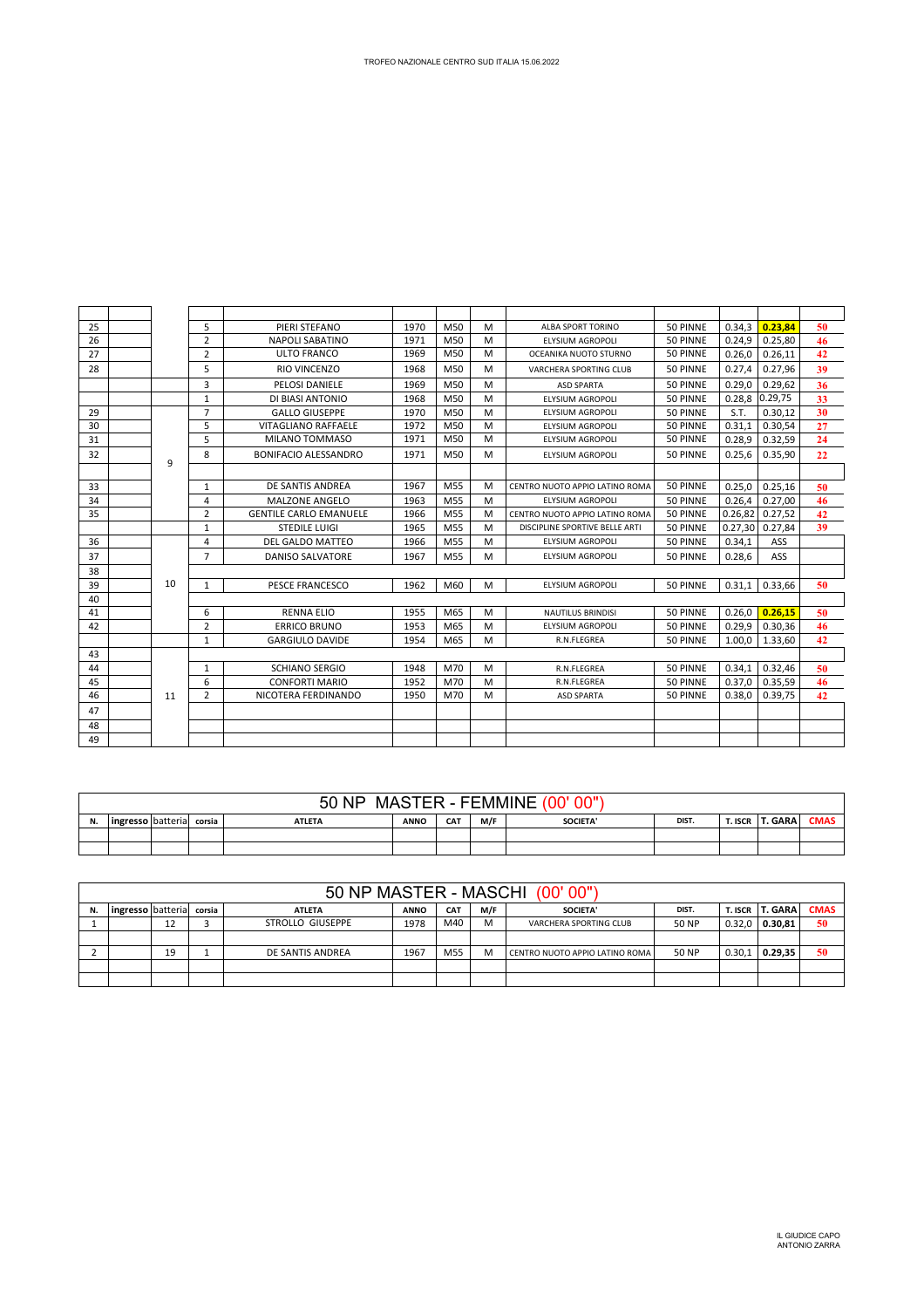| 100 PINNE MASTER - FEMMINE (00'00") |                   |    |                |                           |             |                 |     |                                |           |         |                |             |
|-------------------------------------|-------------------|----|----------------|---------------------------|-------------|-----------------|-----|--------------------------------|-----------|---------|----------------|-------------|
| N.                                  | ingresso batteria |    | corsia         | <b>ATLETA</b>             | <b>ANNO</b> | CAT             | M/F | <b>SOCIETA'</b>                | DIST.     | T. ISCR | <b>T. GARA</b> | <b>CMAS</b> |
| 1                                   |                   |    | $\overline{7}$ | CALDERONI GIOVANNA        | 1998        | M <sub>20</sub> | F   | <b>ELYSIUM AGROPOLI</b>        | 100 PINNE | 1.10.1  | 1.15,53        | 50          |
|                                     |                   |    |                |                           |             |                 |     |                                |           |         |                |             |
| $\overline{2}$                      |                   |    | 4              | BILANCIERI IOLANDA        | 1995        | M25             | F   | <b>ELYSIUM AGROPOLI</b>        | 100 PINNE |         | 0.56,1 1.00,47 | 50          |
| 3                                   |                   |    | 4              | <b>GRAZIOSI LUCIA</b>     | 1993        | M25             | F   | OCEANIKA NUOTO STURNO          | 100 PINNE | 1.11,0  | 1.08,17        | 46          |
|                                     |                   | 13 |                |                           |             |                 |     |                                |           |         |                |             |
| 4                                   |                   |    | 8              | <b>CASTELLANO ROSETTA</b> | 1990        | M30             | F.  | OCEANIKA NUOTO STURNO          | 100 PINNE | 1.11.0  | 1.05.80        | 50          |
| 5                                   |                   |    | 5              | <b>CARBONE LUCIA</b>      | 1992        | M30             | F.  | <b>ASD SPARTA</b>              | 100 PINNE | 1.05.0  | 1.06,03        | 46          |
|                                     |                   |    |                |                           |             |                 |     |                                |           |         |                |             |
| 6                                   |                   |    | 6              | MENNA ALESSANDRA          | 1986        | M35             | F   | OCEANIKA NUOTO STURNO          | 100 PINNE | 1.08.0  | 1.07,95        | 50          |
| $\overline{7}$                      |                   |    | 1              | PALUMBO PINA              | 1984        | M35             | F   | <b>ASD SPARTA</b>              | 100 PINNE | 1.10.9  | 1.11.48        | 46          |
|                                     |                   |    | 5              | ORCIUOLI ANNA             | 1984        | M35             | F.  | OLIMPIC NUOTO NAPOLI           | 100 PINNE | 1.15.0  | 1.17.49        | 42          |
|                                     |                   |    |                |                           |             |                 |     |                                |           |         |                |             |
| 8                                   |                   |    | $\overline{2}$ | <b>FERONE ADRIANA</b>     | 1979        | M40             | F   | <b>ELYSIUM AGROPOLI</b>        | 100 PINNE | 1.10.1  | 1.14,51        | 50          |
| 9                                   |                   |    | 6              | SPIRA MARCELLA            | 1982        | M40             | F.  | <b>ELYSIUM AGROPOLI</b>        | 100 PINNE |         | 1.16,1 1.18,84 | 46          |
|                                     |                   |    |                |                           |             |                 |     |                                |           |         |                |             |
| 10                                  |                   |    | 3              | <b>BALDO MARIA</b>        | 1975        | M45             | F.  | ELYSIUM AGROPOLI               | 100 PINNE | 1.15.1  | 1.18.78        | 50          |
| 11                                  |                   | 14 |                |                           |             |                 |     |                                |           |         |                |             |
| 12                                  |                   |    | 3              | PUGLIESE ANTONELLA        | 1971        | M50             | F   | CENTRO NUOTO APPIO LATINO ROMA | 100 PINNE | 1.07.2  | 1.10,14        | 50          |
| 13                                  |                   |    | $\overline{7}$ | ARMELLINO ANGELA PIA      | 1968        | M50             | F   | <b>ELYSIUM AGROPOLI</b>        | 100 PINNE | 1.26.7  | 1.31,16        | 46          |
| 14                                  |                   |    |                |                           |             |                 |     |                                |           |         |                |             |
| 15                                  |                   |    | $\overline{2}$ | <b>APICELLA MARIA</b>     | 1966        | M <sub>55</sub> | F.  | <b>ELYSIUM AGROPOLI</b>        | 100 PINNE | 1.16.3  | 1.18.22        | 50          |
|                                     |                   |    | 1              | DI SALVATORE MARILENA     | 1958        | M60             | F   | <b>ASD SPARTA</b>              | 100 PINNE | 1.33.0  | ASS            |             |
|                                     |                   |    |                |                           |             |                 |     |                                |           |         |                |             |

|                |                   |    |                |                               |      |     |     | 100 PINNE MASTER - MASCHI (00'00") |           |                |                    |             |
|----------------|-------------------|----|----------------|-------------------------------|------|-----|-----|------------------------------------|-----------|----------------|--------------------|-------------|
| N.             | ingresso batteria |    | corsia         | <b>ATLETA</b>                 | ANNO | CAT | M/F | <b>SOCIETA'</b>                    | DIST.     | T. ISCR        | <b>T. GARA</b>     | <b>CMAS</b> |
| $\mathbf{1}$   |                   |    | 4              | MALZONE VINCENZO              | 1998 | M20 | F   | ELYSIUM AGROPOLI                   | 100 PINNE |                | 0.48,1 0.48,17     | 50          |
| $\overline{2}$ |                   |    | 3              | MELCHIONDA GERARDO            | 1999 | M20 | M   | VARCHERA SPORTING CLUB             | 100 PINNE | 0.52, 6        | 0.52,12            | 46          |
| 3              |                   |    | 8              | CORDOVANA DANIELE             | 1993 | M25 | M   | ELYSIUM AGROPOLI                   | 100 PINNE | 0.59,1         | ASS                |             |
|                |                   |    |                |                               |      |     |     |                                    |           |                |                    |             |
| 4              |                   | 15 | 5              | <b>MARANO GIUSEPPE</b>        | 1988 | M30 | м   | ELYSIUM AGROPOLI                   | 100 PINNE | 0.51,4         | 0.49,77            | 50          |
| 5              |                   |    | $\overline{2}$ | <b>IZZO LUDOVICO</b>          | 1991 | M30 | M   | VARCHERA SPORTING CLUB             | 100 PINNE | 0.56,0         | 0.57,56            | 46          |
| 6              |                   |    | $\overline{7}$ | <b>VORIA ROBERTO</b>          | 1989 | M30 | M   | ELYSIUM AGROPOLI                   | 100 PINNE | 1.03,1         | 1.00,83            | 42          |
| $\overline{7}$ |                   |    | 8              | <b>CONTE LEO</b>              | 1991 | M30 | M   | OCEANIKA NUOTO STURNO              | 100 PINNE | 1.15,0         | 1.04,87            | 39          |
| 8              |                   |    | $\overline{2}$ | DEL VERME MARCO               | 1988 | M30 | M   | ELYSIUM AGROPOLI                   | 100 PINNE | S.T.           | 1.14,82            | 36          |
|                |                   |    | $\mathbf{1}$   | <b>COLAMARCO VINCENZO</b>     | 1991 | M30 | M   | ELYSIUM AGROPOLI                   | 100 PINNE | 1.03,2         | ASS                |             |
|                |                   |    |                |                               |      |     |     |                                    |           |                |                    |             |
| 9              |                   |    | $\overline{2}$ | <b>CARPINELLI STEFANO</b>     | 1985 | M35 | M   | ELYSIUM AGROPOLI                   | 100 PINNE | 1.10,1         | 1.06,72            | 50          |
| 10             |                   |    | $\overline{7}$ | DE MICCO VINCENZO             | 1983 | M35 | M   | ELYSIUM AGROPOLI                   | 100 PINNE | 1.12,4         | 1.07,28            | 46          |
|                |                   |    |                |                               |      |     |     |                                    |           |                |                    |             |
| 11             |                   |    | 4              | PALMENTIERI ANTONIO           | 1982 | M40 | M   | ELYSIUM AGROPOLI                   | 100 PINNE | 1.05,1         | 1.04,02            | 50          |
| 12             |                   |    | 8              | DI MARTINO LUCA               | 1981 | M40 | M   | ELYSIUM AGROPOLI                   | 100 PINNE | S.T.           | 1.07,84            | 46          |
| 13             |                   | 16 | 6              | CAMMARANO VINCENZO            | 1978 | M40 | M   | <b>ELYSIUM AGROPOLI</b>            | 100 PINNE | 1.09           | 1.08,20            | 42          |
|                |                   |    |                |                               |      |     |     |                                    |           |                |                    |             |
| 14             |                   |    | 4              | <b>DELL'ORTO ANDREA</b>       | 1976 | M45 | M   | VARCHERA SPORTING CLUB             | 100 PINNE | 0.59,2 0.58,73 |                    | 50          |
| 15             |                   |    | 6              | <b>SALZA MICHELE</b>          | 1975 | M45 | M   | OCEANIKA NUOTO STURNO              | 100 PINNE | 1.02,0         | 1.01,04            | 46          |
| 16             |                   |    | $\mathbf{1}$   | <b>IANNONE IVANO</b>          | 1975 | M45 | M   | OLIMPIC NUOTO NAPOLI               | 100 PINNE | 0.59,0         | 1.10,06            | 42          |
|                |                   |    | 4              | AULISIO ALESSANDRO            | 1973 | M45 | M   | ELYSIUM AGROPOLI                   | 100 PINNE | 1.18,0         | 1.12,40            | 39          |
|                |                   |    |                |                               |      |     |     |                                    |           |                |                    |             |
| 17             |                   |    | 5              | PIERI STEFANO                 | 1970 | M50 | M   | ALBA SPORT TORINO                  | 100 PINNE | 1.29,0         | 0.53,48            | F.G.        |
| 18             |                   |    | $\overline{7}$ | <b>NAPOLI SABATINO</b>        | 1971 | M50 | M   | ELYSIUM AGROPOLI                   | 100 PINNE | 0.58,1         | 0.59,45            | 50          |
| 19             |                   |    | 3              | ULTO FRANCO                   | 1969 | M50 | M   | OCEANIKA NUOTO STURNO              | 100 PINNE | 1.01,0         | 0.59,94            | 46          |
| 20             |                   |    | 5              | RIO VINCENZO                  | 1968 | M50 | M   | VARCHERA SPORTING CLUB             | 100 PINNE | 1.00,0         | 1.02,57            | 42          |
| 21             |                   | 17 | $\overline{2}$ | DI BIASI ANTONIO              | 1968 | M50 | M   | ELYSIUM AGROPOLI                   | 100 PINNE | 1.03,1         | 1.06,98            | 39          |
| 22             |                   |    | 3              | <b>PELOSI DANIELE</b>         | 1969 | M50 | M   | <b>ASD SPARTA</b>                  | 100 PINNE | 1.08,5         | 1.07,83            | 36          |
| 23             |                   |    | $\overline{7}$ | DEL VERME ANGELO              | 1970 | M50 | M   | ELYSIUM AGROPOLI                   | 100 PINNE | S.T.           | 1.14,05            | 33          |
|                |                   |    |                |                               |      |     |     |                                    |           |                |                    |             |
| 24             |                   |    | 6              | DE SANTIS ANDREA              | 1967 | M55 | M   | CENTRO NUOTO APPIO LATINO ROMA     | 100 PINNE | 0.55,52        | 0.56,56            | F.G.        |
|                |                   |    | 8              | <b>GENTILE CARLO EMANUELE</b> | 1966 | M55 | M   | CENTRO NUOTO APPIO LATINO ROMA     | 100 PINNE | 1.04,3         | 1.01,63            | 50          |
| 25             |                   |    |                |                               |      |     |     |                                    |           |                |                    |             |
| 26             |                   |    | 5              | <b>ERRICO BRUNO</b>           | 1953 | M65 | M   | <b>ELYSIUM AGROPOLI</b>            | 100 PINNE |                | 1.08,2 1.07,35     | 50          |
| 27             |                   |    | $\mathbf{1}$   | <b>GARGIULO DAVIDE</b>        | 1954 | M65 | M   | R.N.FLEGREA                        | 100 PINNE | 3.00.0         | 3.35,98            | 46          |
| 28             |                   | 18 |                |                               |      |     |     |                                    |           |                |                    |             |
| 29             |                   |    | 1              | <b>SCHIANO SERGIO</b>         | 1948 | M70 | M   | R.N.FLEGREA                        | 100 PINNE |                | $1.14,3$   1.15,54 | 50          |
| 30             |                   |    | 6              | <b>CONFORTI MARIO</b>         | 1952 | M70 | M   | R.N.FLEGREA                        | 100 PINNE |                | $1.33,0$ 1.22,13   | 46          |
| 31             |                   |    | 3              | NICOTERA FERDINANDO           | 1950 | M70 | M   | <b>ASD SPARTA</b>                  | 100 PINNE |                | $1.30,0$ 1.32,19   | 42          |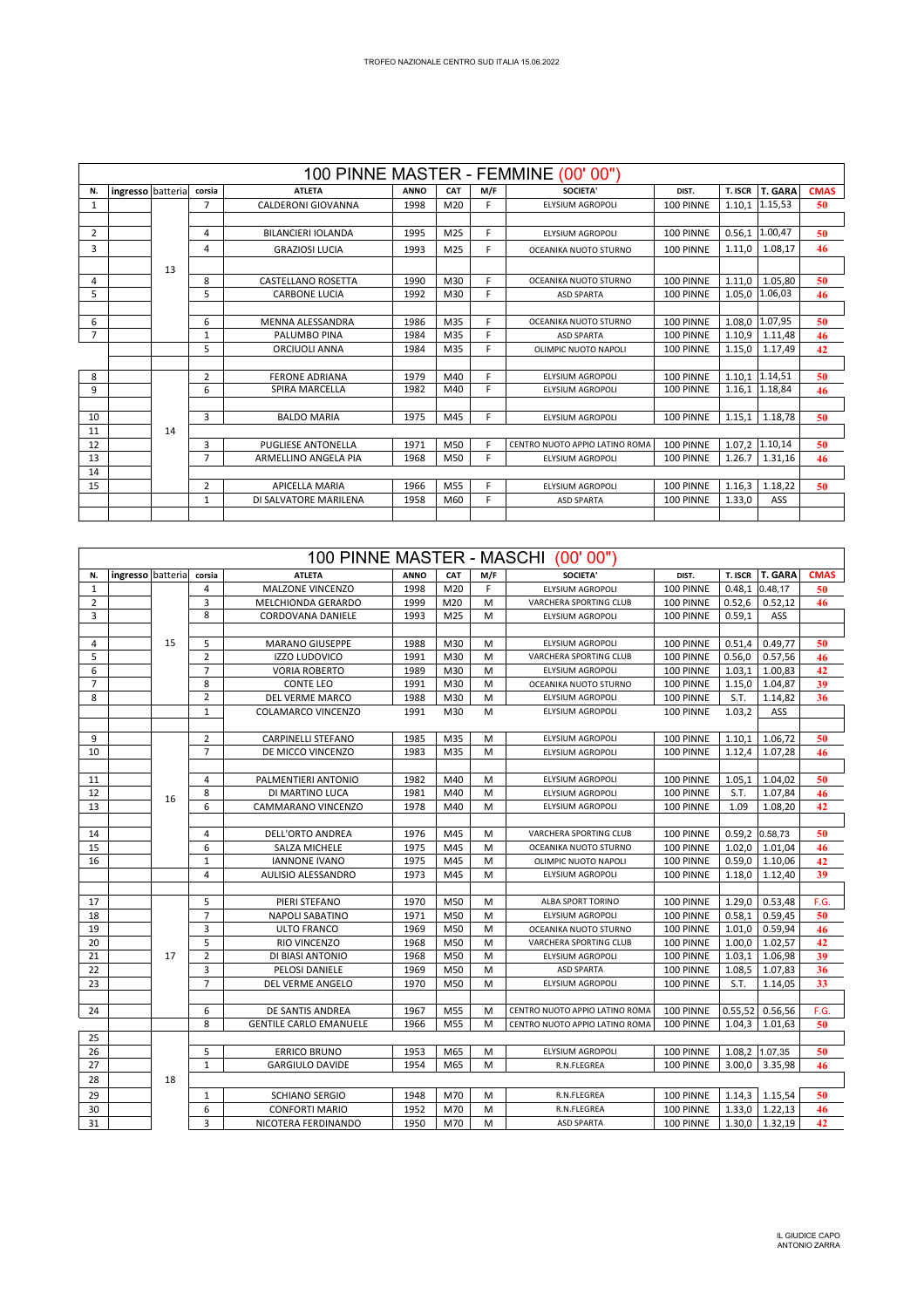|    |                          |  | <b>NP</b><br>$00^{\circ}$ | MASTER - FEMMINE |            |     | 00"<br>.ററ'     |       |         |      |             |
|----|--------------------------|--|---------------------------|------------------|------------|-----|-----------------|-------|---------|------|-------------|
| N. | ingresso batteria corsia |  | <b>ATLETA</b>             | <b>ANNO</b>      | <b>CAT</b> | M/F | <b>SOCIETA'</b> | DIST. | T. ISCR | GARA | <b>CMAS</b> |
|    |                          |  |                           |                  |            |     |                 |       |         |      |             |
|    |                          |  |                           |                  |            |     |                 |       |         |      |             |

|    |                                                                                                                                                |    |  |                  |      |     |   | 100 NP MASTER - MASCHI (00'00") |        |        |         |    |  |
|----|------------------------------------------------------------------------------------------------------------------------------------------------|----|--|------------------|------|-----|---|---------------------------------|--------|--------|---------|----|--|
| N. | T. ISCR   T. GARA<br><b>CMAS</b><br>M/F<br>CA <sub>1</sub><br>SOCIETA'<br><b>ATLETA</b><br><b>ANNO</b><br>ingresso batteria<br>corsia<br>DIST. |    |  |                  |      |     |   |                                 |        |        |         |    |  |
|    |                                                                                                                                                | 19 |  | STROLLO GIUSEPPE | 1978 | M40 | M | VARCHERA SPORTING CLUB          | 100 NP | 1.06.1 | 1.12.93 | 50 |  |
|    |                                                                                                                                                |    |  |                  |      |     |   |                                 |        |        |         |    |  |
|    |                                                                                                                                                |    |  | RENNA ELIO       | 1955 | M65 | м | <b>NAUTILUS BRINDISI</b>        | 100 NP | 0.59.0 | 0.56.44 | 50 |  |

|    |                   |    |        |                           |             |            |     | 200 PINNE MASTER - FEMMINE (00'00") |           |         |                |             |
|----|-------------------|----|--------|---------------------------|-------------|------------|-----|-------------------------------------|-----------|---------|----------------|-------------|
| N. | ingresso batteria |    | corsia | <b>ATLETA</b>             | <b>ANNO</b> | <b>CAT</b> | M/F | <b>SOCIETA'</b>                     | DIST.     | T. ISCR | <b>T. GARA</b> | <b>CMAS</b> |
|    |                   |    | 4      | COGLIANESE FABIANA        | 1992        | M30        | F   | VARCHERA SPORTING CLUB              | 200 PINNE |         | 2.17,0 2.47,67 | 50          |
|    |                   |    |        |                           |             |            |     |                                     |           |         |                |             |
|    |                   | 19 |        | MENNA ALESSANDRA          | 1986        | M35        | Е   | OCEANIKA NUOTO STURNO               | 200 PINNE |         | 2.30,0 2.25.67 | 50          |
|    |                   |    |        |                           |             |            |     |                                     |           |         |                |             |
|    |                   |    |        | <b>BONIFACIO SIMONA</b>   | 1976        | M45        |     | ELYSIUM AGROPOLI                    | 200 PINNE | 2.40,1  | 2.45,55        | 50          |
|    |                   |    |        |                           |             |            |     |                                     |           |         |                |             |
|    |                   |    | ь      | <b>PUGLIESE ANTONELLA</b> | 1971        | M50        |     | CENTRO NUOTO APPIO LATINO ROMA      | 200 PINNE |         | 2.34,7 2.48,55 | F.G.        |

|                |                   |    |                | 200 PINNE MASTER - MASCHI   |             |                 |     | (00' 00"                       |           |         |                |             |
|----------------|-------------------|----|----------------|-----------------------------|-------------|-----------------|-----|--------------------------------|-----------|---------|----------------|-------------|
| N.             | ingresso batteria |    | corsia         | <b>ATLETA</b>               | <b>ANNO</b> | CAT             | M/F | <b>SOCIETA'</b>                | DIST.     | T. ISCR | <b>T. GARA</b> | <b>CMAS</b> |
| 1              |                   |    | 4              | <b>MASUCCIO MATTEO</b>      | 1997        | M20             | M   | <b>ASD SPARTA</b>              | 200 PINNE | 2.25.1  | <b>RIT</b>     |             |
|                |                   |    |                |                             |             |                 |     |                                |           |         |                |             |
| 2              |                   |    | $\mathbf{1}$   | DI PERNA ANTONIO            | 1991        | M30             | M   | <b>ELYSIUM AGROPOLI</b>        | 200 PINNE | 2.50.1  | 2.37.36        | 50          |
|                |                   |    |                |                             |             |                 |     |                                |           |         |                |             |
| 3              |                   |    | $\overline{7}$ | PACIFICO GIANLUIGI          | 1984        | M35             | M   | <b>FLYSIUM AGROPOLI</b>        | 200 PINNE | 2.15.1  | 2.17,18        | 50          |
|                |                   | 20 |                |                             |             |                 |     |                                |           |         |                |             |
| 4              |                   |    | 4              | <b>ESPOSITO ELISEO</b>      | 1973        | M45             | M   | VARCHERA SPORTING CLUB         | 200 PINNE | 2.00.0  | 2.12,40        | 50          |
| 5              |                   |    | 6              | <b>TOTI BIAGIO</b>          | 1976        | M45             | M   | <b>ELYSIUM AGROPOLI</b>        | 200 PINNE | 2.13,1  | 2.12,99        | 46          |
| 6              |                   |    | 8              | <b>SALZA MICHELE</b>        | 1975        | M45             | M   | OCEANIKA NUOTO STURNO          | 200 PINNE | 2.20,0  | 2.15,21        | 42          |
|                |                   |    |                |                             |             |                 |     |                                |           |         |                |             |
| $\overline{7}$ |                   |    | 5              | PIERI STEFANO               | 1970        | M <sub>50</sub> | M   | <b>ALBA SPORT TORINO</b>       | 200 PINNE | 2.03.0  | 2.01.11        | 50          |
| 8              |                   |    | $\overline{2}$ | <b>BONIFACIO ALESSANDRO</b> | 1971        | M50             | M   | <b>ELYSIUM AGROPOLI</b>        | 200 PINNE | 2.15,1  | 2.18.97        | 46          |
|                |                   |    | 6              | MILANO TOMMASO              | 1971        | M50             | M   | <b>FLYSIUM AGROPOLI</b>        | 200 PINNE | 2.47,7  | 2.38,82        | 42          |
| 9              |                   |    | 3              | <b>VITAGLIANO RAFFAELE</b>  | 1972        | M50             | M   | <b>ELYSIUM AGROPOLI</b>        | 200 PINNE | 2.45,2  | 2.55,20        | 39          |
| 10             |                   |    | 8              | <b>DEL VERME ANGELO</b>     | 1970        | M <sub>50</sub> | M   | <b>ELYSIUM AGROPOLI</b>        | 200 PINNE | S.T.    | 2.57.00        | 36          |
|                |                   |    |                |                             |             |                 |     |                                |           |         |                |             |
| 11             |                   |    | 3              | <b>MALZONE ANGELO</b>       | 1963        | M55             | M   | <b>ELYSIUM AGROPOLI</b>        | 200 PINNE | 2.13,0  | 2.13,36        | 50          |
| 12             |                   | 21 | 1              | <b>STEDILE LUIGI</b>        | 1965        | M55             | M   | DISCIPLINE SPORTIVE BELLE ARTI | 200 PINNE | 2.15,6  | 2.19,96        | 46          |
| 13             |                   |    | $\overline{7}$ | DEL GALDO MATTEO            | 1966        | M <sub>55</sub> | M   | <b>ELYSIUM AGROPOLI</b>        | 200 PINNE | 2.48,1  | ASS            |             |
| 14             |                   |    | 5              | <b>DANISO SALVATORE</b>     | 1967        | M55             | M   | <b>ELYSIUM AGROPOLI</b>        | 200 PINNE | 2.27,1  | ASS            |             |
| 15             |                   |    |                |                             |             |                 |     |                                |           |         |                |             |
| 16             |                   |    | $\overline{2}$ | PESCE FRANCESCO             | 1962        | M60             | M   | <b>ELYSIUM AGROPOLI</b>        | 200 PINNE | 2.48,1  | 3.08.08        | 50          |
|                |                   |    |                |                             |             |                 |     |                                |           |         |                |             |
|                |                   |    |                |                             |             |                 |     |                                |           |         |                |             |

|                                                                                                                                               |  |    |  | STAFFETTA 4X100 MISTA MASTER U220 2M/2F |                                                                            |      |              |                       | (00, 00)           |     |         |             |  |
|-----------------------------------------------------------------------------------------------------------------------------------------------|--|----|--|-----------------------------------------|----------------------------------------------------------------------------|------|--------------|-----------------------|--------------------|-----|---------|-------------|--|
| <b>T. GARA</b><br>ingresso batteria<br>M/F<br>CA <sub>7</sub><br>DIST.<br>T. ISCR<br>SOCIETA'<br><b>ATLETA</b><br><b>ANNO</b><br>corsia<br>50 |  |    |  |                                         |                                                                            |      |              |                       |                    |     |         | <b>CMAS</b> |  |
|                                                                                                                                               |  |    |  | GRAZIOSI-POPOLO-PELOSI-NICOTERA         | <b>MISTA</b><br>S.T<br>4X100 PINNE<br>0220<br><b>ASD SPARTA</b><br>5.21,14 |      |              |                       |                    |     |         |             |  |
|                                                                                                                                               |  | 22 |  |                                         |                                                                            |      |              |                       |                    |     |         |             |  |
|                                                                                                                                               |  |    |  | MENNA-CASTELLANO-GRAZIOSI-SALZA         |                                                                            | U220 | <b>MISTA</b> | OCEANIKA NUOTO STURNO | <b>4X100 PINNE</b> | S.T | 4.23.66 | 50          |  |
|                                                                                                                                               |  |    |  | NAPOLI-VORIA-FERONE-BONIFACIO           |                                                                            | U220 | <b>MISTA</b> | ELYSIUM AGROPOLI      | 4X100 PINNE        | S.T | 4.35.17 | 46          |  |
|                                                                                                                                               |  |    |  |                                         |                                                                            |      |              |                       |                    |     |         |             |  |

|    |                                                                                                                                                |                                                                                                                                   |  | STAFFETTA 4X100 MISTA MASTER U140 2M/2F |  |      |              | (00'              | 00"                |     |     |    |
|----|------------------------------------------------------------------------------------------------------------------------------------------------|-----------------------------------------------------------------------------------------------------------------------------------|--|-----------------------------------------|--|------|--------------|-------------------|--------------------|-----|-----|----|
| N. | M/F<br><b>T. GARA</b><br><b>CMAS</b><br>CA1<br><b>SOCIETA'</b><br>T. ISCR<br><b>ATLETA</b><br>ANNO<br>lingresso I batterial<br>DIST.<br>corsia |                                                                                                                                   |  |                                         |  |      |              |                   |                    |     |     |    |
|    |                                                                                                                                                | <b>4X100 PINNE</b><br>S.T<br>3.58.97<br><b>MISTA</b><br>U140<br>MARANO-MALZONE-CALDERONI-BILANCIERI<br>ELYSIUM AGROPOLI<br>$\sim$ |  |                                         |  |      |              |                   |                    |     |     | 50 |
|    |                                                                                                                                                | $\epsilon$                                                                                                                        |  |                                         |  |      |              |                   |                    |     |     |    |
|    |                                                                                                                                                |                                                                                                                                   |  | CARBONE-PALUMBO-MASUCCI-PALMIERI        |  | U140 | <b>MISTA</b> | <b>ASD SPARTA</b> | <b>4X100 PINNE</b> | S.T | ASS |    |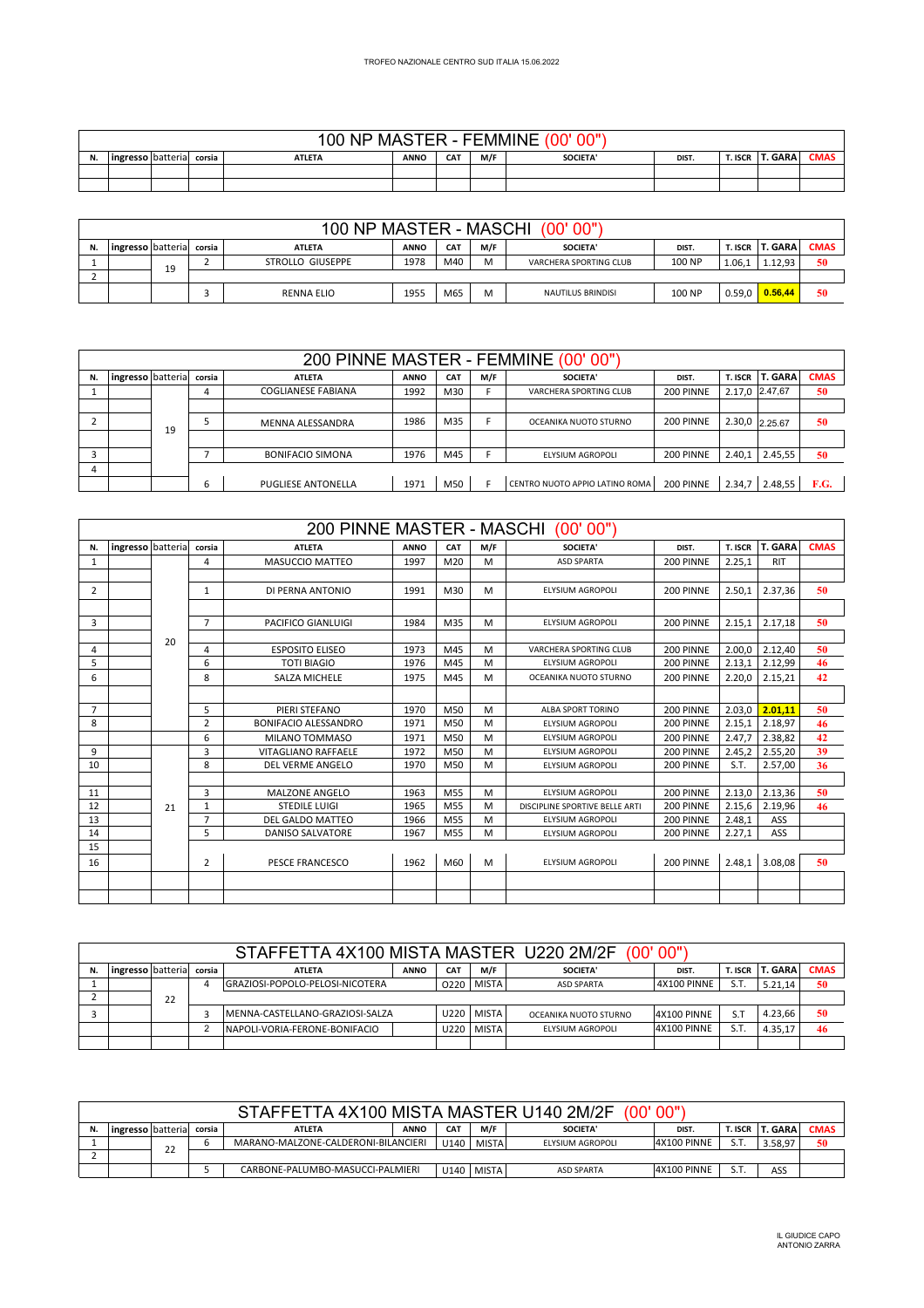|    |                   |    |        |                     |             |                 |     | 50 PINNE ESORDIENTI B1 (2014) - FEMMINE (00'00") |          |           |                |             |
|----|-------------------|----|--------|---------------------|-------------|-----------------|-----|--------------------------------------------------|----------|-----------|----------------|-------------|
| N. | ingresso batteria |    | corsia | <b>ATLETA</b>       | <b>ANNO</b> | CA <sub>1</sub> | M/F | <b>SOCIETA'</b>                                  | DIST.    | T. ISCR I | <b>T. GARA</b> | <b>CMAS</b> |
|    |                   |    | 4      | LORE' LAVINIA       | 2014        | <b>B1</b>       |     | CENTRO NUOTO APPIO LATINO ROMA                   | 50 PINNE | 0.38.9    | 0.39,18        | 50          |
|    |                   |    | ь      | <b>BRENCA EMILY</b> | 2015        | <b>B1</b>       |     | ELYSIUM AGROPOLI                                 | 50 PINNE | S.T.      | 0.43,09        | F.G.        |
|    |                   | 23 |        | DE MUZIO EMANUELA   | 2014        | <b>B1</b>       |     | <b>APHROS SWIM</b>                               | 50 PINNE | S.T.      | 0.46,56        | 46          |
|    |                   |    |        | LULLO ELISA         | 2014        | <b>B1</b>       |     | VARCHERA SPORTING CLUB                           | 50 PINNE | 0.41.0    | 0.51,60        | 42          |
|    |                   |    |        | <b>FARAONE SARA</b> | 2014        | <b>B1</b>       |     | AQUATICA PIGNOLA                                 | 50 PINNE | S.T.      | 0.56,34        | 39          |
|    |                   |    |        | SATRIANI SABRINA    | 2014        | <b>B1</b>       |     | AQUATICA PIGNOLA                                 | 50 PINNE | S.T.      | 1.08,08        | 36          |

|    |                   |    |                | 50 PINNE ESORDIENTI B2 (2013) |             |            |     | - FEMMINE (00' 00")     |          |         |                |             |
|----|-------------------|----|----------------|-------------------------------|-------------|------------|-----|-------------------------|----------|---------|----------------|-------------|
| N. | ingresso batteria |    | corsia         | <b>ATLETA</b>                 | <b>ANNO</b> | <b>CAT</b> | M/F | <b>SOCIETA'</b>         | DIST.    | T. ISCR | <b>T. GARA</b> | <b>CMAS</b> |
|    |                   |    | 3              | MASTROGIACOMO ARIANNA         | 2013        | <b>B2</b>  | F   | <b>ELYSIUM AGROPOLI</b> | 50 PINNE | 0.37.5  | 0.34.81        | 50          |
| 2  |                   |    | 4              | <b>CLEMENTE FEDERICA</b>      | 2013        | <b>B2</b>  | F   | <b>APHROS SWIM</b>      | 50 PINNE |         | 0.37,0 0.34,96 | 46          |
| 3  |                   | 24 | 7              | <b>GRIECO ELISA</b>           | 2013        | <b>B2</b>  | F   | VARCHERA SPORTING CLUB  | 50 PINNE | 0.41,0  | 0.38,87        | 42          |
| 4  |                   |    |                | <b>MARINO ROSAPIA</b>         | 2013        | <b>B2</b>  | E   | VARCHERA SPORTING CLUB  | 50 PINNE | 0.40.7  | 0.39,25        | 39          |
| 5  |                   |    | 6              | <b>STROLLO NAHLA</b>          | 2013        | <b>B2</b>  | F   | VARCHERA SPORTING CLUB  | 50 PINNE | 0.40.7  | 0.39,40        | 36          |
| 6  |                   |    | 4              | CHAVEZ LUDOVICA               | 2013        | <b>B2</b>  | F   | VARCHERA SPORTING CLUB  | 50 PINNE | 0.42,0  | 0.39,52        | 33          |
|    |                   |    | 5              | DE FEO FLAVIA                 | 2013        | <b>B2</b>  | F   | <b>ELYSIUM AGROPOLI</b> | 50 PINNE | 0.37,5  | 0.40,12        | 30          |
|    |                   |    | 3              | <b>GIUBILEO ASIA</b>          | 2013        | <b>B2</b>  |     | <b>ELYSIUM AGROPOLI</b> | 50 PINNE | 0.43,2  | 0.41,55        | 27          |
| 8  |                   |    | 5              | INFIMO BRUNA MARIA CELESTE    | 2013        | <b>B2</b>  | Е   | R.N.FLEGREA             | 50 PINNE | 0.43.0  | 0.42,30        | 24          |
| 9  |                   | 25 | $\overline{2}$ | VIVIANA DE LORENZO            | 2013        | <b>B2</b>  |     | <b>AQUATICA PIGNOLA</b> | 50 PINNE | S.T.    | 0.45,28        | 22          |
| 10 |                   |    | 6              | RACINA SIMONA                 | 2013        | <b>B2</b>  | F   | <b>AQUATICA PIGNOLA</b> | 50 PINNE | 0.51,0  | 0.47.64        | 20          |
| 11 |                   |    | 7              | <b>FANELLI SIRIA</b>          | 2013        | <b>B2</b>  | F   | AQUATICA PIGNOLA        | 50 PINNE | S.T.    | 0.48,96        | 18          |
| 12 |                   |    |                |                               |             |            |     |                         |          |         |                |             |
|    |                   |    |                |                               |             |            |     |                         |          |         |                |             |

|    |                   |    |                | 50 PINNE ESORDIENTI A1 (2012) |             |                |     | - FEMMINE (00' 00")     |          |         |                |             |
|----|-------------------|----|----------------|-------------------------------|-------------|----------------|-----|-------------------------|----------|---------|----------------|-------------|
| N. | ingresso batteria |    | corsia         | <b>ATLETA</b>                 | <b>ANNO</b> | CAT            | M/F | SOCIETA'                | DIST.    | T. ISCR | <b>T. GARA</b> | <b>CMAS</b> |
|    |                   |    | 4              | POTENZA ANNA                  | 2012        | A <sub>1</sub> |     | <b>AQUATICA PIGNOLA</b> | 50 PINNE | 0.34,0  | 0.32,08        | 50          |
|    |                   | 27 | 6              | <b>CLEMENTE SARA</b>          | 2012        | A1             |     | <b>APHROS SWIM</b>      | 50 PINNE | 0.34,4  | 0.32,48        | 46          |
| 3  |                   |    | ╮              | D'AVINO GIADA                 | 2012        | A1             |     | <b>ELYSIUM AGROPOLI</b> | 50 PINNE | 0.33,6  | 0.33,05        | 42          |
| 4  |                   |    | 3              | <b>CIANFRONE CHIARA</b>       | 2012        | A <sub>1</sub> |     | <b>ELYSIUM AGROPOLI</b> | 50 PINNE | 0.33,8  | 0.33,33        | 39          |
|    |                   |    |                | <b>VALORA IRENE</b>           | 2012        | A1             |     | <b>ELYSIUM AGROPOLI</b> | 50 PINNE | 0.37,1  | 0.35,47        | 36          |
| 5  |                   |    | $\overline{2}$ | <b>GAMMAROTA SARA</b>         | 2012        | A1             |     | <b>APHROS SWIM</b>      | 50 PINNE | 0.36,8  | 0.35,49        | 36          |
| 6  |                   |    |                | TANCREDI VITTORIA             | 2012        | A1             |     | <b>ICI SPORT</b>        | 50 PINNE | 0.37,0  | 0.36,63        | 33          |
|    |                   |    | 4              | PETOLICCHIO GRETA             | 2012        | A1             | F.  | <b>ICI SPORT</b>        | 50 PINNE | 0.40,0  | 0.40.04        | 30          |
| 8  |                   | 26 | 3              | <b>IENNACO VERONICA</b>       | 2012        | A <sub>1</sub> |     | VARCHERA SPORTING CLUB  | 50 PINNE | S.T.    | 0.40,46        | 27          |
| 9  |                   |    |                | DE MUZIO ARIANNA PIA          | 2012        | A1             |     | <b>APHROS SWIM</b>      | 50 PINNE | S.T.    | 0.49,30        | 24          |
| 10 |                   |    |                | LOUZA ROMAYSAA                | 2012        | A1             |     | <b>APHROS SWIM</b>      | 50 PINNE | S.T.    | ASS            |             |
| 11 |                   |    | 8              | DI LUCCIO CARLOTTA            | 2012        | A1             |     | <b>ELYSIUM AGROPOLI</b> | 50 PINNE | 0.37,5  | ASS            |             |
| 12 |                   |    |                |                               |             |                |     |                         |          |         |                |             |
|    |                   |    |                |                               |             |                |     |                         |          |         |                |             |

|    |                   |    |        |                           |             |                |     | 50 PINNE ESORDIENTI A2 (2011) - FEMMINE (00' 00" |          |         |                    |             |
|----|-------------------|----|--------|---------------------------|-------------|----------------|-----|--------------------------------------------------|----------|---------|--------------------|-------------|
| N. | ingresso batteria |    | corsia | <b>ATLETA</b>             | <b>ANNO</b> | <b>CAT</b>     | M/F | <b>SOCIETA'</b>                                  | DIST.    | T. ISCR | <b>T. GARA</b>     | <b>CMAS</b> |
|    |                   |    | 4      | PISAPIA MARTINA           | 2011        | A2             |     | <b>ICI SPORT</b>                                 | 50 PINNE |         | $0.28,0$ 0.29,13   | 50          |
|    |                   | 27 | 5      | SANTANGELO MIRIAM         | 2011        | A2             |     | <b>ELYSIUM AGROPOLI</b>                          | 50 PINNE |         | $0.29,1$ 0.29,40   | 46          |
|    |                   |    | 6      | DE SANTIS FRANCESCA       | 2011        | A <sub>2</sub> |     | <b>APHROS SWIM</b>                               | 50 PINNE |         | $0.31.1$ 0.31,43   | 42          |
|    |                   |    | 3      | LATORRACA ALESSIA PIA     | 2011        | A <sub>2</sub> | c.  | AQUATICA PIGNOLA                                 | 50 PINNE |         | $0.31,0$ $0.32,03$ | 39          |
| 4  |                   |    |        | <b>FUNICELLI LUDOVICA</b> | 2011        | A2             |     | <b>ICI SPORT</b>                                 | 50 PINNE | 0.32,0  | 0.32,08            | 36          |
|    |                   |    | 2      | CAPORASO LUDOVICA         | 2011        | A <sub>2</sub> |     | <b>ICI SPORT</b>                                 | 50 PINNE | 0.32.0  | 0.33.54            | 33          |
| 6  |                   |    |        | <b>LIBERTI ANGELA</b>     | 2011        | A2             |     | <b>APHROS SWIM</b>                               | 50 PINNE | 0.32,9  | 0.33,55            | 33          |
|    |                   | 28 | 8      | <b>FERRAIUOLO AURORA</b>  | 2011        | A <sub>2</sub> |     | ELYSIUM AGROPOLI                                 | 50 PINNE | 0.33,5  | 0.33,64            | 30          |
| 8  |                   |    |        | <b>GOFFREDI CATERIN</b>   | 2011        | A <sub>2</sub> | E.  | VARCHERA SPORTING CLUB                           | 50 PINNE | 0.35.8  | 0.34.07            | 27          |
| 9  |                   |    |        | <b>CONTE ANDREA MIA</b>   | 2011        | A <sub>2</sub> |     | ELYSIUM AGROPOLI                                 | 50 PINNE | 0.35,0  | 0.35,36            | 24          |
| 10 |                   |    | 6      | <b>LAMBROGLIA NICOLE</b>  | 2011        | A2             |     | ELYSIUM AGROPOLI                                 | 50 PINNE | 0.36,0  | ASS                |             |
| 11 |                   |    |        |                           |             |                |     |                                                  |          |         |                    |             |
|    |                   |    |        |                           |             |                |     |                                                  |          |         |                    |             |

|    |                   |    |        |                         |             |            |     | 50 PINNE ESORDIENTI B1 (2014) - MASCHI (00' 00") |          |         |                |             |
|----|-------------------|----|--------|-------------------------|-------------|------------|-----|--------------------------------------------------|----------|---------|----------------|-------------|
| N. | ingresso batteria |    | corsia | <b>ATLETA</b>           | <b>ANNO</b> | <b>CAT</b> | M/F | SOCIETA'                                         | DIST.    | T. ISCR | <b>T. GARA</b> | <b>CMAS</b> |
|    |                   |    | 4      | <b>ERRICO FRANCESCO</b> | 2014        | <b>B1</b>  | M   | ELYSIUM AGROPOLI                                 | 50 PINNE | 0.37.1  | 0.37.26        | 50          |
|    |                   |    | h      | VAGILEVICH DAVIDE       | 2014        | <b>B1</b>  | м   | <b>ICI SPORT</b>                                 | 50 PINNE | 0.45.0  | 0.41.88        | 46          |
|    |                   |    |        | <b>BASENTINI PIETRO</b> | 2014        | <b>B1</b>  | M   | AQUATICA PIGNOLA                                 | 50 PINNE | 0.43.5  | 0.41,98        | 42          |
|    |                   | 29 |        | <b>BASENTINI MARCO</b>  | 2014        | <b>B1</b>  | м   | AQUATICA PIGNOLA                                 | 50 PINNE | 0.52.0  | 0.49,75        | 39          |
|    |                   |    |        | POTENZA GIUSEPPE        | 2014        | <b>B1</b>  | м   | AQUATICA PIGNOLA                                 | 50 PINNE | S.T.    | 0.51,73        | 36          |
|    |                   |    |        | DE CILLIS ANGELO        | 2014        | <b>B2</b>  | M   | VARCHERA SPORTING CLUB                           | 50 PINNE | 0.41.0  | 0.57,32        | 33          |
|    |                   |    |        | MARSALA NICOLA          | 2014        | <b>B1</b>  | M   | ELYSIUM AGROPOLI                                 | 50 PINNE | S.T.    | ASS            |             |
|    |                   |    |        |                         |             |            |     |                                                  |          |         |                |             |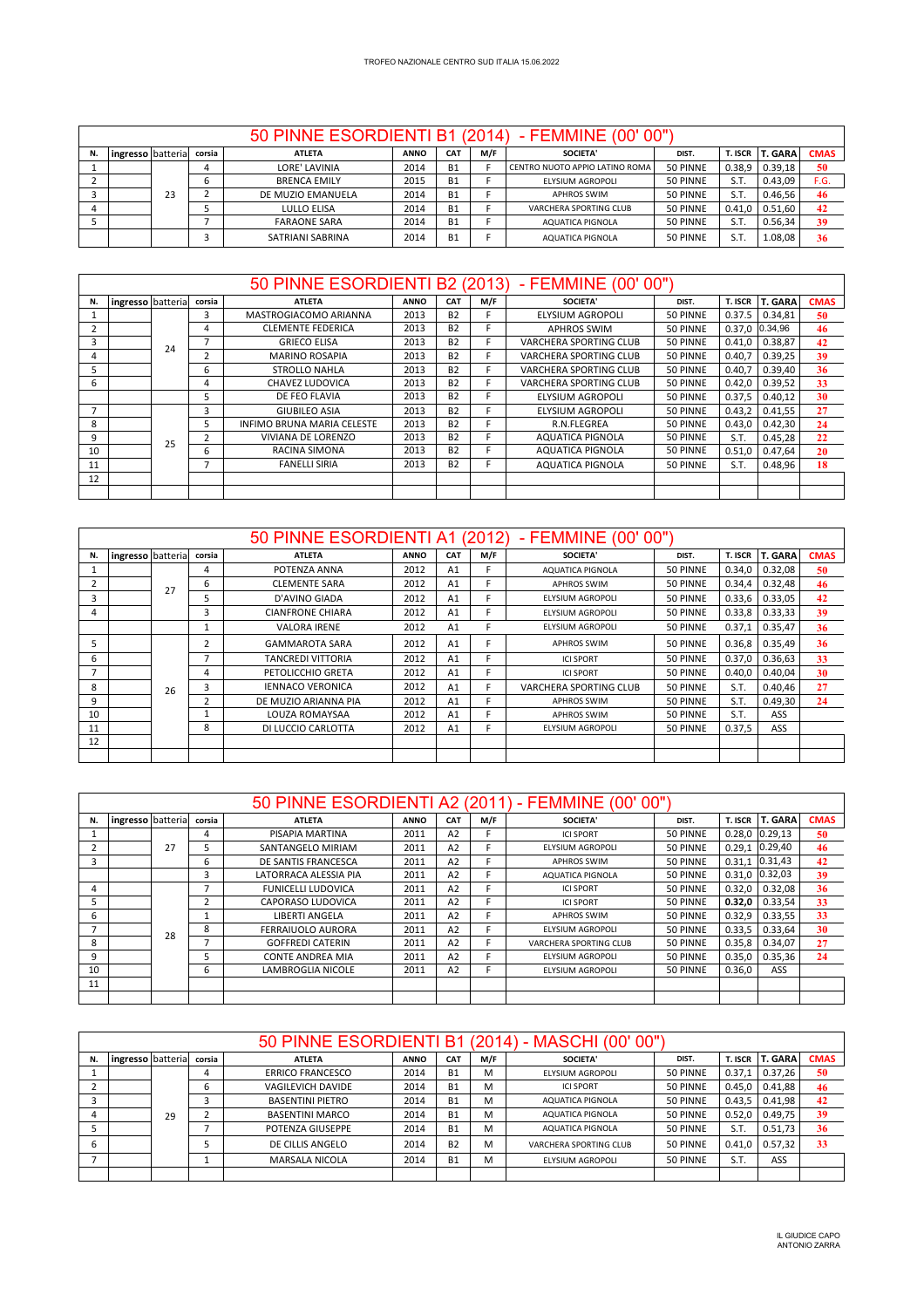## 50 PINNE ESORDIENTI B2 (2013)- MASCHI (00' 00")

 $\sqrt{ }$ 

|    |                    |    |        |                           |             |            |     | 50 PINNE ESORDIENTI B2 (2013)- MASCHI (00' 00") |          |         |                |             |
|----|--------------------|----|--------|---------------------------|-------------|------------|-----|-------------------------------------------------|----------|---------|----------------|-------------|
| N. | Ingresso batterial |    | corsia | <b>ATLETA</b>             | <b>ANNO</b> | <b>CAT</b> | M/F | SOCIETA'                                        | DIST.    | T. ISCR | <b>T. GARA</b> | <b>CMAS</b> |
|    |                    |    |        | <b>GRIECO TOMMASO</b>     | 2013        | <b>B2</b>  | M   | VARCHERA SPORTING CLUB                          | 50 PINNE | 0.42,5  | 0.35,43        | 50          |
|    |                    |    |        | DI LIONE MATTEO           | 2013        | <b>B2</b>  | м   | VARCHERA SPORTING CLUB                          | 50 PINNE | 0.37.5  | 0.35,73        | 46          |
|    |                    |    |        | STARODUBOV MARK           | 2013        | <b>B2</b>  | м   | AQUATICA PIGNOLA                                | 50 PINNE | 0.40.0  | 0.40,22        | 42          |
|    |                    | 30 |        | SALVATORE WALTER          | 2013        | <b>B2</b>  | M   | AQUATICA PIGNOLA                                | 50 PINNE | 0.46.0  | 0.40,82        | 39          |
|    |                    |    | b      | <b>MARINO MATHIAS</b>     | 2013        | <b>B2</b>  | M   | ELYSIUM AGROPOLI                                | 50 PINNE | 0.41.1  | 0.40.82        | 39          |
|    |                    |    |        | <b>DELLA TORRE ANDREA</b> | 2013        | <b>B2</b>  | м   | ELYSIUM AGROPOLI                                | 50 PINNE | 0.59.0  | ASS            |             |
|    |                    |    |        | <b>ZANARDINO CRISTIAN</b> | 2013        | <b>B2</b>  | м   | <b>APHROS SWIM</b>                              | 50 PINNE | 0.35,4  | ASS            |             |
|    |                    |    |        |                           |             |            |     |                                                 |          |         |                |             |

|    |                   |    |        |                           |             |                |     | MASCHI<br>oo       |          |                |                |             |
|----|-------------------|----|--------|---------------------------|-------------|----------------|-----|--------------------|----------|----------------|----------------|-------------|
| N. | ingresso batteria |    | corsia | <b>ATLETA</b>             | <b>ANNO</b> | CAT            | M/F | SOCIETA'           | DIST.    | <b>T. ISCR</b> | <b>T. GARA</b> | <b>CMAS</b> |
|    |                   |    |        | CAPPUCCIO KRISTIAN        | 2012        | A <sub>1</sub> | M   | <b>ASD SPARTA</b>  | 50 PINNE | 0.28,0         | 0.27.37        | 50          |
|    |                   |    |        | <b>GUIDA DOMENICO</b>     | 2012        | A <sub>1</sub> | M   | ELYSIUM AGROPOLI   | 50 PINNE | 0.32,0         | 0.31,53        | 46          |
|    |                   |    |        | MASTROGIACOMO LUIGI MARIA | 2012        | A <sub>1</sub> | M   | ELYSIUM AGROPOLI   | 50 PINNE | 0.33.7         | 0.35,66        | 42          |
|    |                   | 31 |        | <b>TRIVIGNO EGIDIO</b>    | 2012        | A <sub>1</sub> | M   | AQUATICA PIGNOLA   | 50 PINNE | S.T.           | 0.35.90        | 39          |
|    |                   |    | b      | <b>CICERALE GIUSEPPE</b>  | 2012        | A <sub>1</sub> | M   | <b>APHROS SWIM</b> | 50 PINNE | 0.38.4         | 0.37,01        | 36          |
|    |                   |    |        | RINALDI UMBERTO           | 2012        | A <sub>1</sub> | M   | <b>APHROS SWIM</b> | 50 PINNE | 0.41.0         | 0.39,79        | 33          |
|    |                   |    |        | <b>FERRARA LUIGI</b>      | 2012        | A <sub>1</sub> | M   | <b>ICI SPORT</b>   | 50 PINNE | 0.44.0         | 0.47,09        | 30          |
|    |                   |    |        |                           |             |                |     |                    |          |                |                |             |

|    |                   |    |                | 50                       | ⊢           |                |     |                          |          |           |                |             |
|----|-------------------|----|----------------|--------------------------|-------------|----------------|-----|--------------------------|----------|-----------|----------------|-------------|
| N. | ingresso batteria |    | corsia         | <b>ATLETA</b>            | <b>ANNO</b> | <b>CAT</b>     | M/F | <b>SOCIETA'</b>          | DIST.    | T. ISCR   | <b>T. GARA</b> | <b>CMAS</b> |
|    |                   |    | 4              | <b>MAUTONE GIUSEPPE</b>  | 2011        | A2             | M   | ELYSIUM AGROPOLI         | 50 PINNE | 0.26.0    | 0.26,65        | 50          |
|    |                   |    | 5              | <b>BASSI ALESSANDRO</b>  | 2011        | A2             | M   | <b>ICI SPORT</b>         | 50 PINNE | 0.29,0    | 0.27,75        | 46          |
|    |                   |    |                |                          |             |                |     | <b>ICLSPORT</b>          |          |           |                | 42          |
| 3  |                   |    | 6              | <b>GRIPPA DAVIDE</b>     | 2011        | A <sub>2</sub> | M   |                          | 50 PINNE | 0.30,0    | 0.30,36        |             |
| 4  |                   | 32 | 3              | MARSALA VINCENZO         | 2011        | A2             | м   | <b>ELYSIUM AGROPOLI</b>  | 50 PINNE | 0.29,9    | 0.30,57        | 39          |
| 5  |                   |    | $\overline{2}$ | <b>FOGLIA UMBERTO</b>    | 2011        | A <sub>2</sub> | M   | <b>ICI SPORT</b>         | 50 PINNE | 0.31,0    | 0.32,56        | 36          |
| 6  |                   |    |                | <b>DINIELLI FILIPPO</b>  | 2011        | A <sub>2</sub> | M   | ELYSIUM AGROPOLI         | 50 PINNE | 0.33,0    | 0.33,52        | 33          |
|    |                   |    | 8              | <b>SACCO GABRIEL</b>     | 2011        | A2             | M   | <b>AQUATICA PIGNOLA</b>  | 50 PINNE | 0.35,0    | 0.33,68        | 30          |
|    |                   |    |                | <b>LAZZARI FRANCESCO</b> | 2011        | A <sub>2</sub> | м   | <b>NAUTILUS BRINDISI</b> | 50 PINNE | 0.35,0    | 0.34,04        | 27          |
| 8  |                   |    | 4              | CAPACCIO GAETANO         | 2011        | A2             | M   | <b>ELYSIUM AGROPOLI</b>  | 50 PINNE | 0.35,1    | 0.34,21        | 24          |
| 9  |                   |    | 5              | <b>FERRAIUOLO NATAN</b>  | 2011        | A2             | M   | <b>ELYSIUM AGROPOLI</b>  | 50 PINNE | 0.35,6    | 0.35,13        | 22          |
| 10 |                   |    |                | <b>BRENCA CARMINE</b>    | 2011        | A2             | м   | <b>ELYSIUM AGROPOLI</b>  | 50 PINNE | <b>ST</b> | 0.35,13        | 22          |
| 11 |                   |    | 7              | PRATTICHIZZO ERNESTO     | 2011        | A <sub>2</sub> | м   | <b>APHROS SWIM</b>       | 50 PINNE | S.T.      | 0.35,62        | 20          |
| 12 |                   | 33 | 6              | <b>INFIMO MAURO</b>      | 2011        | A2             | M   | R.N.FLEGREA              | 50 PINNE | 0.42,0    | 0.36,59        | 18          |
| 13 |                   |    | 3              | <b>ABATE JACOPO</b>      | 2011        | A2             | м   | <b>ELYSIUM AGROPOLI</b>  | 50 PINNE | 0.38,1    | 0.38,64        | 16          |
| 14 |                   |    | $\overline{2}$ | <b>GIANNELLA MARCO</b>   | 2011        | A2             | м   | <b>ELYSIUM AGROPOLI</b>  | 50 PINNE | S.T.      | 0.39,47        | 14          |
| 15 |                   |    |                |                          |             |                |     |                          |          |           |                |             |
|    |                   |    |                |                          |             |                |     |                          |          |           |                |             |

|    |                          |    |   | ∸ ਮ≺⊟⊪N ⊨              |             |                |     | υυ<br>JΙ               |       |            |                   |             |
|----|--------------------------|----|---|------------------------|-------------|----------------|-----|------------------------|-------|------------|-------------------|-------------|
| N. | ingresso batteria corsia |    |   | <b>ATLETA</b>          | <b>ANNO</b> | CA1            | M/F | SOCIETA'               | DIST. |            | T. ISCR   T. GARA | <b>CMAS</b> |
|    |                          |    | 4 | SARLI GIUSY ANNUNZIATA | 2012        | A1             |     | AQUATICA PIGNOLA       | 50 NP | $0.31.0$ 1 | 0.32.07           | 50          |
|    |                          | 34 |   | <b>VOLPE ALICE</b>     | 2012        | A <sub>1</sub> |     | VARCHERA SPORTING CLUB | 50 NP | 0.37.4     | 0.33.37           | -46         |
|    |                          |    |   | PACELLI ANGELA MARIA   | 2012        | A <sub>1</sub> |     | VARCHERA SPORTING CLUB | 50 NP | 0.37.3     | 0.34.53           | 42          |
|    |                          |    |   |                        |             |                |     |                        |       |            |                   |             |

|    |                          |    |   | 50 NP ESORDIENTI              | A2          |                |     | UΟ<br>FEMMINE          |       |         |           |             |
|----|--------------------------|----|---|-------------------------------|-------------|----------------|-----|------------------------|-------|---------|-----------|-------------|
| N. | ingresso batteria corsia |    |   | <b>ATLETA</b>                 | <b>ANNO</b> | <b>CAT</b>     | M/F | <b>SOCIETA'</b>        | DIST. | T. ISCR | । T. GARA | <b>CMAS</b> |
|    |                          | 34 |   | <b>GORRERA MARTINA STELLA</b> | 2011        | A2             |     | ELYSIUM AGROPOLI       | 50 NP | 0.31.5  | 0.29.22   | 50          |
|    |                          |    | b | LULLO SERENA                  | 2011        | A2             |     | VARCHERA SPORTING CLUB | 50 NP | 0.32.0  | 0.30.87   | 46          |
|    |                          |    |   | DI PIERRO TIZIANA             | 2011        | A <sub>2</sub> |     | VARCHERA SPORTING CLUB | 50 NP | 0.33.5  | 0.32,43   | 42          |
|    |                          | 36 |   |                               |             |                |     |                        |       |         |           |             |
|    |                          |    |   |                               |             |                |     |                        |       |         |           |             |

|                   |    |        | <b>FSORDEN</b>          |             |                |     | MASCHI                  |              |        |                 |             |
|-------------------|----|--------|-------------------------|-------------|----------------|-----|-------------------------|--------------|--------|-----------------|-------------|
| ingresso batteria |    | corsia | <b>ATLETA</b>           | <b>ANNO</b> | CA1            | M/F | SOCIETA'                | DIST.        |        | T. ISCR T. GARA | <b>CMAS</b> |
|                   |    |        | <b>FARAONE EMANUELE</b> | 2012        | A <sub>1</sub> | м   | AQUATICA PIGNOLA        | <b>50 NP</b> | 0.31.0 | 0.32.14         | 50          |
|                   | 35 |        | <b>BALDI VINCENZO</b>   | 2012        | A <sub>1</sub> | м   | <b>ELYSIUM AGROPOLI</b> | 50 NP        | S.T    | 0.35.76         | 46          |
|                   |    |        | RACINA SALVATORE        | 2012        | A <sub>1</sub> | M   | AQUATICA PIGNOLA        | 50 NP        | S.T    | 0.35.81         | 42          |
|                   |    |        | <b>SCAGLIONE ANGELO</b> | 2012        | A <sub>1</sub> | M   | VARCHERA SPORTING CLUB  | <b>50 NP</b> | 0.34.0 | 0.36.72         | 39          |
|                   |    |        |                         |             |                |     |                         |              |        |                 |             |

|    |                   |    |        | $H$ $H$ $H$ $H$ $H$     |             |                |     | UO<br>MASCHI           |              |         |                |             |
|----|-------------------|----|--------|-------------------------|-------------|----------------|-----|------------------------|--------------|---------|----------------|-------------|
| N. | ingresso batteria |    | corsia | <b>ATLETA</b>           | <b>ANNO</b> | CAT            | M/F | <b>SOCIETA'</b>        | DIST.        | T. ISCR | <b>T. GARA</b> | <b>CMAS</b> |
|    |                   |    |        | <b>MARANDINO WALTER</b> | 2011        | A <sub>2</sub> | M   | ELYSIUM AGROPOLI       | <b>50 NP</b> | S.T     | 0.32,96        | 50          |
|    |                   | 35 |        | PIERRI FERNANDO         | 2011        | A <sub>2</sub> | M   | VARCHERA SPORTING CLUB | <b>50 NP</b> | 0.37,3  | 0.35.73        | -46         |
|    |                   |    |        | MONDELLI GENNARO        | 2011        | A <sub>2</sub> | M   | ELYSIUM AGROPOLI       | <b>50 NP</b> | 0.31,3  | ASS            |             |
| 4  |                   |    |        |                         |             |                |     |                        |              |         |                |             |
|    |                   |    |        |                         |             |                |     |                        |              |         |                |             |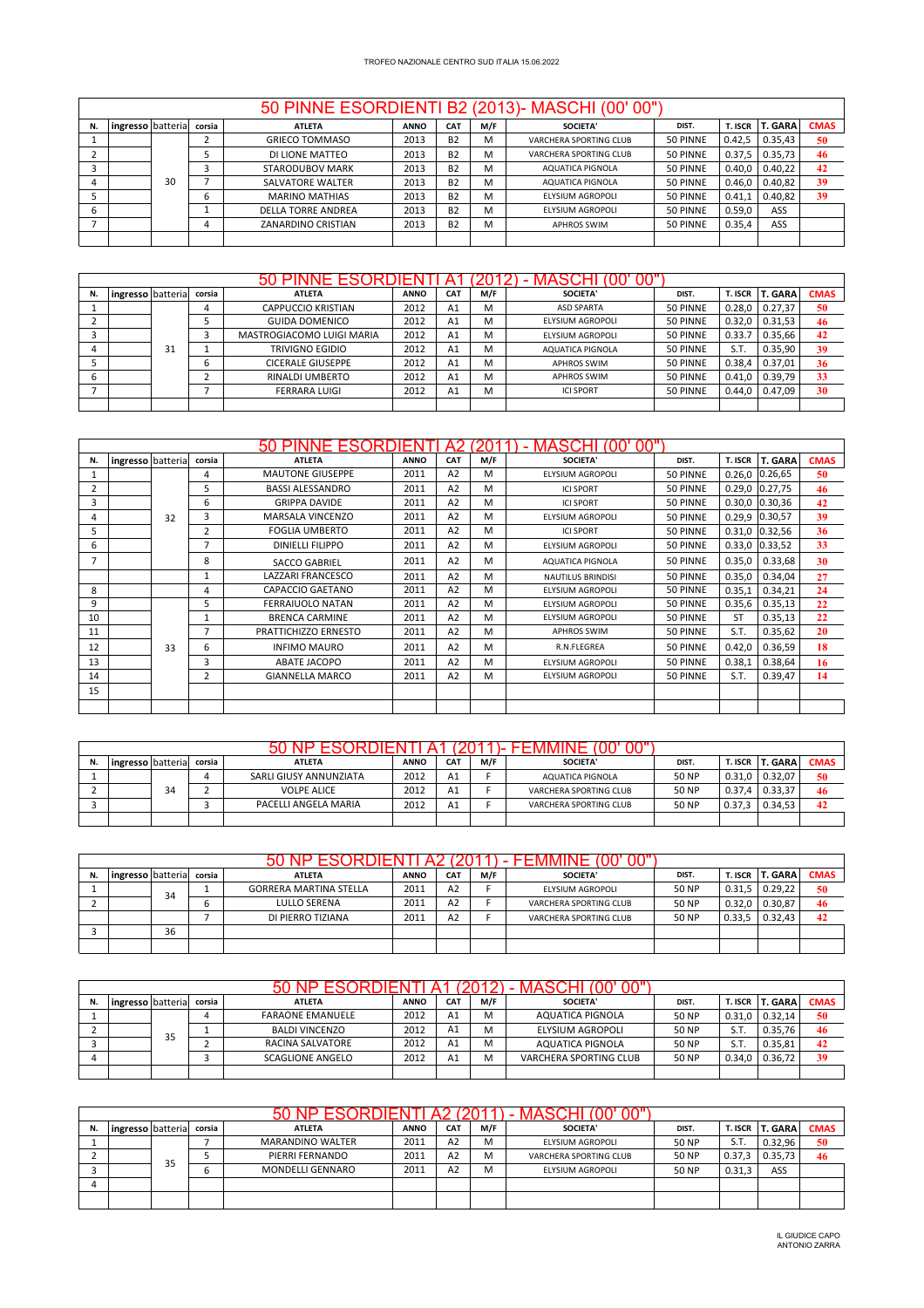|    |                    |    |        |                   |             |            |     | -10                            | υu        |         |                |             |
|----|--------------------|----|--------|-------------------|-------------|------------|-----|--------------------------------|-----------|---------|----------------|-------------|
| N. | ingresso batterial |    | corsia | <b>ATLETA</b>     | <b>ANNO</b> | <b>CAT</b> | M/F | <b>SOCIETA'</b>                | DIST.     | T. ISCR | <b>T. GARA</b> | <b>CMAS</b> |
|    |                    |    | 4      | LORE' LAVINIA     | 2014        | <b>B1</b>  |     | CENTRO NUOTO APPIO LATINO ROMA | 100 PINNE | 1.25.5  | 1.29,17        | 50          |
|    |                    | 36 |        | DE MUZIO EMANUELA | 2014        | <b>B1</b>  |     | <b>APHROS SWIM</b>             | 100 PINNE | S.T     | 1.56.44        | 46          |
|    |                    |    |        | LULLO ELISA       | 2014        | <b>B1</b>  |     | VARCHERA SPORTING CLUB         | 100 PINNE | 1.33.9  | 2.26.00        | 42          |
|    |                    |    |        |                   |             |            |     |                                |           |         |                |             |

|    |                   |    |        |                            |             |            |     | 100 PINNE ESORDIENTI B2 (2013) - FEMMINE (00' 00" |           |         |                |             |
|----|-------------------|----|--------|----------------------------|-------------|------------|-----|---------------------------------------------------|-----------|---------|----------------|-------------|
| N. | ingresso batteria |    | corsia | <b>ATLETA</b>              | <b>ANNO</b> | <b>CAT</b> | M/F | <b>SOCIETA'</b>                                   | DIST.     | T. ISCR | <b>T. GARA</b> | <b>CMAS</b> |
|    |                   |    |        | <b>CLEMENTE FEDERICA</b>   | 2013        | <b>B2</b>  |     | <b>APHROS SWIM</b>                                | 100 PINNE | 1.30,3  | 1.23.18        | 50          |
|    |                   | 36 | 4      | MASTROGIACOMO ARIANNA      | 2013        | <b>B2</b>  |     | <b>ELYSIUM AGROPOLI</b>                           | 100 PINNE | 1.25,6  | 1.26,81        | 46          |
|    |                   |    |        | <b>GRIECO ELISA</b>        | 2013        | <b>B2</b>  |     | VARCHERA SPORTING CLUB                            | 100 PINNE | 1.33,9  | 1.31,61        | 42          |
|    |                   |    |        | <b>CHAVEZ LUDOVICA</b>     | 2013        | <b>B2</b>  |     | VARCHERA SPORTING CLUB                            | 100 PINNE | 1.33,0  | 1.32.77        | 39          |
| 4  |                   |    | 5      | <b>MARINO ROSAPIA</b>      | 2013        | <b>B2</b>  |     | VARCHERA SPORTING CLUB                            | 100 PINNE | 1.36.7  | 1.35.86        | 36          |
|    |                   |    | 6      | INFIMO BRUNA MARIA CELESTE | 2013        | <b>B2</b>  |     | R.N.FLEGREA                                       | 100 PINNE | 1.40.0  | 1.38.05        | 33          |
| 6  |                   |    |        | STROLLO NAHLA              | 2013        | <b>B2</b>  |     | VARCHERA SPORTING CLUB                            | 100 PINNE | 1.36.7  | 1.38,11        | 30          |
|    |                   | 37 | 6      | DE FEO FLAVIA              | 2013        | <b>B2</b>  |     | ELYSIUM AGROPOLI                                  | 100 PINNE | 1.33,7  | 1.38,89        | 27          |
| 8  |                   |    |        | <b>GIUBILEO ASIA</b>       | 2013        | <b>B2</b>  |     | <b>ELYSIUM AGROPOLI</b>                           | 100 PINNE | 1.43,0  | 1.53,60        | 24          |
| 9  |                   |    |        | RACINA SIMONA              | 2013        | <b>B2</b>  |     | AQUATICA PIGNOLA                                  | 100 PINNE | 1.58,0  | 2.12.03        | 22          |
| 10 |                   |    |        |                            |             |            |     |                                                   |           |         |                |             |
|    |                   |    |        |                            |             |            |     |                                                   |           |         |                |             |

|                |                   |    |                | 100 PINNE ESORDIEI       |             |                |     | FEM<br>٠                | oo"       |         |                |             |
|----------------|-------------------|----|----------------|--------------------------|-------------|----------------|-----|-------------------------|-----------|---------|----------------|-------------|
| N.             | ingresso batteria |    | corsia         | <b>ATLETA</b>            | <b>ANNO</b> | <b>CAT</b>     | M/F | <b>SOCIETA'</b>         | DIST.     | T. ISCR | <b>T. GARA</b> | <b>CMAS</b> |
|                |                   | 36 | 4              | POTENZA ANNA             | 2012        | A <sub>1</sub> |     | AQUATICA PIGNOLA        | 100 PINNE | 1.14,0  | 1.12,08        | 50          |
|                |                   |    | 5              | D'AVINO GIADA            | 2012        | A <sub>1</sub> |     | <b>ELYSIUM AGROPOLI</b> | 100 PINNE | 1.17,5  | 1.12,83        | 46          |
| $\overline{2}$ |                   | 39 | 8              | <b>CLEMENTE SARA</b>     | 2012        | A <sub>1</sub> | F.  | <b>APHROS SWIM</b>      | 100 PINNE | S.T.    | 1.17,12        | 42          |
|                |                   |    | 6              | <b>GAMMAROTA SARA</b>    | 2012        | A <sub>1</sub> |     | <b>APHROS SWIM</b>      | 100 PINNE | 1.27,9  | 1.23,79        | 39          |
|                |                   |    | 3              | <b>TANCREDI VITTORIA</b> | 2012        | A <sub>1</sub> | F.  | <b>ICI SPORT</b>        | 100 PINNE | 1.27,0  | 1.25,13        | 36          |
| 4              |                   |    |                | <b>VALORA IRENE</b>      | 2012        | A <sub>1</sub> | E.  | ELYSIUM AGROPOLI        | 100 PINNE | 1.32,3  | 1.26,91        | 33          |
|                |                   |    |                | PETOLICCHIO GRETA        | 2012        | A <sub>1</sub> | F.  | <b>ICI SPORT</b>        | 100 PINNE | 1.32,0  | 1.31,13        | 30          |
| 6              |                   |    | 8              | <b>IENNACO VERONICA</b>  | 2012        | A <sub>1</sub> |     | VARCHERA SPORTING CLUB  | 100 PINNE | S.T.    | 1.36,47        | 27          |
|                |                   | 38 |                | DE MUZIO ARIANNA PIA     | 2012        | A <sub>1</sub> | E.  | <b>APHROS SWIM</b>      | 100 PINNE | S.T.    | 1.58,07        | 24          |
| 8              |                   |    |                | LOUZA ROMAYSAA           | 2012        | A1             |     | <b>APHROS SWIM</b>      | 100 PINNE | S.T.    | ASS            |             |
| 9              |                   |    | $\overline{2}$ | DI LUCCIO CARLOTTA       | 2012        | A <sub>1</sub> | F.  | ELYSIUM AGROPOLI        | 100 PINNE | 1.31,0  | ASS            |             |
| 10             |                   |    |                |                          |             |                |     |                         |           |         |                |             |
| 11             |                   |    |                |                          |             |                |     |                         |           |         |                |             |
|                |                   |    |                |                          |             |                |     |                         |           |         |                |             |

|    |                   |    |        |                          |             |                |     | <b>FEMMINE</b><br><b>TUU</b> | UU        |         |         |             |
|----|-------------------|----|--------|--------------------------|-------------|----------------|-----|------------------------------|-----------|---------|---------|-------------|
| N. | ingresso batteria |    | corsia | <b>ATLETA</b>            | <b>ANNO</b> | <b>CAT</b>     | M/F | <b>SOCIETA'</b>              | DIST.     | T. ISCR | T. GARA | <b>CMAS</b> |
|    |                   |    |        | DE SANTIS FRANCESCA      | 2011        | A <sub>2</sub> |     | <b>APHROS SWIM</b>           | 100 PINNE | 1.14.5  | 1.11.19 | 50          |
|    |                   |    |        | LATORRACA ALESSIA PIA    | 2011        | A <sub>2</sub> |     | <b>AQUATICA PIGNOLA</b>      | 100 PINNE | 1.10.0  | 1.13.53 | 46          |
|    |                   | 39 |        | <b>FERRAIUOLO AURORA</b> | 2011        | A <sub>2</sub> |     | ELYSIUM AGROPOLI             | 100 PINNE | 1.17.2  | 1.16,32 | 42          |
|    |                   |    |        | <b>GOFFREDI CATERIN</b>  | 2011        | A <sub>2</sub> |     | VARCHERA SPORTING CLUB       | 100 PINNE | 1.15.8  | 1.17,82 | 39          |
|    |                   |    |        | LIBERTI ANGELA           | 2011        | A <sub>2</sub> |     | <b>APHROS SWIM</b>           | 100 PINNE | 1.18.0  | 1.18,52 | 36          |
|    |                   |    | 8      | LAMBROGLIA NICOLE        | 2011        | A <sub>2</sub> |     | ELYSIUM AGROPOLI             | 100 PINNE | 1.19.4  | 1.21.71 | 33          |
|    |                   |    |        |                          |             |                |     |                              |           |         |         |             |

|                    |    |        |                         |             |                 |     | 100 PINNE ESORDIENTI B1(2014) - MASCHI (00'00") |           |        |                 |             |
|--------------------|----|--------|-------------------------|-------------|-----------------|-----|-------------------------------------------------|-----------|--------|-----------------|-------------|
| ingresso batterial |    | corsia | <b>ATLETA</b>           | <b>ANNO</b> | CA <sub>1</sub> | M/F | SOCIETA'                                        | DIST.     |        | T. ISCR T. GARA | <b>CMAS</b> |
|                    |    |        | <b>ERRICO FRANCESCO</b> | 2014        | <b>B1</b>       | M   | <b>ELYSIUM AGROPOLI</b>                         | 100 PINNE | 1.18.0 | 1.25.93         | 50          |
|                    | 40 |        | <b>BASENTINI PIETRO</b> | 2014        | <b>B1</b>       | M   | <b>AQUATICA PIGNOLA</b>                         | 100 PINNE | 1.37.0 | 1.31.63         | 46          |
|                    |    |        | VAGILEVICH DAVIDE       | 2014        | <b>B1</b>       | M   | <b>ICI SPORT</b>                                | 100 PINNE | 1.36.0 | 1.36.61         | 42          |
|                    |    |        | DE CILLIS ANGELO        | 2014        | <b>B1</b>       | M   | VARCHERA SPORTING CLUB                          | 100 PINNE | 1.33.9 | 2.09.65         | 39          |
|                    |    |        |                         |             |                 |     |                                                 |           |        |                 |             |

|    |                   |    |        |                       | אונואנ      |                 |     | MASCHI<br>oo           |           |                |         |             |
|----|-------------------|----|--------|-----------------------|-------------|-----------------|-----|------------------------|-----------|----------------|---------|-------------|
| N. | ingresso batteria |    | corsia | <b>ATLETA</b>         | <b>ANNO</b> | CA <sub>1</sub> | M/F | <b>SOCIETA'</b>        | DIST.     | <b>T. ISCR</b> | T. GARA | <b>CMAS</b> |
|    |                   |    |        | DI LIONE MATTEO       | 2013        | <b>B2</b>       | M   | VARCHERA SPORTING CLUB | 100 PINNE | 1.26,7         | 1.19.40 | 50          |
|    |                   |    |        | <b>GRIECO TOMMASO</b> | 2013        | <b>B2</b>       | M   | VARCHERA SPORTING CLUB | 100 PINNE | 1.35.0         | 1.19.43 | 46          |
|    |                   | 41 |        | SALVATORE WALTER      | 2013        | <b>B2</b>       | м   | AQUATICA PIGNOLA       | 100 PINNE | 1.45.0         | 1.34.68 | 42          |
|    |                   |    |        | STARODUBOV MARK       | 2013        | <b>B2</b>       | M   | AQUATICA PIGNOLA       | 100 PINNE | 1.33.5         | 1.35,42 | 39          |
|    |                   |    |        | ZANARDINO CRISTIAN    | 2013        | <b>B2</b>       | M   | <b>APHROS SWIM</b>     | 100 PINNE | 1.21.8         | ASS     |             |
|    |                   |    |        |                       |             |                 |     |                        |           |                |         |             |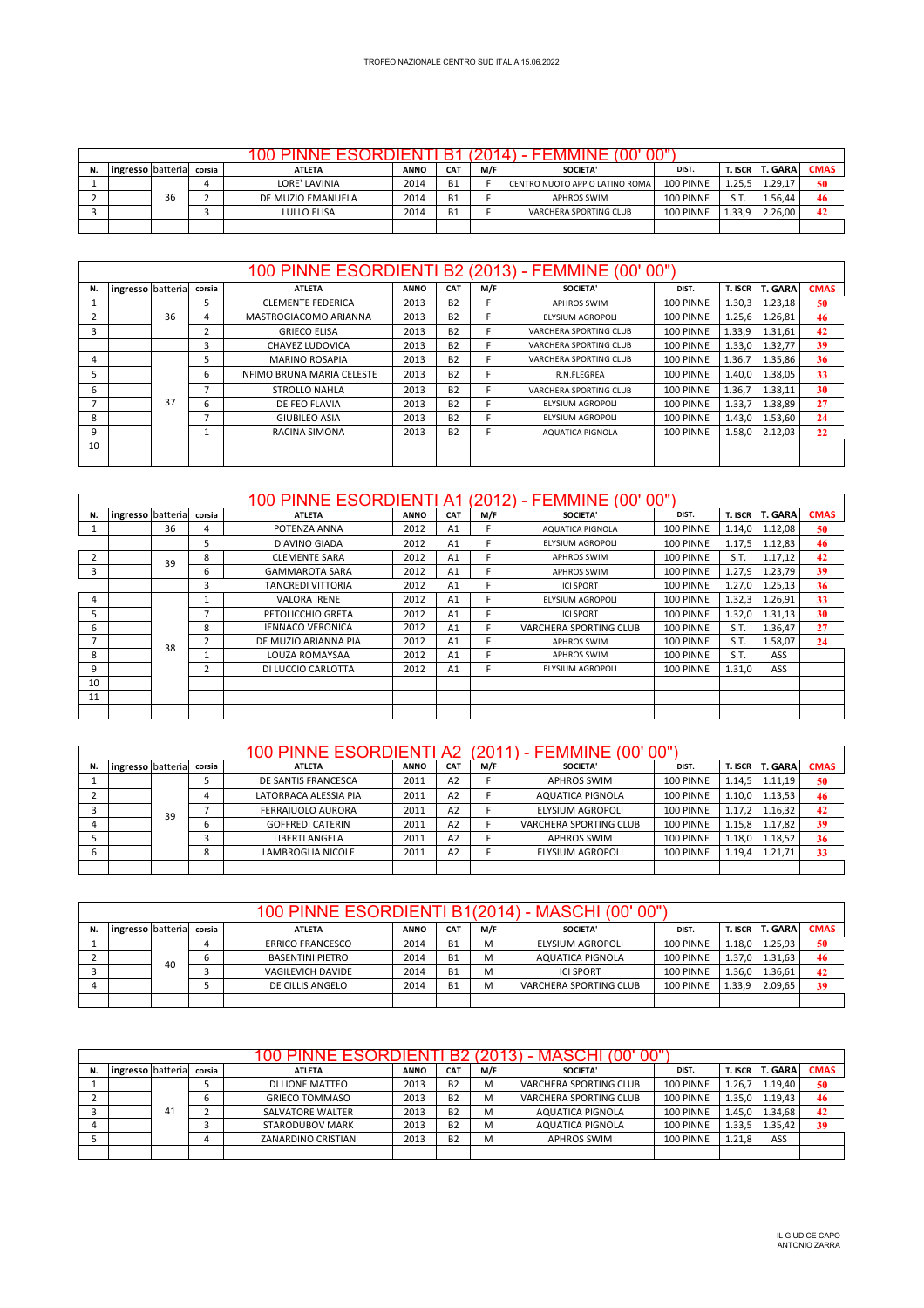|    |                   |    |        |                           |             |                |     | 100 PINNE ESORDIENTI A1 (2012) - MASCHI (00'00") |           |         |                |             |
|----|-------------------|----|--------|---------------------------|-------------|----------------|-----|--------------------------------------------------|-----------|---------|----------------|-------------|
| N. | ingresso batteria |    | corsia | <b>ATLETA</b>             | <b>ANNO</b> | <b>CAT</b>     | M/F | <b>SOCIETA'</b>                                  | DIST.     | T. ISCR | <b>T. GARA</b> | <b>CMAS</b> |
|    |                   |    | 4      | <b>CAPPUCCIO KRISTIAN</b> | 2012        | A <sub>1</sub> | м   | <b>ASD SPARTA</b>                                | 100 PINNE | 1.05,4  | 1.03,75        | 50          |
|    |                   |    |        | <b>GUIDA DOMENICO</b>     | 2012        | A <sub>1</sub> | м   | ELYSIUM AGROPOLI                                 | 100 PINNE | 1.12.3  | 1.12.21        | 46          |
|    |                   |    |        | TRIVIGNO EGIDIO           | 2012        | A <sub>1</sub> | м   | AQUATICA PIGNOLA                                 | 100 PINNE | S.T.    | 1.19,49        | 42          |
|    |                   | 42 |        | MASTROGIACOMO LUIGI MARIA | 2012        | A <sub>1</sub> | м   | <b>ELYSIUM AGROPOLI</b>                          | 100 PINNE | 1.18.7  | 1.22.23        | 39          |
|    |                   |    | 6      | <b>CICERALE GIUSEPPE</b>  | 2012        | A <sub>1</sub> | м   | APHROS SWIM                                      | 100 PINNE | 1.33,2  | 1.30,67        | 36          |
|    |                   |    |        | <b>RINALDI UMBERTO</b>    | 2012        | A <sub>1</sub> | M   | <b>APHROS SWIM</b>                               | 100 PINNE | 1.37.0  | 1.36,84        | 33          |
|    |                   |    |        | <b>FERRARA LUIGI</b>      | 2012        | A <sub>1</sub> | M   | <b>ICI SPORT</b>                                 | 100 PINNE | S.T.    | 1.51,21        | 30          |
|    |                   |    |        |                           |             |                |     |                                                  |           |         |                |             |

|    |                   |    |        | <b>ESORI</b><br>NH.     | ⊣ונ         |                |     | MASCHI                  |           |         |                |             |
|----|-------------------|----|--------|-------------------------|-------------|----------------|-----|-------------------------|-----------|---------|----------------|-------------|
| N. | ingresso batteria |    | corsia | <b>ATLETA</b>           | <b>ANNO</b> | <b>CAT</b>     | M/F | SOCIETA'                | DIST.     | T. ISCR | <b>T. GARA</b> | <b>CMAS</b> |
|    |                   |    | 4      | <b>GRIPPA DAVIDE</b>    | 2011        | A <sub>2</sub> | м   | <b>ICI SPORT</b>        | 100 PINNE | 1.07.0  | 1.07,23        | 50          |
|    |                   | 43 | 5      | <b>DINIELLI FILIPPO</b> | 2011        | A <sub>2</sub> | м   | <b>ELYSIUM AGROPOLI</b> | 100 PINNE | 1.35,3  | 1.17.54        | 46          |
|    |                   |    | ∠      | <b>FERRAIUOLO NATAN</b> | 2011        | A <sub>2</sub> | м   | <b>ELYSIUM AGROPOLI</b> | 100 PINNE | 1.25,9  | 1.19,24        | 42          |
|    |                   |    | 3      | <b>SACCO GABRIEL</b>    | 2011        | A2             | м   | AQUATICA PIGNOLA        | 100 PINNE | 1.20,0  | 1.19,74        | 39          |
|    |                   |    | 5      | CAPACCIO GAETANO        | 2011        | A2             | м   | <b>ELYSIUM AGROPOLI</b> | 100 PINNE | 1.19,4  | 1.20,98        | 36          |
|    |                   |    | 3      | PRATTICHIZZO ERNESTO    | 2011        | A <sub>2</sub> | м   | <b>APHROS SWIM</b>      | 100 PINNE | S.T.    | 1.21.65        | 33          |
| 6  |                   |    |        | <b>BRENCA CARMINE</b>   | 2011        | A2             | м   | <b>ELYSIUM AGROPOLI</b> | 100 PINNE | S.T.    | 1.22,13        | 30          |
|    |                   |    | 4      | <b>INFIMO MAURO</b>     | 2011        | A2             | м   | R.N.FLEGREA             | 100 PINNE | 1.35,0  | 1.27.32        | 27          |
| 8  |                   | 44 | 6      | <b>GIANNELLA MARCO</b>  | 2011        | A <sub>2</sub> | м   | <b>ELYSIUM AGROPOLI</b> | 100 PINNE | S.T.    | 1.27,41        | 24          |
| 9  |                   |    | 6      | ABATE JACOPO            | 2011        | A <sub>2</sub> | м   | <b>ELYSIUM AGROPOLI</b> | 100 PINNE | 1.22,1  | 1.32,34        | 22          |
| 10 |                   |    |        |                         |             |                |     |                         |           |         |                |             |
|    |                   |    |        |                         |             |                |     |                         |           |         |                |             |

|    |                   |    |        |                         |             |                |     | 100 NP ESORDIENTI A1 (2012) - FEMMINE (00' 00") |        |        |                 |             |
|----|-------------------|----|--------|-------------------------|-------------|----------------|-----|-------------------------------------------------|--------|--------|-----------------|-------------|
| N. | ingresso batteria |    | corsia | <b>ATLETA</b>           | <b>ANNO</b> | <b>CAT</b>     | M/F | SOCIETA'                                        | DIST.  |        | T. ISCR T. GARA | <b>CMAS</b> |
|    |                   |    |        | SARLI GIUSY ANNUNZIATA  | 2012        | A <sub>1</sub> |     | AQUATICA PIGNOLA                                | 100 NP | 1.10.0 | 1.11.90         | 50          |
|    |                   |    |        | <b>VOLPE ALICE</b>      | 2012        | A <sub>1</sub> |     | VARCHERA SPORTING CLUB                          | 100 NP | 1.27.0 | 1.18.97         | 46          |
|    |                   | 46 |        | <b>CIANFRONE CHIARA</b> | 2012        | A <sub>1</sub> |     | ELYSIUM AGROPOLI                                | 100 NP | 1.22.5 | 1.21.96         | 42          |
|    |                   |    |        | PACELLI ANGELA MARIA    | 2012        | A1             |     | VARCHERA SPORTING CLUB                          | 100 NP |        | 1.22.01         | 39          |
|    |                   |    |        |                         |             |                |     |                                                 |        |        |                 |             |

|    |                   |    |        | <b>ESORDIEI</b>               |             |                |     |                        |        |                |                |             |
|----|-------------------|----|--------|-------------------------------|-------------|----------------|-----|------------------------|--------|----------------|----------------|-------------|
| N. | ingresso batteria |    | corsia | <b>ATLETA</b>                 | <b>ANNO</b> | <b>CAT</b>     | M/F | <b>SOCIETA'</b>        | DIST.  | <b>T. ISCR</b> | <b>T. GARA</b> | <b>CMAS</b> |
|    |                   |    |        | <b>GORRERA MARTINA STELLA</b> | 2011        | A <sub>2</sub> |     | ELYSIUM AGROPOLI       | 100 NP | 1.06,3         | 1.05,58        | 50          |
|    |                   |    |        | SANTANGELO MIRIAM             | 2011        | A <sub>2</sub> |     | ELYSIUM AGROPOLI       | 100 NP | 1.05,8         | 1.06.42        | 46          |
|    |                   |    |        | PISAPIA MARTINA               | 2011        | A <sub>2</sub> |     | <b>ICI SPORT</b>       | 100 NP | 1.06.0         | 1.08.04        | 42          |
| 4  |                   |    |        | LULLO SERENA                  | 2011        | A <sub>2</sub> |     | VARCHERA SPORTING CLUB | 100 NP | 1.15.0         | 1.09,78        | 39          |
|    |                   | 45 |        | DI PIERRO TIZIANA             | 2011        | A <sub>2</sub> |     | VARCHERA SPORTING CLUB | 100 NP | 1.15.0         | 1.14.47        | 36          |
| b  |                   |    | ь      | <b>FUNICELLI LUDOVICA</b>     | 2011        | A <sub>2</sub> |     | <b>ICI SPORT</b>       | 100 NP | 1.10.0         | 1.15.08        | 33          |
|    |                   |    |        | CAPORASO LUDOVICA             | 2011        | A <sub>2</sub> |     | <b>ICI SPORT</b>       | 100 NP | 1.12.0         | 1.17.58        | 30          |
| 8  |                   |    | 8      | <b>CONTE ANDREA MIA</b>       | 2011        | A <sub>2</sub> |     | ELYSIUM AGROPOLI       | 50 NP  | S.T.           | ASS            |             |
|    |                   |    |        |                               |             |                |     |                        |        |                |                |             |

|                          |    |        | 100 NP ESORDIENTI A1      |             |                |     | 00"<br>(2012) - MASCHI (00' |           |         |                |             |
|--------------------------|----|--------|---------------------------|-------------|----------------|-----|-----------------------------|-----------|---------|----------------|-------------|
| <b>ingresso</b> batteria |    | corsia | <b>ATLETA</b>             | <b>ANNO</b> | <b>CAT</b>     | M/F | <b>SOCIETA'</b>             | DIST.     | T. ISCR | <b>T. GARA</b> | <b>CMAS</b> |
|                          |    | o      | RACINA SALVATORE          | 2012        | A <sub>1</sub> | м   | AQUATICA PIGNOLA            | 100 NP    | S.T     | 1.21.55        | 50          |
|                          | 46 |        | <b>FARAONE EMANUELE</b>   | 2012        | A <sub>1</sub> | M   | AQUATICA PIGNOLA            | 100 NP    | 1.10.0  | 1.21,96        | 46          |
|                          |    |        | <b>SCAGLIONE ANGELO</b>   | 2012        | A <sub>1</sub> | M   | VARCHERA SPORTING CLUB      | 100 NP    | 1.25.6  | 1.22,01        | 42          |
|                          |    |        | <b>BALDI VINCENZO</b>     | 2012        | A <sub>1</sub> | м   | ELYSIUM AGROPOLI            | 100 NP    | 1.35,3  | 1.22.59        | 39          |
|                          |    |        | <b>CAPPUCCIO KRISTIAN</b> | 2012        | A <sub>1</sub> | M   | <b>ASD SPARTA</b>           | 100 PINNE | 1.04,4  | 1.26,75        | 36          |

|    |                   |    |        |                         |             |                |     | <b>MASCHI</b><br>აი"   |           |                |                |             |
|----|-------------------|----|--------|-------------------------|-------------|----------------|-----|------------------------|-----------|----------------|----------------|-------------|
| N. | ingresso batteria |    | corsia | <b>ATLETA</b>           | <b>ANNO</b> | <b>CAT</b>     | M/F | <b>SOCIETA'</b>        | DIST.     | <b>T. ISCR</b> | <b>T. GARA</b> | <b>CMAS</b> |
|    |                   |    | 4      | <b>BASSI ALESSANDRO</b> | 2011        | A <sub>2</sub> | м   | <b>ICI SPORT</b>       | 100 NP    | 1.03.0         | 1.01,65        | 50          |
|    |                   |    |        | <b>FOGLIA UMBERTO</b>   | 2011        | A <sub>2</sub> | м   | <b>ICI SPORT</b>       | 100 NP    | 1.10,0         | 1.10,11        | 46          |
|    |                   |    |        | <b>MAUTONE GIUSEPPE</b> | 2011        | A <sub>2</sub> | M   | ELYSIUM AGROPOLI       | 100 NP    | 1.11,3         | 1.11,16        | 42          |
|    |                   | 47 | ь      | MARSALA VINCENZO        | 2011        | A <sub>2</sub> | м   | ELYSIUM AGROPOLI       | 100 NP    | 1.16,02        | 1.12,69        | 39          |
|    |                   |    |        | <b>MARANDINO WALTER</b> | 2011        | A <sub>2</sub> | M   | ELYSIUM AGROPOLI       | 100 NP    | 1.40,3         | 1.21,80        | 36          |
| ь  |                   |    |        | PIERRI FERNANDO         | 2011        | A2             | M   | VARCHERA SPORTING CLUB | 100 NP    | 1.22.1         | 1.25,99        | 33          |
|    |                   |    |        | <b>INFIMO MAURO</b>     | 2011        | A <sub>2</sub> | M   | R.N.FLEGREA            | 100 PINNE | 1.35,0         | 1.27.32        | 30          |
|    |                   |    |        | MONDELLI GENNARO        | 2011        | A <sub>2</sub> | M   | ELYSIUM AGROPOLI       | 100 NP    | 1.22,3         | ASS            |             |
|    |                   |    |        |                         |             |                |     |                        |           |                |                |             |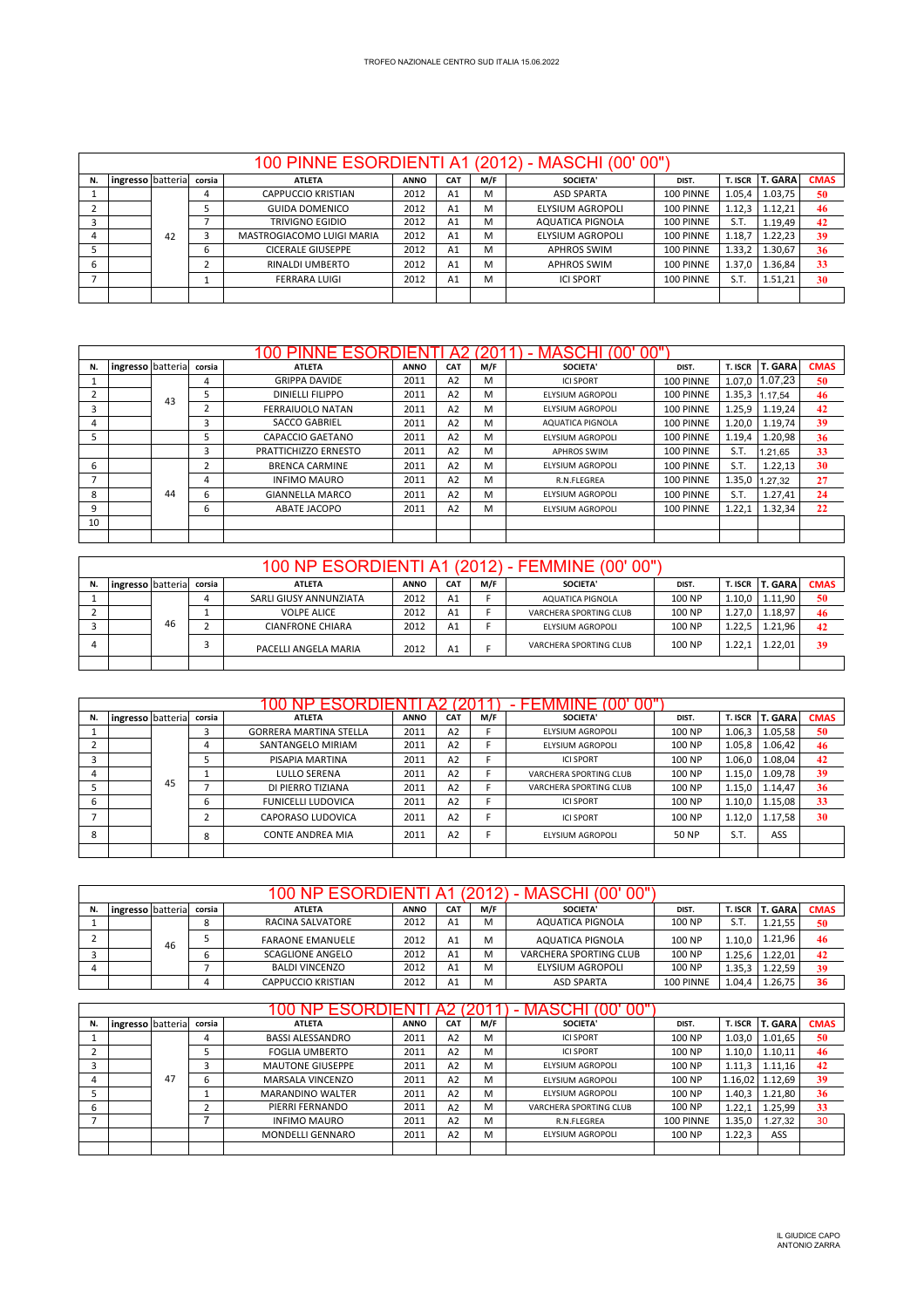| lingresso I batterial |                                                                               | corsia | <b>ATLETA</b> | <b>ANNO</b> | CA <sub>1</sub> | M/F                    | <b>SOCIETA'</b> | DIST. | r. ISCR | <b>T. GARA</b> | <b>CMAS</b> |
|-----------------------|-------------------------------------------------------------------------------|--------|---------------|-------------|-----------------|------------------------|-----------------|-------|---------|----------------|-------------|
|                       | ICHAVEZ-GRIECO-MARINO-STROLLO<br>48<br>- DI LORENZO - FANELLI- RACINA-FARAONE |        |               |             |                 | VARCHERA SPORTING CLUB | 4X50 PINNE      | S.T   | 2.51.89 | 50             |             |
|                       |                                                                               |        |               | D<br>Þ      |                 | AQUATICA PIGNOLA       | 4X50 PINNE      | S.T   | 3.18.39 | 46             |             |
|                       |                                                                               |        |               |             |                 |                        |                 |       |         |                |             |

|    |                   |    |        | STAFFETTA 4X50 PINNE ESORDIENTI A (2011-2012) -FEMMINE (00' 00") |             |                 |     |                        |            |           |                |             |
|----|-------------------|----|--------|------------------------------------------------------------------|-------------|-----------------|-----|------------------------|------------|-----------|----------------|-------------|
| N. | ingresso batteria |    | corsia | <b>ATLETA</b>                                                    | <b>ANNO</b> | CA <sub>1</sub> | M/F | SOCIETA'               | DIST.      | T. ISCR I | <b>T. GARA</b> | <b>CMAS</b> |
|    |                   |    |        | FLAVIA - SARLI-LATORRACA - POTENZA                               |             |                 |     | AQUATICA PIGNOLA       | 4X50PINNE  | S.T.      | 2.13.83        | 50          |
|    |                   | 48 |        | <b>CLEMENTE-DE SANTIS-LIBERTI-CLEMENTE</b>                       |             | А               |     | <b>APHROS SWIM</b>     | 4X50 PINNE | S.T       | 2.17.50        | 46          |
|    |                   |    |        | D'AVINO-FERRAIUOLO-LAMBRIGLIA-CIANFRONE                          |             | $\mathsf{A}$    |     | ELYSIUM AGROPOLI       | 4X50 PINNE | S.T       | 2.17.51        | 42          |
|    |                   |    |        | GOFFREDI-PACELLI-IENNACO-VOLPE                                   |             |                 |     | VARCHERA SPORTING CLUB | 4X50 PINNE | S.T.      | 2.25.59        | 39          |
|    |                   |    |        |                                                                  |             |                 |     |                        |            |           |                |             |

|                                                                                                                 |                            |  |        |               |             |            |     | . WI+          |       | 00"'    |         |             |
|-----------------------------------------------------------------------------------------------------------------|----------------------------|--|--------|---------------|-------------|------------|-----|----------------|-------|---------|---------|-------------|
|                                                                                                                 | <b>lingresso</b> batterial |  | corsia | <b>ATLETA</b> | <b>ANNO</b> | <b>CAT</b> | M/F | <b>SOCIETA</b> | DIST. | T. ISCR | T. GARA | <b>CMAS</b> |
| S.T<br>49<br>3.02.91<br>/ --BASENTINI-SALVATORE-POTNZA<br>4X50PINNE<br>STARDUBOV<br>AQUATICA PIGNOLA<br><br>י י |                            |  |        |               |             |            |     | 50             |       |         |         |             |

|    |                                                              |    |  | STAFFETTA 4X50 PINNE ESORDIENTI A (2011-2012) -MASCHI (00'00") |  |                |     |                    |            |         |                 |             |
|----|--------------------------------------------------------------|----|--|----------------------------------------------------------------|--|----------------|-----|--------------------|------------|---------|-----------------|-------------|
| N. | <b>ANNO</b><br><b>ATLETA</b><br>corsia<br>ingresso batterial |    |  |                                                                |  | CA1            | M/F | SOCIETA'           | DIST.      | T. ISCR | <b>IT. GARA</b> | <b>CMAS</b> |
|    |                                                              |    |  | FERRAIUOLO- GUIDA- MARANDINO- DI NIELLI                        |  |                | м   | ELYSIUM AGROPOLI   | 4X50 PINNE | S.T     | 2.12.50         | 50          |
|    |                                                              | 49 |  | TRIVIGNO- RACINA - SACCO - FARAONE                             |  |                | м   | AQUATICA PIGNOLA   | 4X50PINNE  | S.T     | 2.17.97         | 46          |
|    |                                                              |    |  | PRATTICHIZZO-ZANARDINO-CICERALE-RINALDI                        |  | $\overline{A}$ | м   | <b>APHROS SWIM</b> | 4X50 PINNE | S.T     | ASS             |             |
|    |                                                              |    |  |                                                                |  |                |     |                    |            |         |                 |             |

|                   |    |        |                                            |             |                 |              | 1-2012) (ZM-ZF)        | υυ<br><b>TUU</b> |         |         |             |
|-------------------|----|--------|--------------------------------------------|-------------|-----------------|--------------|------------------------|------------------|---------|---------|-------------|
| ingresso batteria |    | corsia | <b>ATLETA</b>                              | <b>ANNO</b> | CA <sub>1</sub> | M/F          | <b>SOCIETA'</b>        | DIST.            | T. ISCR | . GARA  | <b>CMAS</b> |
|                   |    |        | SANTANGELO-MARSALA-GORRERA-MAUTONE         |             |                 | <b>MISTA</b> | ELYSIUM AGROPOLI       | 4X100 NP         | S.T     | 4.29.50 | 50          |
|                   | 50 |        | PISAPIA-FOGLIA-FUNICELLI-BASSI             |             |                 | <b>MISTA</b> | <b>ICI SPORT</b>       | 4X100 NP         | S.T     | 4.38.87 | 46          |
|                   |    |        | LULLO-PIERRI-SCAGLIONE-DI PIERRO           |             |                 | <b>MISTA</b> | VARCHERA SPORTING CLUB | 4X100 NP         | S.T     | 5.28.24 | 42          |
|                   |    |        | <b>IPRISCO-INFIMO B-INFIMO M - LUBERTO</b> |             |                 |              | R.N.FLEGREA            | 4X100 NP         | ST      | 5.45.0  | 40          |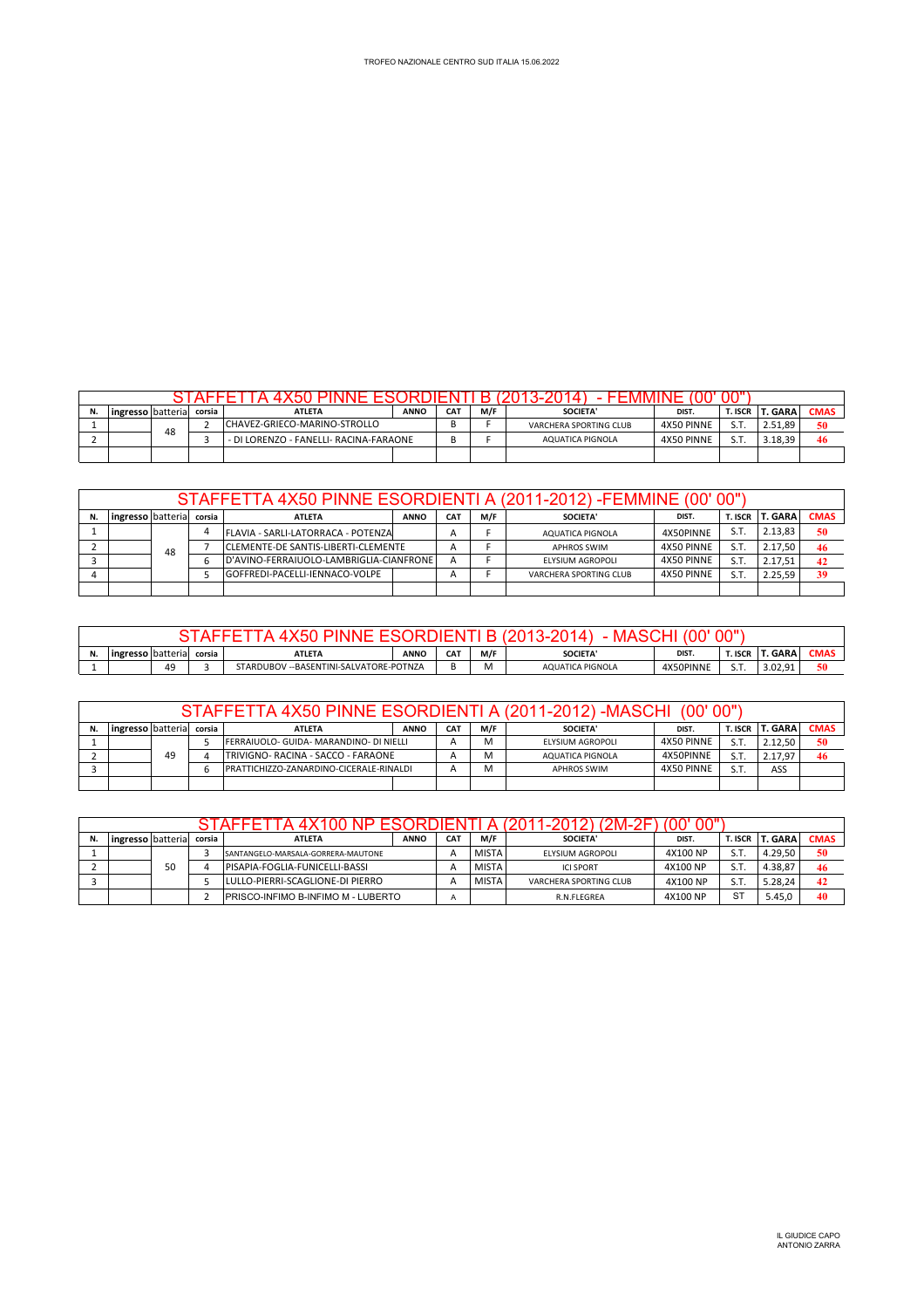|                |                   |    |                | 100 PINNE 1° CATEGORIA (2009-2010) - FEMMINE (1'03" 00")(54"08) |             |              |     |                               |           |         |                |             |
|----------------|-------------------|----|----------------|-----------------------------------------------------------------|-------------|--------------|-----|-------------------------------|-----------|---------|----------------|-------------|
| N.             | ingresso batteria |    | corsia         | <b>ATLETA</b>                                                   | <b>ANNO</b> | CAT          | M/F | <b>SOCIETA'</b>               | DIST.     | T. ISCR | <b>T. GARA</b> | <b>CMAS</b> |
| $\mathbf{1}$   |                   |    | $\overline{4}$ | <b>CALABRESE GAIA</b>                                           | 2009        | $\mathbf{1}$ | E.  | <b>ICLSPORT</b>               | 100 PINNE | 0.57.0  | 0.58.61        | 50          |
| 2              |                   |    | 5              | MASTROGIACOMO STELLA                                            | 2009        | 1            | F.  | <b>VARCHERA SPORTING CLUB</b> | 100 PINNE | 1.00.0  | 1.02,91        | 46          |
| 3              |                   |    | 6              | <b>DE MARCO GIORGIA</b>                                         | 2010        | 1            | E.  | <b>ELYSIUM AGROPOLI</b>       | 100 PINNE | 1.04,4  | 1.02.39        | 42          |
|                |                   | 51 | 3              | <b>GLIELMI SARA</b>                                             | 2010        | 1            | E.  | <b>ELYSIUM AGROPOLI</b>       | 100 PINNE | 1.08,7  | 1.02,36        | 39          |
| 5              |                   |    | 3              | <b>LORUSSO CLELIA</b>                                           | 2010        | $\mathbf{1}$ | F.  | <b>AQUATICA PIGNOLA</b>       | 100 PINNE | 1.03.0  | 1.02.89        | 36          |
| 6              |                   |    | $\overline{2}$ | MONACO DI MONACO RACHELE                                        | 2009        | 1            | E   | ASD CAMILLO NUOTO             | 100 PINNE | 1.05.0  | 1.03,00        | 33          |
|                |                   |    | 4              | PIETROPINTO FRANCESCA                                           | 2009        | $\mathbf{1}$ | F   | <b>ICLSPORT</b>               | 100 PINNE | 1.07.0  | 1.05,33        | 30          |
| $\overline{7}$ |                   |    | $\overline{7}$ | <b>DUINO DESIRE</b>                                             | 2010        | 1            | F.  | <b>AQUATICA PIGNOLA</b>       | 100 PINNE | 1.05,0  | 1.05,50        | 27          |
| 8              |                   |    | 5              | MARIA CARMELA FIMIANI                                           | 2009        | $\mathbf{1}$ | F   | OLIMPIC NUOTO NAPOLI          | 100 PINNE | 1.08.0  | 1.06.49        | 24          |
| 9              |                   |    | 8              | DE ROSA VITTORIA                                                | 2009        | 1            | E.  | <b>ICI SPORT</b>              | 100 PINNE | 1.06.0  | 1.06,63        | 22          |
| 10             |                   | 52 | 4              | <b>VARONE FEDERICA</b>                                          | 2009        | 1            | F.  | OCEANIKA NUOTO STURNO         | 100 PINNE | 1.16.0  | 1.08,10        | 20          |
| 11             |                   |    | 2              | <b>FRANCAVILLA ANGELA</b>                                       | 2009        | 1            | F   | <b>APHROS SWIM</b>            | 100 PINNE | 1.10.7  | 1.08.17        | 18          |
| 12             |                   |    | 3              | DI LEO GIADA                                                    | 2009        | 1            | с   | OCEANIKA NUOTO STURNO         | 100 PINNE | 1.20.0  | 1.08,53        | 16          |
| 13             |                   |    | $\overline{7}$ | <b>IAFELICE SILVANA</b>                                         | 2009        | 1            | E.  | <b>APHROS SWIM</b>            | 100 PINNE | 1.11.3  | 1.09.09        | 14          |
|                |                   |    | 6              | MELCHIONNA FIAMMA                                               | 2009        | $\mathbf{1}$ | F   | OCEANIKA NUOTO STURNO         | 100 PINNE | 1.20,0  | 1.09,36        | 12          |
| 14             |                   |    | 5              | <b>CICCONE LAURA</b>                                            | 2010        | $\mathbf{1}$ | F   | <b>APHROS SWIM</b>            | 100 PINNE | 1.16.9  | 1.14,71        | 10          |
| 15             |                   |    | $\mathbf{1}$   | <b>BUFALO CHIARA</b>                                            | 2009        | $\mathbf{1}$ | F   | <b>APHROS SWIM</b>            | 100 PINNE | 1.15.0  | 1.15.18        | 8           |
| 16             |                   |    | 6              | LOPARDO MARIA FRANCESCA                                         | 2010        | 1            | Е   | <b>AQUATICA PIGNOLA</b>       | 100 PINNE | 1.10,0  | 1.17,49        |             |
| 17             |                   | 53 | $\overline{7}$ | <b>MENNELLI MICHELLE</b>                                        | 2010        | 1            | F   | <b>APHROS SWIM</b>            | 100 PINNE | 1.23,0  | 1.19,42        | 6           |
| 18             |                   |    | $\overline{2}$ | SANTARSIERO FLAVIA                                              | 2010        | $\mathbf{1}$ | F   | <b>AQUATICA PIGNOLA</b>       | 100 PINNE | 1.20,0  | 1.20,88        | 5           |
| 19             |                   |    | $\mathbf{1}$   | <b>CIANFRONE BEATRICE</b>                                       | 2009        | $\mathbf{1}$ | F.  | <b>ELYSIUM AGROPOLI</b>       | 100 PINNE | 1.06.0  | ASS            |             |
| 20             |                   |    |                |                                                                 |             |              |     |                               |           |         |                |             |
| 21             |                   |    |                |                                                                 |             |              |     |                               |           |         |                |             |
|                |                   |    |                |                                                                 |             |              |     |                               |           |         |                |             |

|    |                   |    |                | 100 PINNE 2°CATEGORIA(2007-2008) FEMMINE (1'02"00)(51"54) |             |                         |     |                         |           |           |                   |             |
|----|-------------------|----|----------------|-----------------------------------------------------------|-------------|-------------------------|-----|-------------------------|-----------|-----------|-------------------|-------------|
| N. | ingresso batteria |    | corsia         | <b>ATLETA</b>                                             | <b>ANNO</b> | CAT                     | M/F | <b>SOCIETA'</b>         | DIST.     | T. ISCR   | <b>T. GARA</b>    | <b>CMAS</b> |
|    |                   |    |                | DI MATTEO GIORGIA                                         | 2008        |                         |     | ELYSIUM AGROPOLI        | 100 PINNE | 0.57.2    | 0.54.67           | 50          |
|    |                   |    | 4              | CREDENZA GIUSEPPINA                                       | 2008        | $\overline{2}$          |     | OCEANIKA NUOTO STURNO   | 100 PINNE | 0.54,0    | 0.56,06           | 46          |
| 3  |                   | 54 |                | <b>BARRA EMANUELA</b>                                     | 2008        | $\overline{2}$          |     | ELYSIUM AGROPOLI        | 100 PINNE | 0.57,2    | 0.56,42           | 42          |
| 4  |                   |    | 4              | RADICELLA MARIANNA ANTONIA                                | 2008        | $\overline{\mathbf{c}}$ |     | ELYSIUM AGROPOLI        | 100 PINNE | 0.57,5    | 0.56,74           | 39          |
| 5. |                   |    | 3              | LUCIANO VALENTINA                                         | 2007        | 2                       |     | OLIMPIC NUOTO NAPOLI    | 100 PINNE |           | 0.56,0 0.56,75    | 36          |
| 6  |                   |    | 5              | <b>VOLPE ALESSIA</b>                                      | 2007        | $\overline{2}$          |     | VARCHERA SPORTING CLUB  | 100 PINNE |           | $0.56, 0$ 0.56,86 | 33          |
|    |                   |    | $\overline{2}$ | <b>LORUSSO AURORA</b>                                     | 2008        | $\overline{2}$          |     | <b>AQUATICA PIGNOLA</b> | 100 PINNE | 0.56,0    | 0.58,15           | 30          |
|    |                   |    | 6              | <b>TISO ALESSIA</b>                                       | 2008        | $\overline{2}$          |     | <b>ICI SPORT</b>        | 100 PINNE | 0.56,0    | 0.58,20           | 27          |
| 8  |                   |    | 3              | PASCALE GIULIANNA                                         | 2007        | $\overline{2}$          |     | ELYSIUM AGROPOLI        | 100 PINNE | 1.00,8    | 1.00,82           | 24          |
| 9  |                   |    | 6              | <b>GASPARRO FRANCESCA</b>                                 | 2008        | $\overline{2}$          |     | ELYSIUM AGROPOLI        | 100 PINNE | 1.01,4    | 1.01,76           | 22          |
| 10 |                   | 55 |                | <b>LIONE MATILDE</b>                                      | 2007        | $\overline{2}$          |     | AQUATICA PIGNOLA        | 100 PINNE | 1.02,00   | 1.01,82           | 20          |
| 11 |                   |    | 5              | <b>CIMINI LISA</b>                                        | 2008        | $\overline{2}$          |     | ASD CAMILLO NUOTO       | 100 PINNE | 1.0, 5, 0 | 1.05,76           | 18          |
| 12 |                   |    | 7              | SAMPERNA FEDERICA                                         | 2007        | $\overline{2}$          |     | ASD CAMILLO NUOTO       | 100 PINNE | 1.05,0    | 1.10,62           | 16          |
| 13 |                   |    |                |                                                           |             |                         |     |                         |           |           |                   |             |
|    |                   |    |                |                                                           |             |                         |     |                         |           |           |                   |             |

|    |                   |    |        | 100 PINNE 3° CATEGORIA (2005-2006) - FEMMINE (1'00"50") |             |            |     |                        | (49"92)   |         |                |             |
|----|-------------------|----|--------|---------------------------------------------------------|-------------|------------|-----|------------------------|-----------|---------|----------------|-------------|
| N. | ingresso batteria |    | corsia | <b>ATLETA</b>                                           | <b>ANNO</b> | <b>CAT</b> | M/F | <b>SOCIETA'</b>        | DIST.     | T. ISCR | <b>T. GARA</b> | <b>CMAS</b> |
|    |                   |    | 4      | POLITO SILVANA                                          | 2006        |            |     | <b>ICI SPORT</b>       | 100 PINNE | 0.52.0  | 0.52.07        | 50          |
|    |                   |    | 3      | <b>IANNIELLO REBECCA</b>                                | 2006        |            |     | ELYSIUM AGROPOLI       | 100 PINNE | 0.56.4  | 0.57,57        | 46          |
|    |                   |    |        | TRILLO PAOLA                                            | 2006        | 3          |     | <b>ASD SPARTA</b>      | 100 PINNE | 0.53.0  | 0.59,07        | 42          |
| 4  |                   | 56 |        | <b>MELCHIONDA SOFIA</b>                                 | 2006        |            |     | <b>APHROS SWIM</b>     | 100 PINNE | 1.00,1  | 0.59,90        | 39          |
|    |                   |    |        | MASTROGIACOMO SERENA                                    | 2006        |            |     | VARCHERA SPORTING CLUB | 100 PINNE | 0.59.0  | 1.00,42        | 36          |
| b  |                   |    |        | AMBROSINO GIULIA                                        | 2006        | 3          |     | <b>APHROS SWIM</b>     | 100 PINNE | 1.03.8  | 1.01,90        | 33          |
|    |                   |    | 8      | <b>BASILE MARIASSUNTA</b>                               | 2005        | 3          |     | <b>ASD SPARTA</b>      | 100 PINNE | 1.09,0  | 1.02,96        | 30          |
| 8  |                   |    | 6      | SICA MARTINA                                            | 2006        |            |     | ELYSIUM AGROPOLI       | 100 PINNE | 0.57.1  | <b>RIT</b>     | <b>RIT</b>  |
|    |                   |    |        |                                                         |             |            |     |                        |           |         |                |             |

|    |                   |    |        | 100 PINNE JUNIOR (2003-2004) FEMMINE ('59"00) (49"31 |             |                 |     |                      |           |                |                |             |
|----|-------------------|----|--------|------------------------------------------------------|-------------|-----------------|-----|----------------------|-----------|----------------|----------------|-------------|
| N. | ingresso batteria |    | corsia | <b>ATLETA</b>                                        | <b>ANNO</b> | CA <sub>1</sub> | M/F | <b>SOCIETA'</b>      | DIST.     | <b>T. ISCR</b> | <b>T. GARA</b> | <b>CMAS</b> |
|    |                   |    |        | MONDELLI ANNAMARIA                                   | 2004        |                 |     | ELYSIUM AGROPOLI     | 100 PINNE | 0.55.9         | 0.54.91        | 50          |
|    |                   | 57 |        | DAFNE CAPALDO                                        | 2003        |                 |     | OLIMPIC NUOTO NAPOLI | 100 PINNE | 0.58.3         | 0.56.53        | 46          |
|    |                   |    |        | <b>GASPARRO LUDOVICA</b>                             | 2004        |                 |     | ELYSIUM AGROPOLI     | 100 PINNE | 1.06.3         | 1.06.34        | 42          |
|    |                   |    |        | <b>IACUZZO CHIARA</b>                                | 2004        |                 |     | <b>ICI SPORT</b>     | 100 PINNE | 1.09.0         | 1.11.75        | 39          |
|    |                   |    |        |                                                      |             |                 |     |                      |           |                |                |             |

|    |                                                                                                                                           |  |  | 00<br>NIN | τи |  |  | AOMOAP<br>· IVINI |  |  |  |  |  |
|----|-------------------------------------------------------------------------------------------------------------------------------------------|--|--|-----------|----|--|--|-------------------|--|--|--|--|--|
| N. | T. GARA<br>ingresso batteria<br>M/F<br>CMAS<br>T. ISCR<br><b>CAT</b><br><b>SOCIETA</b><br>DIST.<br><b>ANNO</b><br><b>ATLETA</b><br>corsia |  |  |           |    |  |  |                   |  |  |  |  |  |
|    |                                                                                                                                           |  |  |           |    |  |  |                   |  |  |  |  |  |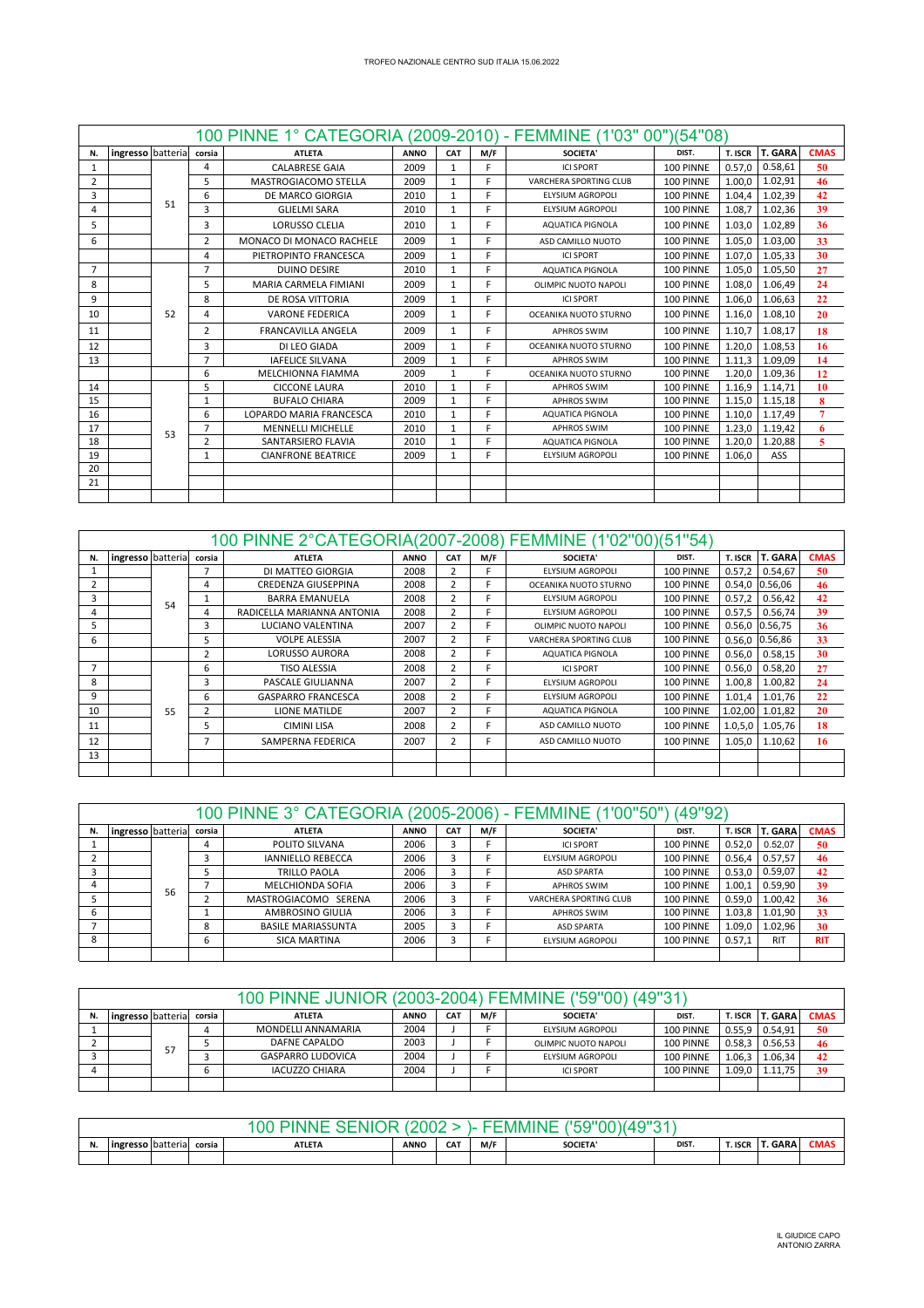|                |                   |    |                | 100 PINNE 1° CATEGORIA (2009-2010) - MASCHI (1'02"00) (50"04) |             |              |     |                                |           |         |                |                         |
|----------------|-------------------|----|----------------|---------------------------------------------------------------|-------------|--------------|-----|--------------------------------|-----------|---------|----------------|-------------------------|
| N.             | ingresso batteria |    | corsia         | <b>ATLETA</b>                                                 | <b>ANNO</b> | CAT          | M/F | <b>SOCIETA'</b>                | DIST.     | T. ISCR | <b>T. GARA</b> | <b>CMAS</b>             |
| $\mathbf{1}$   |                   |    | 6              | PIGNATA GERARDO                                               | 2009        | $\mathbf{1}$ | M   | VARCHERA SPORTING CLUB         | 100 PINNE | 0.58,0  | 0.54.03        | 50                      |
| $\overline{2}$ |                   |    | 5              | <b>RIZZO ANDREA</b>                                           | 2009        | $\mathbf{1}$ | M   | <b>ICI SPORT</b>               | 100 PINNE | 0.54.9  | 0.55.31        | 46                      |
| 3              |                   |    | 4              | PIEGARI DONATO                                                | 2009        | $\mathbf{1}$ | M   | <b>ICI SPORT</b>               | 100 PINNE | 0.54.0  | 0.55.47        | 42                      |
| 4              |                   | 58 | 6              | DI LIONE MANUEL                                               | 2009        | $\mathbf{1}$ | M   | <b>VARCHERA SPORTING CLUB</b>  | 100 PINNE | 1.02,0  | 0.58.33        | 39                      |
| 5              |                   |    | $\overline{7}$ | PISCITIELLO MICHELE                                           | 2009        | $\mathbf{1}$ | M   | VARCHERA SPORTING CLUB         | 100 PINNE | 1.02,0  | 1.00,03        | 36                      |
| 6              |                   |    | 3              | DE MATTIA ALESSIO                                             | 2010        | $\mathbf{1}$ | M   | <b>ICI SPORT</b>               | 100 PINNE | 0.57.0  | 1.00.62        | 33                      |
| 7              |                   |    | 2              | D'ALESSIO ALESSANDRO                                          | 2010        | 1            | M   | <b>ICI SPORT</b>               | 100 PINNE | 0.58.0  | 1.00.79        | 30                      |
|                |                   |    | $\overline{7}$ | <b>FLAMMIA MARCO</b>                                          | 2009        | $\mathbf{1}$ | M   | OCEANIKA NUOTO STURNO          | 100 PINNE | 1.01.0  | 1.00.80        | 27                      |
| 8              |                   |    | 8              | <b>LIONE LUIGI</b>                                            | 2009        | $\mathbf{1}$ | M   | AQUATICA PIGNOLA               | 100 PINNE | 1.02,00 | 1.01,08        | 24                      |
| 9              |                   |    | 2              | <b>ROMANO ELIA</b>                                            | 2010        | 1            | M   | <b>ICI SPORT</b>               | 100 PINNE | 1.01,0  | 1.02,00        | 22                      |
| 10             |                   |    | 5              | <b>CICCONE LUCA GERARDO</b>                                   | 2010        | 1            | M   | VARCHERA SPORTING CLUB         | 100 PINNE | 1.02.0  | 1.04.34        | 20                      |
| 11             |                   | 59 | 3              | <b>BUCCI RAFFAELE</b>                                         | 2009        | $\mathbf{1}$ | M   | <b>APHROS SWIM</b>             | 100 PINNE | 1.08,1  | 1.04.94        | 18                      |
| 12             |                   |    | $\mathbf{1}$   | STEDILE SEBASTIANO                                            | 2009        | $\mathbf{1}$ | M   | DISCIPLINE SPORTIVE BELLE ARTI | 100 PINNE | 1.02,0  | 1.04,97        | 16                      |
| 13             |                   |    | 4              | <b>MIALE GIORGIO</b>                                          | 2010        | 1            | M   | <b>APHROS SWIM</b>             | 100 PINNE | 1.07.1  | 1.06.31        | 14                      |
| 14             |                   |    | 5              | PARENTE NICOLO'                                               | 2010        | $\mathbf{1}$ | M   | <b>ELYSIUM AGROPOLI</b>        | 100 PINNE | 1.08.0  | 1.07.04        | 12                      |
|                |                   |    | 6              | <b>BAFFIGO PIETRO NOE'</b>                                    | 2010        | $\mathbf{1}$ | M   | DISCIPLINE SPORTIVE BELLE ARTI | 100 PINNE | 1.02,0  | 1.07,11        | 10                      |
| 15             |                   |    | 3              | SELVAGGIO FRANCESCO                                           | 2009        | 1            | M   | <b>APHROS SWIM</b>             | 100 PINNE | 1.09.4  | 1.07.81        | 8                       |
| 16             |                   |    | 4              | COLOGNO MICHELE                                               | 2009        | $\mathbf{1}$ | M   | <b>APHROS SWIM</b>             | 100 PINNE | 1.08,8  | 1.08,64        | $\overline{7}$          |
| 17             |                   |    | $\overline{7}$ | <b>ROSSI GERARDO</b>                                          | 2010        | $\mathbf{1}$ | M   | <b>VARCHERA SPORTING CLUB</b>  | 100 PINNE | 1.02,0  | 1.09,19        | 6                       |
| 18             |                   | 60 | 2              | VITALE ACHILLE FRANCESCO                                      | 2010        | $\mathbf{1}$ | M   | OCEANIKA NUOTO STURNO          | 100 PINNE | 1.47.0  | 1.13.98        | 5                       |
| 19             |                   |    | $\mathbf{1}$   | D'AVINO ANGELO                                                | 2010        | $\mathbf{1}$ | M   | <b>ELYSIUM AGROPOLI</b>        | 100 PINNE | 1.18,4  | 1.16,69        | $\overline{\mathbf{4}}$ |
| 20             |                   |    | 1              | <b>AULISIO ANDREA</b>                                         | 2010        | 1            | M   | <b>ELYSIUM AGROPOLI</b>        | 100 PINNE | S.T.    | 1.19,92        | 3                       |
| 21             |                   |    |                |                                                               |             |              |     |                                |           |         |                |                         |
| 22             |                   |    |                |                                                               |             |              |     |                                |           |         |                |                         |
|                |                   |    |                |                                                               |             |              |     |                                |           |         |                |                         |

|    |                   |    |                | 100 PINNE 2° CATEGORIA (2007-2008) - MASCHI (1'00"50")(45"56) |             |                |     |                         |           |                |         |             |
|----|-------------------|----|----------------|---------------------------------------------------------------|-------------|----------------|-----|-------------------------|-----------|----------------|---------|-------------|
| N. | ingresso batteria |    | corsia         | <b>ATLETA</b>                                                 | <b>ANNO</b> | <b>CAT</b>     | M/F | SOCIETA'                | DIST.     | <b>T. ISCR</b> | T. GARA | <b>CMAS</b> |
|    |                   |    | 5              | <b>AVALLONE MICHELE</b>                                       | 2007        | 2              | м   | <b>ICI SPORT</b>        | 100 PINNE | 0.48,5         | 0.49,22 | 50          |
|    |                   |    | 3              | CIANCIULLI FRANCESCO                                          | 2008        | $\overline{2}$ | м   | <b>ICI SPORT</b>        | 100 PINNE | 0.50,0         | 0.52,43 | 46          |
| 3  |                   |    | 4              | D'ALESSIO LUCA                                                | 2008        | $\overline{2}$ | м   | <b>ICI SPORT</b>        | 100 PINNE | 0.48,0         | 0.52,85 | 42          |
| 4  |                   | 61 | 7              | <b>ROMANO NOBILE</b>                                          | 2007        | $\overline{2}$ | м   | OLIMPIC NUOTO NAPOLI    | 100 PINNE | 0.56,3         | 0.53,03 | 39          |
| 5  |                   |    |                | <b>BARONE PIETRO</b>                                          | 2007        | $\overline{2}$ | м   | VARCHERA SPORTING CLUB  | 100 PINNE | 0.56,7         | 0.54,26 | 36          |
| 6  |                   |    | 8              | MAZZIOTTI LUIGI                                               | 2007        | $\overline{2}$ | м   | OLIMPIC NUOTO NAPOLI    | 100 PINNE | 0.57,0         | 0.54,82 | 33          |
|    |                   |    | 6              | <b>STABILE LUIGI</b>                                          | 2007        | 2              | м   | <b>ICI SPORT</b>        | 100 PINNE | 0.54,0         | 0.55,15 | 30          |
| 8  |                   |    | $\overline{2}$ | <b>STRAFELLA IVAN</b>                                         | 2007        | $\overline{2}$ | м   | <b>ICLSPORT</b>         | 100 PINNE | 0.56,0         | 0.56,20 | 27          |
|    |                   |    | 4              | <b>GIORDANO STEFANO</b>                                       | 2007        | $\overline{2}$ | м   | ELYSIUM AGROPOLI        | 100 PINNE | 0.57,2         | 0.56,38 | 24          |
| 9  |                   |    | 5              | CHIACCHO GIUSEPPE                                             | 2007        | $\overline{2}$ | M   | OLIMPIC NUOTO NAPOLI    | 100 PINNE | 0.59,0         | 0.57,22 | 22          |
| 10 |                   |    | $\overline{ }$ | DI BIASI ALESSANDRO                                           | 2008        | $\overline{2}$ | м   | <b>ELYSIUM AGROPOLI</b> | 100 PINNE | 1.06,6         | 1.00,18 | 20          |
| 11 |                   |    | 6              | DI TALIA ANDREA                                               | 2007        | $\overline{2}$ | м   | <b>ASD SPARTA</b>       | 100 PINNE | 1.00,0         | 1.00,26 | 18          |
| 12 |                   | 62 | 3              | POLITO LEONARDO                                               | 2007        | $\overline{2}$ | м   | <b>ICI SPORT</b>        | 100 PINNE | 0.59,0         | 1.00,47 | 16          |
| 13 |                   |    | $\overline{2}$ | LUCENTE FERNANDO                                              | 2008        | $\overline{2}$ | м   | <b>APHROS SWIM</b>      | 100 PINNE | 1.00,5         | 1.02,96 | 14          |
| 14 |                   |    |                | D'ALESSIO ANTONELLO                                           | 2008        | $\overline{2}$ | M   | ELYSIUM AGROPOLI        | 100 PINNE | 1.08,2         | 1.03,30 | 12          |
| 15 |                   |    | 8              | SATRIANI KEVIN                                                | 2008        | $\overline{2}$ | м   | <b>AQUATICA PIGNOLA</b> | 100 PINNE | 1.20,0         | 1.16,61 | 10          |
| 16 |                   |    |                |                                                               |             |                |     |                         |           |                |         |             |
|    |                   |    |                |                                                               |             |                |     |                         |           |                |         |             |
|    |                   |    |                |                                                               |             |                |     |                         |           |                |         |             |

|                |                   |    |                | 100 PINNE 3° CATEGORIA (2005-2006) -MASCHI (56"00)(43"86) |             |            |     |                          |           |         |                |             |
|----------------|-------------------|----|----------------|-----------------------------------------------------------|-------------|------------|-----|--------------------------|-----------|---------|----------------|-------------|
| N.             | ingresso batteria |    | corsia         | <b>ATLETA</b>                                             | <b>ANNO</b> | <b>CAT</b> | M/F | <b>SOCIETA'</b>          | DIST.     | T. ISCR | <b>T. GARA</b> | <b>CMAS</b> |
|                |                   |    | 4              | <b>VUOCOLO MATTIA</b>                                     | 2006        | 3          | M   | VARCHERA SPORTING CLUB   | 100 PINNE | 0.47,0  | 0.47.85        | 50          |
| $\overline{2}$ |                   |    | 3              | RADICELLA ALFONSO                                         | 2006        | 3          | M   | <b>ELYSIUM AGROPOLI</b>  | 100 PINNE | 0.49,6  | 0.49,44        | 46          |
| 3              |                   |    | 4              | <b>CERIELLO MICHELE</b>                                   | 2006        | 3          | M   | VARCHERA SPORTING CLUB   | 100 PINNE | 0.52,0  | 0.49,58        | 42          |
| 4              |                   | 63 | 5              | MASTROGIACOMO ANTONIO                                     | 2005        | 3          | M   | VARCHERA SPORTING CLUB   | 100 PINNE | 0.48, 6 | 0.49,76        | 39          |
| 5              |                   |    | $\overline{2}$ | AMBROSONE LUIGI                                           | 2005        | 3          | M   | OCEANIKA NUOTO STURNO    | 100 PINNE | 0.50.1  | 0.49,99        | 36          |
| 6              |                   |    | 5              | <b>VALLETTA FRANCESCO</b>                                 | 2006        | 3          | M   | <b>ELYSIUM AGROPOLI</b>  | 100 PINNE | 0.52,0  | 0.51,12        | 33          |
|                |                   |    | 8              | FERRAIUOLO EMMANUELE                                      | 2006        | 3          | M   | <b>ELYSIUM AGROPOLI</b>  | 100 PINNE | 0.51,6  | 0.51,81        | 30          |
| 8              |                   |    |                | <b>CRISCUOLO ANTONIO</b>                                  | 2005        | 3          | м   | OLIMPIC NUOTO NAPOLI     | 100 PINNE | 0.51,3  | 0.52,03        | 27          |
|                |                   |    |                | <b>GRIECO GIOVANNI</b>                                    | 2005        | 3          | M   | <b>AQUATICA PIGNOLA</b>  | 100 PINNE | 0.57.0  | 0.52,25        | 24          |
| 9              |                   |    | 3              | <b>CORRADINO VITTORIO</b>                                 | 2005        | 3          | M   | <b>ELYSIUM AGROPOLI</b>  | 100 PINNE | 0.53,3  | 0.53,60        | 22          |
| 10             |                   |    | 6              | DE VITO ANTONIO                                           | 2005        | 3          | M   | OLIMPIC NUOTO NAPOLI     | 100 PINNE | 0.53,8  | 0.54,05        | 20          |
| 11             |                   |    | $\overline{2}$ | <b>GRIPPA DANIELE</b>                                     | 2006        | 3          | M   | <b>ICI SPORT</b>         | 100 PINNE | 0.54,0  | 0.54,15        | 18          |
| 12             |                   | 64 | 7              | LAZZARI ANTONIO                                           | 2005        | 3          | M   | <b>NAUTILUS BRINDISI</b> | 100 PINNE | 0.56,0  | 0.55,81        | 16          |
| 13             |                   |    | 8              | PATI VITO                                                 | 2006        | 3          | М   | <b>NAUTILUS BRINDISI</b> | 100 PINNE | 1.10,0  | 1.01,31        | 14          |
| 14             |                   |    |                | <b>CRUOGLIO FLAVIO</b>                                    | 2006        | 3          | M   | VARCHERA SPORTING CLUB   | 100 PINNE | 0.51,0  | <b>RIT</b>     | <b>RIT</b>  |
| 15             |                   |    | 6              | <b>TIRONE VITTORIO</b>                                    | 2005        | 3          | M   | OLIMPIC NUOTO NAPOLI     | 100 PINNE | 0.49,8  | <b>RIT</b>     | <b>RIT</b>  |
| 16             |                   |    |                |                                                           |             |            |     |                          |           |         |                |             |
|                |                   |    |                |                                                           |             |            |     |                          |           |         |                |             |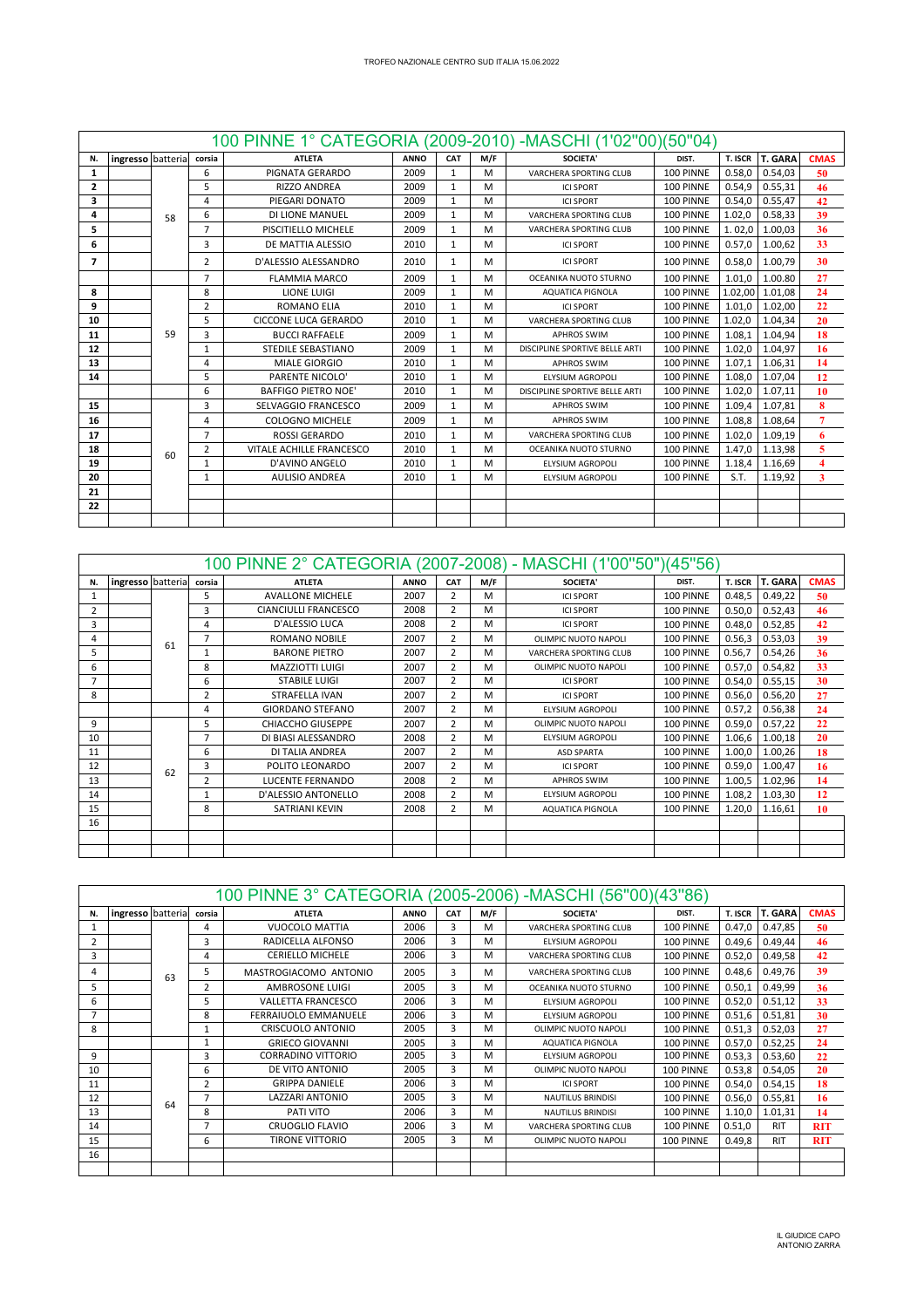|    |                                                                                                                                                       |    |  | 100 PINNE JUNIOR (2003-2004)-MASCHI (53"00")(42"04) |      |  |   |                        |           |        |                  |    |  |
|----|-------------------------------------------------------------------------------------------------------------------------------------------------------|----|--|-----------------------------------------------------|------|--|---|------------------------|-----------|--------|------------------|----|--|
| N. | <b>T. ISCR T. GARA</b><br><b>CMAS</b><br>DIST.<br>ingresso batteria<br>M/F<br><b>CAT</b><br><b>SOCIETA'</b><br><b>ATLETA</b><br><b>ANNO</b><br>corsia |    |  |                                                     |      |  |   |                        |           |        |                  |    |  |
|    |                                                                                                                                                       |    |  | ROMANO DAVIDE                                       | 2004 |  | M | OCEANIKA NUOTO STURNO  | 100 PINNE |        | 0.45,9 0.46,61   | 50 |  |
|    |                                                                                                                                                       |    |  | <b>STRAFELLA DENNIS</b>                             | 2003 |  | м | <b>ICI SPORT</b>       | 100 PINNE |        | 0.51.0 0.50,28   | 46 |  |
|    |                                                                                                                                                       | 65 |  | TORTORA LORENZO                                     | 203  |  | м | ELYSIUM AGROPOLI       | 100 PINNE | 0.55.0 | 0.52,11          | 42 |  |
|    |                                                                                                                                                       |    |  | <b>DANIELE EMANUEL</b>                              | 2004 |  | м | VARCHERA SPORTING CLUB | 100 PINNE | 0.52.0 | 0.52.24          | 39 |  |
|    |                                                                                                                                                       |    |  | D'ANNA FRANCESCO                                    | 2003 |  | м | OCEANIKA NUOTO STURNO  | 100 PINNE |        | $0.52,0$ 0.52,48 | 36 |  |
|    |                                                                                                                                                       |    |  | <b>ORLOTTI CHRISTIAN</b>                            | 2003 |  | M | ELYSIUM AGROPOLI       | 100 PINNE | 0.57.1 | $\sqrt{0.58,08}$ | 33 |  |
|    |                                                                                                                                                       |    |  |                                                     |      |  |   |                        |           |        |                  |    |  |

|    |                   |    |                | 100 PINNE SENIOR (2002      |             |            | ۰   | <b>MASCHI (53"00"</b>   | '93       |         |                   |             |
|----|-------------------|----|----------------|-----------------------------|-------------|------------|-----|-------------------------|-----------|---------|-------------------|-------------|
| N. | ingresso batteria |    | corsia         | <b>ATLETA</b>               | <b>ANNO</b> | <b>CAT</b> | M/F | <b>SOCIETA'</b>         | DIST.     | T. ISCR | <b>T. GARA</b>    | <b>CMAS</b> |
|    |                   |    | $\overline{a}$ | <b>LABORANTE DANIELE</b>    | 2002        | S          | м   | ASD CAMILLO NUOTO       | 100 PINNE | 0.44.0  | 0.45,04           | 50          |
|    |                   |    | 5              | DI PALMA FRANCESCO VITTORIO | 2002        |            | м   | <b>ELYSIUM AGROPOLI</b> | 100 PINNE |         | $0.45,80$ 0.45,90 | 46          |
|    |                   | 66 | 3              | <b>GAUDIANI LUIGI</b>       | 2000        |            | M   | ELYSIUM AGROPOLI        | 100 PINNE | 0.48.0  | 0.47,62           | 42          |
|    |                   |    | 4              | <b>GIUSTO EMILIO</b>        | 2001        | S          | м   | <b>ASD SPARTA</b>       | 100 PINNE | 0.52.9  | 0.49.02           | 39          |
|    |                   |    | 6              | <b>RUSSO RAFFAELE</b>       | 2001        | ć          | м   | ELYSIUM AGROPOLI        | 100 PINNE | 0.48.7  | 0.51,81           | 36          |
|    |                   |    |                | PESTICCIO EMILIO            | 2001        | S          | м   | <b>ICI SPORT</b>        | 100 PINNE | 0.54.0  | 0.55.48           | 33          |
| ь  |                   |    | 6              | <b>SASSO MARCO</b>          | 2001        | S          | м   | OCEANIKA NUOTO STURNO   | 100 PINNE | 0.58,0  | 0.56.48           | 30          |
|    |                   | 67 |                | <b>D'ANGELO FRANCESCO</b>   | 1997        | S          | М   | ELYSIUM AGROPOLI        | 100 PINNE | 0.50.8  | 0.57.52           | 27          |
| 8  |                   |    | 3              | PARENTE MAURIZIO            | 2002        | ∍          | м   | ELYSIUM AGROPOLI        | 100 PINNE | 0.56,2  | 0.59,49           | 24          |
| 9  |                   |    |                |                             |             |            |     |                         |           |         |                   |             |
|    |                   |    |                |                             |             |            |     |                         |           |         |                   |             |

|    |                   |    |        | 100 NP 1° CATEGORIA (2009-2010) - FEMMINE (1'03"00")(48"28) |             |            |     |                      |        |           |                |             |
|----|-------------------|----|--------|-------------------------------------------------------------|-------------|------------|-----|----------------------|--------|-----------|----------------|-------------|
| N. | ingresso batteria |    | corsia | <b>ATLETA</b>                                               | <b>ANNO</b> | <b>CAT</b> | M/F | SOCIETA'             | DIST.  | T. ISCR I | <b>T. GARA</b> | <b>CMAS</b> |
|    |                   |    |        | <b>CALABRESE MARTA</b>                                      | 2009        |            |     | <b>ICI SPORT</b>     | 100 NP | 0.56,0    | 0.57,07        | 50          |
|    |                   |    |        | <b>VAGILEVICH VIKTORIA</b>                                  | 2009        |            |     | <b>ICI SPORT</b>     | 100 NP | 0.57.5    | 0.57,92        | 46          |
|    |                   |    |        | <b>CIANCIULLI VITTORIA</b>                                  | 2010        |            |     | <b>ICI SPORT</b>     | 100 NP | 0.57.5    | 0.58,57        | 42          |
|    |                   | 68 |        | ROMANO EMMA PIA                                             | 2009        |            |     | OLIMPIC NUOTO NAPOLI | 100 NP | 1.05,5    | 1.03,00        | 39          |
|    |                   |    | 8      | DE MARCO GIORGIA                                            | 2010        |            |     | ELYSIUM AGROPOLI     | 100 NP | S.T.      | 1.05,32        | 36          |
| ь  |                   |    | ь      | ELIA VITTORIA                                               | 2010        |            |     | ELYSIUM AGROPOLI     | 100 NP | 1.03,0    | 1.07,29        | 33          |
|    |                   |    |        | <b>GLIELMI SARA</b>                                         | 2010        |            |     | ELYSIUM AGROPOLI     | 100 NP | S.T.      | 1.08.61        | 30          |
|    |                   |    |        | LUCIA RAMONA                                                | 2010        |            |     | AQUATICA PIGNOLA     | 100 NP | S.T.      | 1.08,79        |             |
|    |                   |    |        |                                                             |             |            |     |                      |        |           |                |             |

|    |                                                                                                                                                   |    |   | 100 NP 2° CATEGORIA (2007-2008) FEMMINE (58"50)(44'36) |      |   |  |                        |        |        |         |    |  |  |
|----|---------------------------------------------------------------------------------------------------------------------------------------------------|----|---|--------------------------------------------------------|------|---|--|------------------------|--------|--------|---------|----|--|--|
| N. | <b>CMAS</b><br><b>T. GARA</b><br>ingresso batteria<br>M/F<br><b>CAT</b><br><b>ATLETA</b><br><b>ANNO</b><br>SOCIETA'<br>T. ISCR<br>corsia<br>DIST. |    |   |                                                        |      |   |  |                        |        |        |         |    |  |  |
|    |                                                                                                                                                   |    | 4 | PIGNATA MARIAFRANCESCA                                 | 2008 |   |  | VARCHERA SPORTING CLUB | 100 NP | 0.57.5 | 0.57.43 | 50 |  |  |
|    |                                                                                                                                                   |    |   | CRUOGLIO CHIARA                                        | 2008 |   |  | VARCHERA SPORTING CLUB | 100 NP | 0.58.5 | 0.58.23 | 46 |  |  |
|    |                                                                                                                                                   | 69 |   | <b>SERAFINO MARIA</b>                                  | 2008 |   |  | OLIMPIC NUOTO NAPOLI   | 100 NP | 0.58.5 | 0.58,48 | 42 |  |  |
|    |                                                                                                                                                   |    |   | TROISI MELANIA                                         | 2008 |   |  | OLIMPIC NUOTO NAPOLI   | 100 NP | 1.01.0 | 1.01,90 | 39 |  |  |
|    |                                                                                                                                                   |    | ь | SPINELLI CARLOTTA                                      | 2008 | { |  | <b>ICI SPORT</b>       | 100 NP | 1.00.0 | 1.01.94 | 36 |  |  |
|    |                                                                                                                                                   |    |   | <b>GASPARRO FRANCESCA</b>                              | 2008 |   |  | ELYSIUM AGROPOLI       | 100 NP | 1.13,0 | 1.06.15 | 33 |  |  |
|    |                                                                                                                                                   |    |   |                                                        |      |   |  |                        |        |        |         |    |  |  |

| N. | ingresso batteria |    | corsia | <b>ATLETA</b>            | <b>ANNO</b> | <b>CAT</b> | M/F | <b>SOCIETA'</b>  | DIST.  | T. ISCR | <b>IT. GARA</b> | <b>CMAS</b> |  |  |
|----|-------------------|----|--------|--------------------------|-------------|------------|-----|------------------|--------|---------|-----------------|-------------|--|--|
|    |                   |    |        | RUSSO MARIAGRAZIA        | 2006        |            |     | ELYSIUM AGROPOLI | 100 NP | 0.59.5  | 0.58.88         | 50          |  |  |
|    |                   | 70 |        | <b>IANNIELLO REBECCA</b> | 2006        |            |     | ELYSIUM AGROPOLI | 100 NP | 0.56.5  | 0.59,31         | 46          |  |  |
|    |                   |    |        | <b>SICA MARTINA</b>      | 2006        |            |     | ELYSIUM AGROPOLI | 100 NP | 0.58,4  | 1.05.56         |             |  |  |
|    |                   |    |        |                          |             |            |     |                  |        |         |                 |             |  |  |

|    |        |           |        | н<br>M        |             |     |     |                |       |         |             |      |
|----|--------|-----------|--------|---------------|-------------|-----|-----|----------------|-------|---------|-------------|------|
| N. | . Ingr | -gauerial | corsia | <b>ATLETA</b> | <b>ANNO</b> | CAT | M/F | <b>SOCIETA</b> | DIST. | T. ISCF | <b>GARA</b> | .MA: |
|    |        |           |        |               |             |     |     |                |       |         |             |      |

| . | <b>Ing</b> | ·· wauciid - | corsia | <b>ATLETA</b> | <b>ANNO</b> | CAT | M/F | <b>SOCIETA</b> | DIST. | T. ISCR | <b>GARA</b> | JMA: |
|---|------------|--------------|--------|---------------|-------------|-----|-----|----------------|-------|---------|-------------|------|
|   |            |              |        |               |             |     |     |                |       |         |             |      |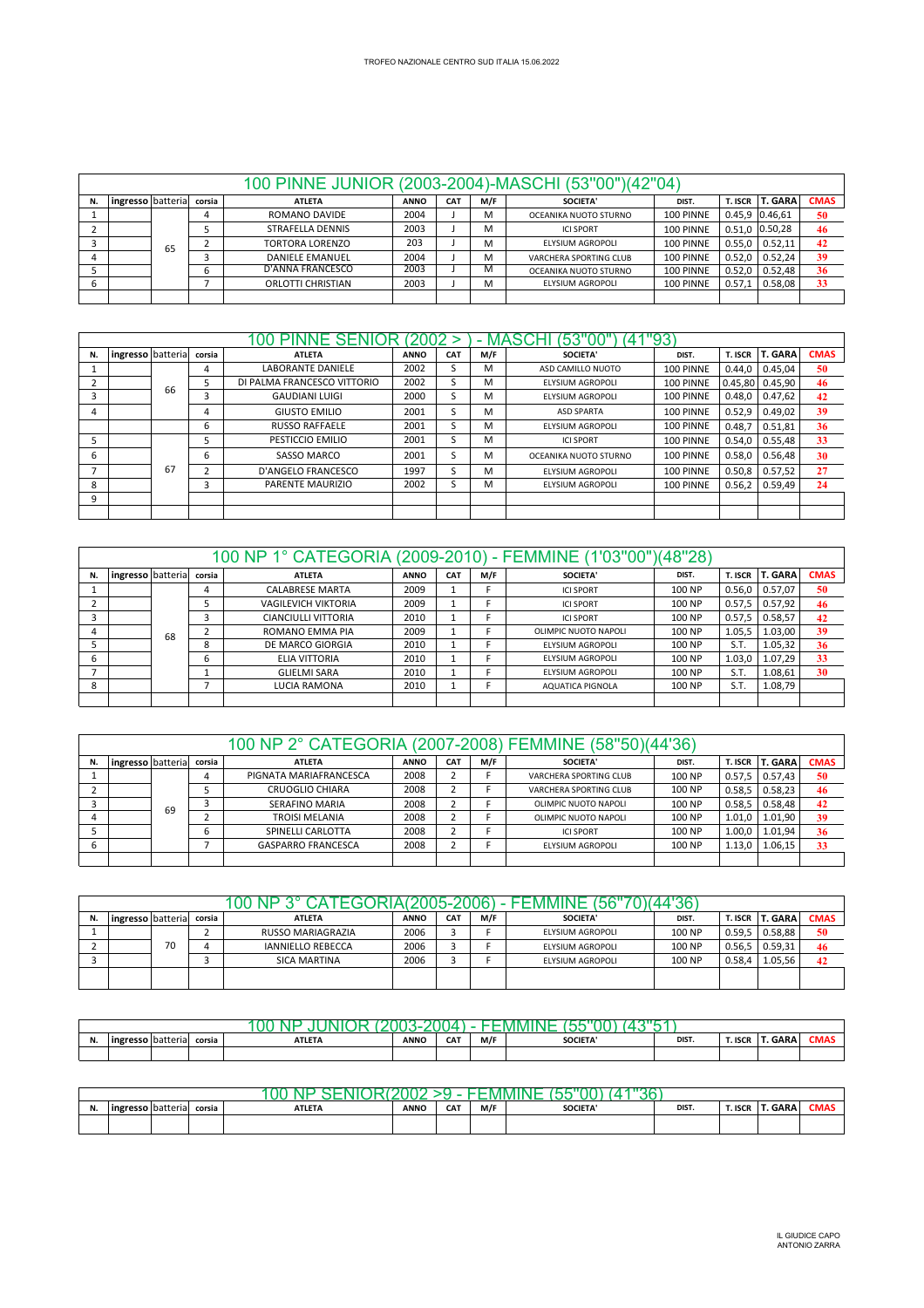|                                                                                                                                              |  |    |   | ЭC                  |      |  | $(2009 - 2010)$ | 1'02"00)(45"71′<br>-MASCHI |        |        |            |             |
|----------------------------------------------------------------------------------------------------------------------------------------------|--|----|---|---------------------|------|--|-----------------|----------------------------|--------|--------|------------|-------------|
| <b>T. GARA</b><br>M/F<br><b>CAT</b><br><b>SOCIETA'</b><br>DIST.<br>T. ISCR<br><b>ANNO</b><br><b>ATLETA</b><br>ingresso batteria corsia<br>N. |  |    |   |                     |      |  |                 |                            |        |        |            | <b>CMAS</b> |
|                                                                                                                                              |  |    |   | <b>CERBINO IVAN</b> | 2009 |  | M               | AQUATICA PIGNOLA           | 100 NP | 1.00.0 | 1.01.23    | 50          |
|                                                                                                                                              |  | 70 | b | <b>ROMANO ELIA</b>  | 2010 |  | M               | <b>ICI SPORT</b>           | 100 NP | 1.03.0 | 1.05,55    | 46          |
|                                                                                                                                              |  |    |   | <b>LIONE LUIGI</b>  | 2009 |  | M               | AQUATICA PIGNOLA           | 100 NP | S.T.   | <b>RIT</b> | <b>RIT</b>  |
|                                                                                                                                              |  |    |   |                     |      |  |                 |                            |        |        |            |             |

|    |                   |    |        | GORIA                  |             | 2007-2008  |     | MASCHI (57             | 14     |         |                   |             |
|----|-------------------|----|--------|------------------------|-------------|------------|-----|------------------------|--------|---------|-------------------|-------------|
| N. | ingresso batteria |    | corsia | <b>ATLETA</b>          | <b>ANNO</b> | <b>CAT</b> | M/F | <b>SOCIETA'</b>        | DIST.  | T. ISCR | <b>T. GARA</b>    | <b>CMAS</b> |
|    |                   |    |        | <b>CARBONE ERASMO</b>  | 2008        | ୵          | M   | <b>ASD SPARTA</b>      | 100 NP |         | $0.49,0$ 0.48,83  | 50          |
|    |                   |    |        | DE CARLUCCIO PIETRO    | 2007        |            | M   | OLIMPIC NUOTO NAPOLI   | 100 NP | 0.53.1  | 0.49,52           | 46          |
|    |                   |    |        | PIGNATA ANTONIO        | 2008        |            | M   | VARCHERA SPORTING CLUB | 100 NP |         | $0.56,2$ 0.50,93  | 42          |
| 4  |                   | 71 |        | <b>SESSA FRANCESCO</b> | 2008        |            | M   | OLIMPIC NUOTO NAPOLI   | 100 NP |         | $0.55,3$ 0.53,28  | 39          |
|    |                   |    | b      | <b>TORRUSIO DENNIS</b> | 2008        |            | M   | ELYSIUM AGROPOLI       | 100 NP |         | $0.54,7$ 0.55,13  | 36          |
| h  |                   |    |        | ROSSETTI GIOVANNI      | 2008        |            | M   | <b>ASD SPARTA</b>      | 100 NP |         | $0.53,2$ 0.55,90  | 33          |
|    |                   |    | 8      | SENATORE GIOVANNI      | 2008        |            | M   | OLIMPIC NUOTO NAPOLI   | 100 NP |         | 0.57,0 0.56,50    | 30          |
| 8  |                   |    |        | <b>LAMBIASE NICOLA</b> | 2007        |            | M   | <b>ICI SPORT</b>       | 100 NP |         | $0.55, 0$ 0.57,40 | 27          |
|    |                   |    |        |                        |             |            |     |                        |        |         |                   |             |

| N. | ingresso I batteria |                          | corsia | <b>ATLETA</b>             | <b>ANNO</b> | CA <sub>1</sub> | M/F | <b>SOCIETA'</b>       | DIST.  | T. ISCR | <b>T. GARA</b> | <b>CMAS</b> |
|----|---------------------|--------------------------|--------|---------------------------|-------------|-----------------|-----|-----------------------|--------|---------|----------------|-------------|
|    |                     |                          |        | NAPOLI FERDINANDO         | 2005        |                 | м   | OLIMPIC NUOTO NAPOLI  | 100 NP | 0.49.4  | 0.48.85        | 50          |
|    |                     | $\overline{\phantom{a}}$ |        | <b>CECCHETTI LEONARDO</b> | 2006        |                 | M   | SIS ROMA NP FIUMICINO | 100 NP | 0.52.6  | 0.53.88        | 46          |
|    |                     |                          |        | <b>VALLETTA FRANCESCO</b> | 2006        |                 | M   | ELYSIUM AGROPOLI      | 100 NP | 0.51.5  | 0.53.96        | 42          |
|    |                     |                          |        |                           |             |                 |     |                       |        |         |                |             |

| N. | ingresso batteria |         | corsia | <b>ATLETA</b>           | <b>ANNO</b> | CA <sub>1</sub> | M/F | SOCIETA'             | DIST.  | <b>T. ISCR</b> | <b>T. GARA</b> | <b>CMAS</b> |
|----|-------------------|---------|--------|-------------------------|-------------|-----------------|-----|----------------------|--------|----------------|----------------|-------------|
|    |                   |         |        | <b>TORTORA LORENZO</b>  | 2003        |                 | M   | ELYSIUM AGROPOLI     | 100 NP | 0.53.5         | 0.53.24        | 50          |
|    |                   | 70<br>້ |        | <b>TROISI FRANCESCO</b> | 2003        |                 | м   | OLIMPIC NUOTO NAPOLI | 100 NP | 0.55.4         | 0.53.25        | 46          |
|    |                   |         |        | ORLOTTI CHRISTIAN       | 2003        |                 | м   | ELYSIUM AGROPOLI     | 100 NP | 1.05.8         | 1.07.78        | 42          |
|    |                   |         |        |                         |             |                 |     |                      |        |                |                |             |

| lingresso batteria |                                        | corsia | <b>ATLETA</b>    | <b>ANNO</b> | CAT | M/F               | SOCIETA'         | DIST.  | T. ISCR | <b>T. GARA</b> | <b>CMAS</b> |
|--------------------|----------------------------------------|--------|------------------|-------------|-----|-------------------|------------------|--------|---------|----------------|-------------|
|                    | $\overline{\phantom{a}}$<br>$\epsilon$ | ິ      | PARENTE MAURIZIO | 2002        |     | <b>. .</b><br>IVI | ELYSIUM AGROPOLI | 100 NP | 0.58.9  | 1.10.62        | 50          |
|                    |                                        |        |                  |             |     |                   |                  |        |         |                |             |
|                    |                                        |        |                  |             |     |                   |                  |        |         |                |             |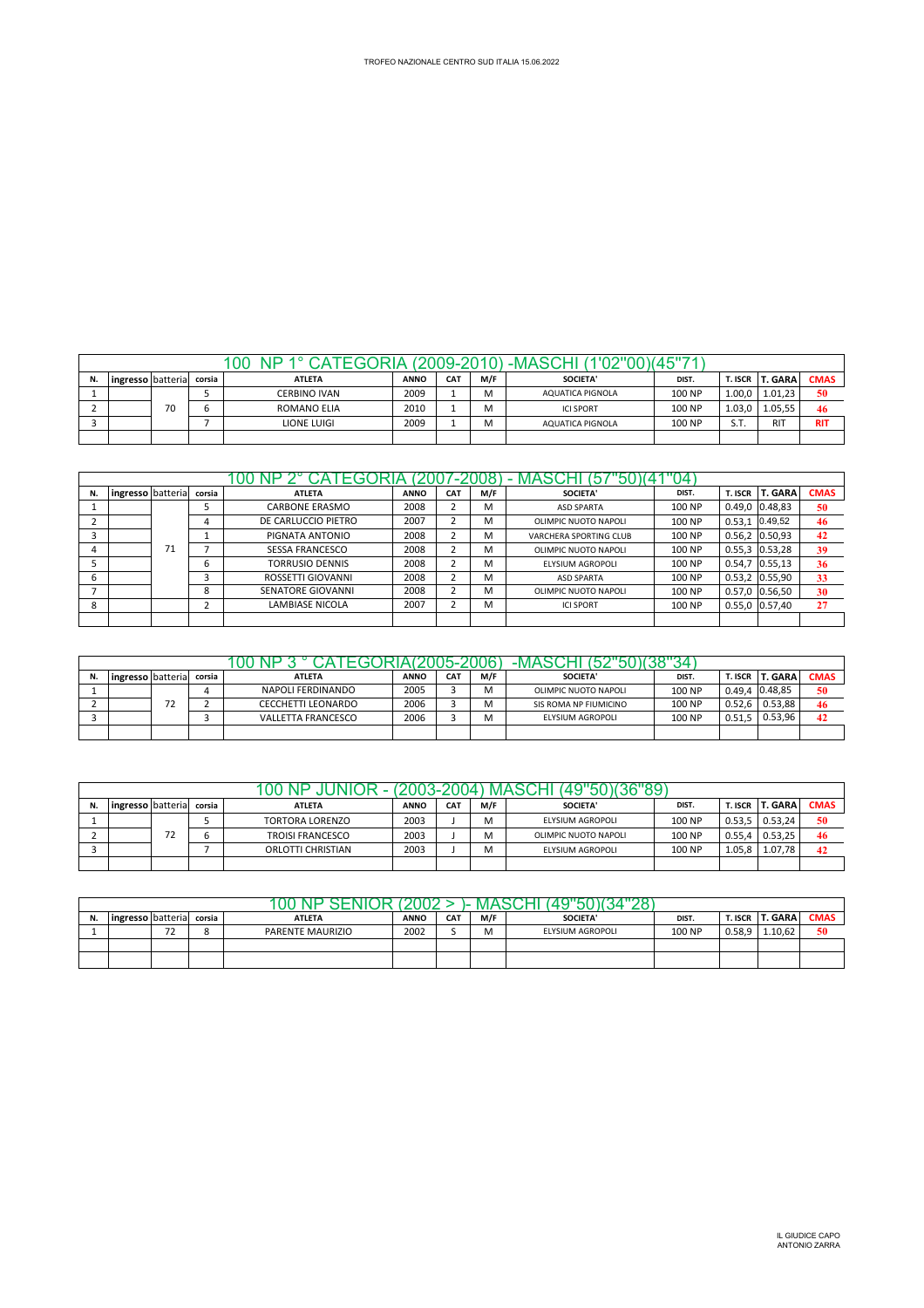|    |                   |    |        | ۰                     |             |            |     |                      |           |         |                |             |
|----|-------------------|----|--------|-----------------------|-------------|------------|-----|----------------------|-----------|---------|----------------|-------------|
| N. | ingresso batteria |    | corsia | <b>ATLETA</b>         | <b>ANNO</b> | <b>CAT</b> | M/F | <b>SOCIETA'</b>      | DIST.     | T. ISCR | <b>T. GARA</b> | <b>CMAS</b> |
|    |                   |    |        | <b>CALABRESE GAIA</b> | 2009        |            |     | <b>ICI SPORT</b>     | 400 PINNE | S.T.    | 4.40,26        | 50          |
|    |                   |    |        | ELIA VITTORIA         | 2010        |            |     | ELYSIUM AGROPOLI     | 400 PINNE | 5.00.0  | 4.51,80        | 46          |
|    |                   |    |        | <b>LORUSSO CLELIA</b> | 2010        |            |     | AQUATICA PIGNOLA     | 400 PINNE | 5.00.0  | 5.00,00        | 42          |
|    |                   |    |        | <b>DUINO DESIRE</b>   | 2010        |            |     | AQUATICA PIGNOLA     | 400 PINNE | 5.00.0  | 5.09,60        | 39          |
|    |                   | 73 |        | PIETROPINTO FRANCESCA | 2009        |            |     | <b>ICI SPORT</b>     | 400 PINNE | S.T.    | 5.09,86        | 36          |
| ь  |                   |    | h      | LUCIA RAMONA          | 2010        |            |     | AQUATICA PIGNOLA     | 400 PINNE | S.T.    | 5.23,19        | 33          |
|    |                   |    |        | MARIA CARMELA FIMIANI | 2009        |            |     | OLIMPIC NUOTO NAPOLI | 400 PINNE | ST.     | 5.24,66        | 30          |
| 8  |                   |    | 8      | DE ROSA VITTORIA      | 2009        |            |     | <b>ICI SPORT</b>     | 400 PINNE | ST.     | 5.29,49        | 27          |
|    |                   |    |        |                       |             |            |     |                      |           |         |                |             |

|    |                   |    |        |                            |             |                 |     | $^{\circ}$            |           |                |         |             |
|----|-------------------|----|--------|----------------------------|-------------|-----------------|-----|-----------------------|-----------|----------------|---------|-------------|
| N. | ingresso batteria |    | corsia | <b>ATLETA</b>              | <b>ANNO</b> | CA <sub>1</sub> | M/F | <b>SOCIETA'</b>       | DIST.     | <b>T. ISCR</b> | T. GARA | <b>CMAS</b> |
|    |                   |    |        | <b>LORUSSO AURORA</b>      | 2008        |                 |     | AQUATICA PIGNOLA      | 400 PINNE | 4.30.0         | 4.27,08 | 50          |
|    |                   | 74 |        | <b>CREDENZA GIUSEPPINA</b> | 2008        |                 |     | OCEANIKA NUOTO STURNO | 400 PINNE | 4.30,0         | 4.28,99 | 46          |
|    |                   |    |        | <b>TISO ALESSIA</b>        | 2008        |                 |     | <b>ICI SPORT</b>      | 400 PINNE | S.T.           | 4.47.62 | 42          |
|    |                   |    |        | LIONE MATILDE              | 2007        |                 |     | AQUATICA PIGNOLA      | 400 PINNE | S.T.           | 4.50.42 | 39          |
|    |                   |    |        |                            |             |                 |     |                       |           |                |         |             |
|    |                   |    |        |                            |             |                 |     |                       |           |                |         |             |

| IV. | ingresso batteria |           | corsia | <b>ATLETA</b>  | <b>ANNO</b> | <b>CAT</b> | M/F | <b>SOCIETA</b>   | DIST.     | <b>f. ISCR</b>         | <b>T. GARA</b> | <b>CMAS</b> |
|-----|-------------------|-----------|--------|----------------|-------------|------------|-----|------------------|-----------|------------------------|----------------|-------------|
|     |                   | 74<br>، ، |        | POLITO SILVANA | 2006        |            |     | <b>ICI SPORT</b> | 400 PINNE | $\sim$ $-$<br><u>.</u> | 4.26.58        | 50          |
|     |                   |           |        |                |             |            |     |                  |           |                        |                |             |

|                                                                                                                                                               |    |  | <b>JUNIOR (2003-2004)</b><br>400 PINNF I |      |  |  | 34"00<br>·⊢MMIN⊢     |           |            |         |    |  |  |
|---------------------------------------------------------------------------------------------------------------------------------------------------------------|----|--|------------------------------------------|------|--|--|----------------------|-----------|------------|---------|----|--|--|
| M/F<br><b>T. GARA</b><br><b>SOCIETA'</b><br>DIST.<br>CA <sub>1</sub><br><b>CMAS</b><br><b>ANNO</b><br>T. ISCR<br><b>ATLETA</b><br>ingresso batteria<br>corsia |    |  |                                          |      |  |  |                      |           |            |         |    |  |  |
|                                                                                                                                                               | 74 |  | DAFNE CAPALDO                            | 2003 |  |  | OLIMPIC NUOTO NAPOLI | 400 PINNE | ST.        | 4.39.99 | 50 |  |  |
|                                                                                                                                                               |    |  | <b>IACUZZO CHIARA</b>                    | 2004 |  |  | <b>ICI SPORT</b>     | 400 PINNE | sт<br>J. I | 6.20.09 | 46 |  |  |
|                                                                                                                                                               |    |  |                                          |      |  |  |                      |           |            |         |    |  |  |

|    | VIN/I<br>u        |  |        |               |             |            |     |                 |       |         |              |             |  |
|----|-------------------|--|--------|---------------|-------------|------------|-----|-----------------|-------|---------|--------------|-------------|--|
| N. | ingresso batteria |  | corsia | <b>ATLETA</b> | <b>ANNO</b> | <b>CAT</b> | M/F | <b>SOCIETA'</b> | DIST. | T. ISCR | <b> GARA</b> | <b>CMAS</b> |  |
|    |                   |  |        |               |             |            |     |                 |       |         |              |             |  |
|    |                   |  |        |               |             |            |     |                 |       |         |              |             |  |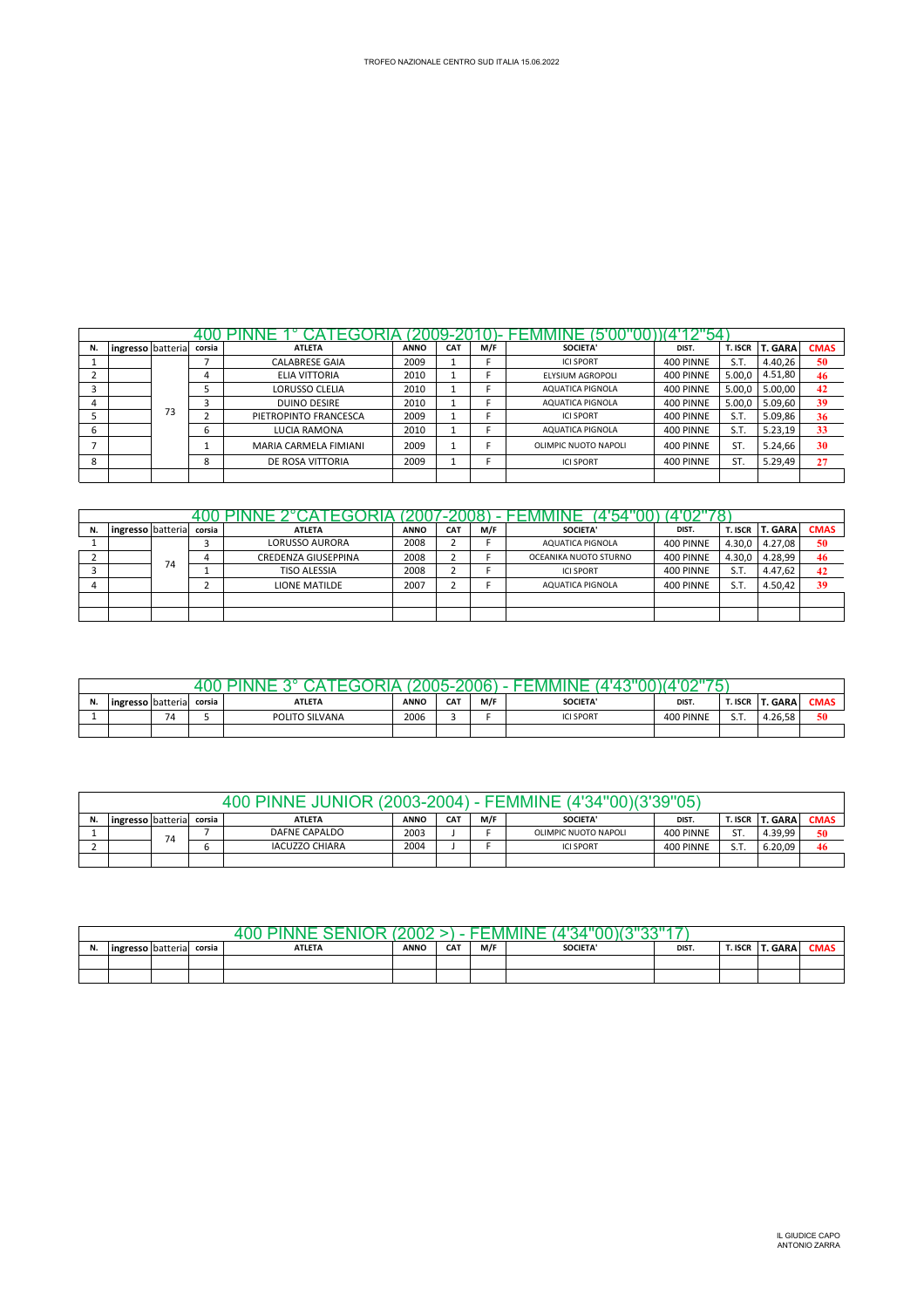| N. | ingresso batteria |    | corsia | <b>ATLETA</b>              | <b>ANNO</b> | <b>CAT</b> | M/F | SOCIETA'                       | DIST.     | <b>T. ISCR</b> | <b>T. GARA</b> | <b>CMAS</b> |
|----|-------------------|----|--------|----------------------------|-------------|------------|-----|--------------------------------|-----------|----------------|----------------|-------------|
|    |                   |    |        | <b>RIZZO ANDREA</b>        | 2009        |            | M   | <b>ICI SPORT</b>               | 400 PINNE | 4.35,0         | 4.33,55        | 50          |
|    |                   |    | h      | DE MATTIA ALESSIO          | 2010        |            | M   | <b>ICI SPORT</b>               | 400 PINNE | S.T.           | 4.51,09        | 46          |
|    |                   | 75 |        | D'ALESSIO ALESSANDRO       | 2010        |            | м   | <b>ICI SPORT</b>               | 400 PINNE | S.T.           | 4.53,48        | 42          |
| 4  |                   |    |        | PIEGARI DONATO             | 2009        |            | M   | <b>ICI SPORT</b>               | 400 PINNE | S.T.           | 5.01.21        | 39          |
|    |                   |    |        | <b>BAFFIGO PIETRO NOE'</b> | 2010        |            | M   | DISCIPLINE SPORTIVE BELLE ARTI | 400 PINNE | 4.55,0         | 5.07.75        | 36          |
| b  |                   |    | õ      | <b>PARENTE NICOLO'</b>     | 2010        |            | M   | ELYSIUM AGROPOLI               | 400 PINNE | S.T.           | 5.28,20        | 33          |
|    |                   |    |        |                            |             |            |     |                                |           |                |                |             |
|    |                   |    |        |                            |             |            |     |                                |           |                |                |             |

|    |                   |    |                | 400 PINNE 2° CATEGORIA (2007-2008) - MASCHI (4'48"00)(3'55"61) |             |                         |     |                         |           |         |                |             |
|----|-------------------|----|----------------|----------------------------------------------------------------|-------------|-------------------------|-----|-------------------------|-----------|---------|----------------|-------------|
| N. | ingresso batteria |    | corsia         | <b>ATLETA</b>                                                  | <b>ANNO</b> | <b>CAT</b>              | M/F | <b>SOCIETA'</b>         | DIST.     | T. ISCR | <b>T. GARA</b> | <b>CMAS</b> |
|    |                   | 77 | 4              | <b>AVALLONE MICHELE</b>                                        | 2007        | $\overline{\mathbf{c}}$ | м   | <b>ICI SPORT</b>        | 400 PINNE | 4.00,0  | 4.05,86        | 50          |
|    |                   |    | 3              | PIGNATA ANTONIO                                                | 2008        | $\overline{\mathbf{c}}$ | м   | VARCHERA SPORTING CLUB  | 400 PINNE | 4.18,0  | 4.12,49        | 46          |
|    |                   |    |                | D'ALESSIO LUCA                                                 | 2008        | $\overline{\mathbf{c}}$ | М   | <b>ICI SPORT</b>        | 400 PINNE | 4.05,0  | 4.21,73        | 42          |
| 3  |                   |    | 2              | <b>GIORDANO STEFANO</b>                                        | 2007        | $\overline{\mathbf{c}}$ | м   | <b>ELYSIUM AGROPOLI</b> | 400 PINNE | 4.48,0  | 4.34,55        | 39          |
| 4  |                   |    |                | <b>CHIACCHO GIUSEPPE</b>                                       | 2007        |                         | M   | OLIMPIC NUOTO NAPOLI    | 400 PINNE | ST.     | 4.36,01        | 36          |
| 5  |                   | 76 | 6              | <b>STABILE LUIGI</b>                                           | 2007        | $\overline{\mathbf{c}}$ | м   | <b>ICI SPORT</b>        | 400 PINNE | 4.24.0  | 4.36,31        | 33          |
| 6  |                   |    | 8              | DI BIASI ALESSANDRO                                            | 2008        |                         | м   | <b>ELYSIUM AGROPOLI</b> | 400 PINNE | S.T.    | 4.47,17        | 30          |
|    |                   |    | $\overline{ }$ | POLITO LEONARDO                                                | 2007        | $\overline{\mathbf{c}}$ | м   | <b>ICI SPORT</b>        | 400 PINNE | S.T.    | 5.07,11        | 27          |
| 8  |                   |    | 1              | STRAFELLA IVAN                                                 | 2007        | $\overline{2}$          | м   | <b>ICI SPORT</b>        | 400 PINNE | S.T.    | ASS            |             |
| 9  |                   |    |                |                                                                |             |                         |     |                         |           |         |                |             |
|    |                   |    |                |                                                                |             |                         |     |                         |           |         |                |             |
|    |                   |    |                |                                                                |             |                         |     |                         |           |         |                |             |

|    |                                                                                                                                                |    |  | 400 PINNE 3 ° CATEGORIA (2005-2006) |      |  |   | -MASCHI (4'30"00)(3'46"17) |           |        |                |    |  |  |
|----|------------------------------------------------------------------------------------------------------------------------------------------------|----|--|-------------------------------------|------|--|---|----------------------------|-----------|--------|----------------|----|--|--|
| N. | <b>CMAS</b><br><b>T. ISCR T. GARA</b><br>Ingresso batteria<br><b>CAT</b><br>M/F<br><b>ANNO</b><br>DIST.<br>corsia<br>SOCIETA'<br><b>ATLETA</b> |    |  |                                     |      |  |   |                            |           |        |                |    |  |  |
|    |                                                                                                                                                |    |  | <b>TIRONE VITTORIO</b>              | 2005 |  | м | OLIMPIC NUOTO NAPOLI       | 400 PINNE |        | 4.09,0 3.57,41 | 50 |  |  |
|    |                                                                                                                                                | -- |  | <b>GRIECO GIOVANNI</b>              | 2005 |  | м | AQUATICA PIGNOLA           | 400 PINNE | S.T.   | 4.24.24        | 46 |  |  |
|    |                                                                                                                                                |    |  | FERRAIUOLO EMMANUELE                | 2006 |  | M | ELYSIUM AGROPOLI           | 400 PINNE | 4.28.1 | 4.28.78        | 42 |  |  |
|    |                                                                                                                                                |    |  |                                     |      |  |   |                            |           |        |                |    |  |  |
|    |                                                                                                                                                |    |  |                                     |      |  |   |                            |           |        |                |    |  |  |

| N. | ingresso batteria |    | corsia | <b>ATLETA</b>           | <b>ANNO</b> | <b>CAT</b> | M/F | <b>SOCIETA'</b>        | DIST.     | <b>T. ISCR</b> | <b>T. GARA</b>  | <b>CMAS</b> |
|----|-------------------|----|--------|-------------------------|-------------|------------|-----|------------------------|-----------|----------------|-----------------|-------------|
|    |                   |    |        | ROMANO DAVIDE           | 2004        |            | м   | OCEANIKA NUOTO STURNO  | 400 PINNE |                | 3.47.26 3.55.04 | 50          |
|    |                   | っっ |        | CAPPETTA SALVATORE      | 2004        |            | M   | VARCHERA SPORTING CLUB | 400 PINNE | 4.04,0         | 4.08.13         | 46          |
|    |                   |    |        | <b>GAUDIANI FAUSTO</b>  | 2003        |            | M   | ELYSIUM AGROPOLI       | 400 PINNE | 4.13.6         | 4.08.27         | 42          |
|    |                   |    | ິ      | <b>STRAFELLA DENNIS</b> | 2003        |            | M   | <b>ICI SPORT</b>       | 400 PINNE | S.T            | 4.24.94         | 39          |
|    |                   |    |        |                         |             |            |     |                        |           |                |                 |             |

|    |                                                                                                                                                               |       |  | 400 PINNE SENIOR     |      |  |   | $14$ " $00$ $(3'28"71$<br>MASCHI<br>T)4' |           |                |         |    |
|----|---------------------------------------------------------------------------------------------------------------------------------------------------------------|-------|--|----------------------|------|--|---|------------------------------------------|-----------|----------------|---------|----|
| N. | M/F<br><b>T. GARA</b><br><b>CMAS</b><br>CA <sub>1</sub><br>SOCIETA'<br><b>ANNO</b><br><b>ATLETA</b><br><b>T. ISCR</b><br>ingresso batteria<br>DIST.<br>corsia |       |  |                      |      |  |   |                                          |           |                |         |    |
|    |                                                                                                                                                               | $- -$ |  | <b>BELMONTE ALEX</b> | 2002 |  | M | <b>ASD SPARTA</b>                        | 400 PINNE | cт<br>ا د ب    | 4.35.91 | 50 |
|    |                                                                                                                                                               | ۰.    |  | PESTICCIO EMILIO     | 2001 |  | M | <b>ICI SPORT</b>                         | 400 PINNE | $C$ T<br>ا د ب | 5.06.60 | 46 |
|    |                                                                                                                                                               |       |  |                      |      |  |   |                                          |           |                |         |    |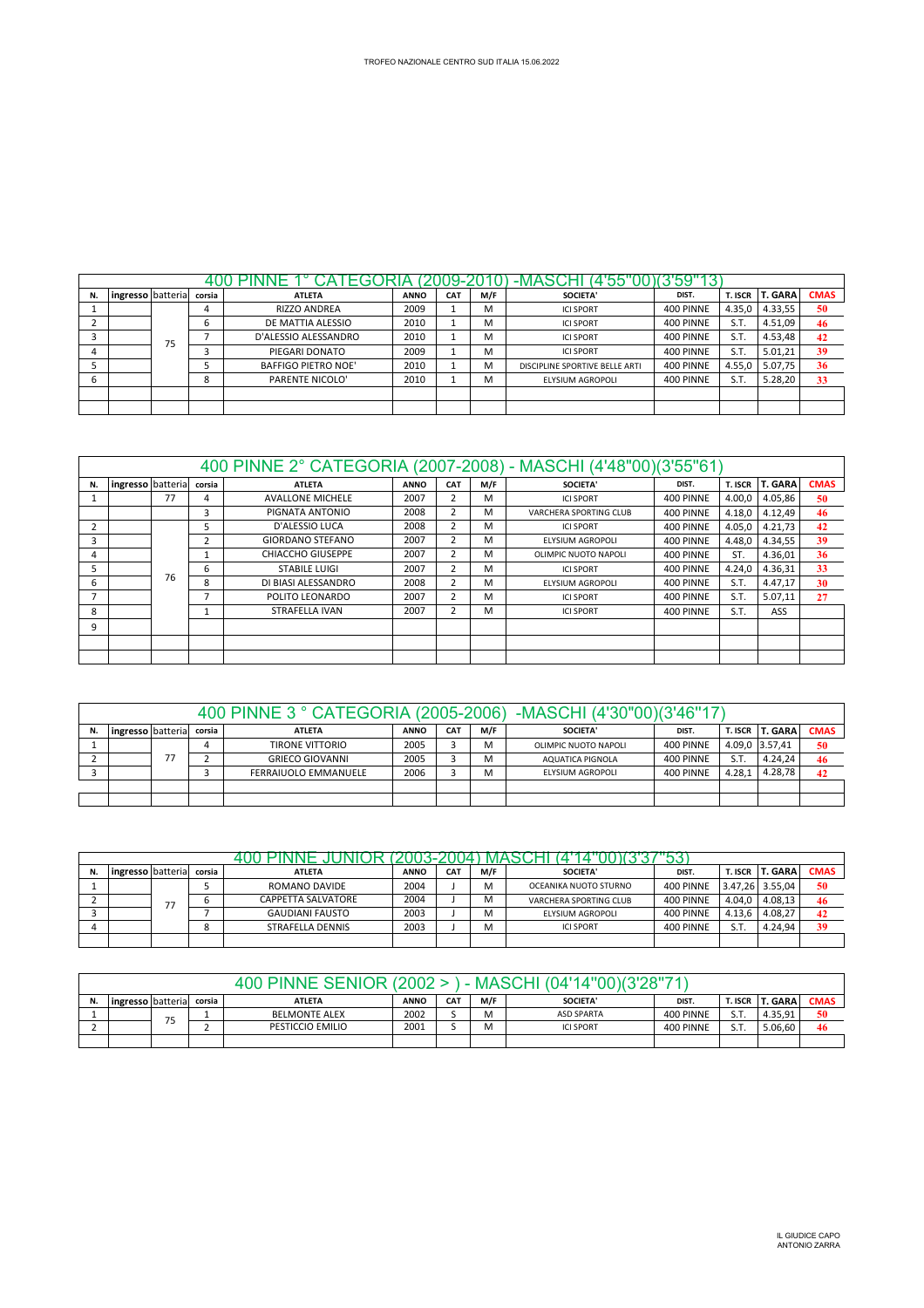| N. | ingresso batteria |    | corsia | <b>ATLETA</b>              | <b>ANNO</b> | <b>CAT</b> | M/F | SOCIETA'                   | DIST.  | T. ISCR I | <b>T. GARA</b> | <b>CMAS</b> |
|----|-------------------|----|--------|----------------------------|-------------|------------|-----|----------------------------|--------|-----------|----------------|-------------|
|    |                   |    |        | D'ANGELO MARTINA           | 2010        |            |     | NEW LINE POMEZIA 2 SSD ARL | 400 NP | 4.36.9    | 4.37.06        | 50          |
|    |                   |    |        | <b>CALABRESE MARTA</b>     | 2009        |            |     | <b>ICI SPORT</b>           | 400 NP | S.T.      | 4.42.24        | 46          |
|    |                   | 78 |        | <b>VAGILEVICH VIKTORIA</b> | 2009        |            |     | <b>ICI SPORT</b>           | 400 NP | S.T.      | 4.43.07        | 42          |
|    |                   |    |        | <b>CIANCIULLI VITTORIA</b> | 2010        |            |     | <b>ICI SPORT</b>           | 400 NP | S.T.      | 4.44.46        | 39          |
|    |                   |    |        | ROMANO EMMA PIA            | 2009        |            |     | OLIMPIC NUOTO NAPOLI       | 400 NP | ST.       | 5.36.91        | 36          |
|    |                   |    |        |                            |             |            |     |                            |        |           |                |             |

| N. | ingresso batteria |    | corsia | <b>ATLETA</b>              | <b>ANNO</b> | <b>CAT</b> | M/F | <b>SOCIETA'</b>      | DIST.  | T. ISCR I | <b>T. GARA</b> | <b>CMAS</b> |
|----|-------------------|----|--------|----------------------------|-------------|------------|-----|----------------------|--------|-----------|----------------|-------------|
|    |                   |    |        | RADICELLA MARIANNA ANTONIA | 2008        |            |     | ELYSIUM AGROPOLI     | 400 NP | S.T       | 4.52.51        | 50          |
|    |                   | 78 |        | SERAFINO MARIA             | 2008        |            |     | OLIMPIC NUOTO NAPOLI | 400 NP | ST        | 5.04.22        | 46          |
|    |                   |    |        | <b>TROISI MELANIA</b>      | 2008        |            |     | OLIMPIC NUOTO NAPOLI | 400 NP | ST        | 5.06.38        | 42          |
|    |                   |    |        |                            |             |            |     |                      |        |           |                |             |

| <br><b>Ingresso</b> batteria | corsia | <b>ATLETA</b> | <b>ANNO</b> | <b>CAT</b> | M/F | <b>SOCIETA</b> | DIST. | <b>T. ISCR</b> | $\sim$ $\sim$<br>GAKA | LIVIAS |
|------------------------------|--------|---------------|-------------|------------|-----|----------------|-------|----------------|-----------------------|--------|
|                              |        |               |             |            |     |                |       |                |                       |        |

|                       |        | w.<br>w       |             |            |     |                |       |                |             |        |
|-----------------------|--------|---------------|-------------|------------|-----|----------------|-------|----------------|-------------|--------|
| <br>ingresso batteria | corsia | <b>ATLETA</b> | <b>ANNO</b> | <b>CAT</b> | M/F | <b>SOCIETA</b> | DIST. | <b>T. ISCR</b> | <b>GARA</b> | LIVIAS |
|                       |        |               |             |            |     |                |       |                |             |        |

|                               |        | ۰UC<br>NL     |             | -          | MM  | w              | $\rightarrow$ |         |              |      |
|-------------------------------|--------|---------------|-------------|------------|-----|----------------|---------------|---------|--------------|------|
| <br><b>lingresso</b> batteria | corsia | <b>ATLETA</b> | <b>ANNO</b> | <b>CAT</b> | M/F | <b>SOCIETA</b> | DIST.         | T. ISCR | <b></b> GARA | CMAS |
|                               |        |               |             |            |     |                |               |         |              |      |

|    |                                                                                                                                                          |           |  | 11 N         | מ∩מפ∙ |  |   | $-N$             | UU     |                           |         |    |  |
|----|----------------------------------------------------------------------------------------------------------------------------------------------------------|-----------|--|--------------|-------|--|---|------------------|--------|---------------------------|---------|----|--|
| N. | <b>T. GARA</b><br><b>CMAS</b><br>M/F<br><b>CAT</b><br><b>SOCIETA'</b><br><b>ANNO</b><br>DIST.<br>T. ISCR<br><b>ATLETA</b><br>ingresso batteria<br>corsia |           |  |              |       |  |   |                  |        |                           |         |    |  |
|    |                                                                                                                                                          | 70<br>, , |  | CERBINO IVAN | 2009  |  | M | AQUATICA PIGNOLA | 400 NP | S <sub>T</sub><br>. ا د ت | 5.12.41 | 50 |  |
|    |                                                                                                                                                          |           |  |              |       |  |   |                  |        |                           |         |    |  |

| N. | ingresso batteria |    | corsia | <b>ATLETA</b>               | <b>ANNO</b> | <b>CAT</b> | M/F | <b>SOCIETA'</b>      | DIST.  | T. ISCR | <b>T. GARA</b> | <b>CMAS</b> |
|----|-------------------|----|--------|-----------------------------|-------------|------------|-----|----------------------|--------|---------|----------------|-------------|
|    |                   |    |        | DE CARLUCCIO PIETRO         | 2007        |            | M   | OLIMPIC NUOTO NAPOLI | 400 NP | 4.53.0  | 3.57,59        | 50          |
|    |                   |    |        | ROSSETTI GIOVANNI           | 2008        |            | м   | <b>ASD SPARTA</b>    | 400 NP | S.T.    | 4.06.27        | 46          |
|    |                   |    |        | <b>CIANCIULLI FRANCESCO</b> | 2008        |            | M   | <b>ICI SPORT</b>     | 400 NP | 4.03.0  | 4.09,36        | 42          |
|    |                   | 79 |        | <b>TORRUSIO DENNIS</b>      | 2008        |            | M   | ELYSIUM AGROPOLI     | 400 NP | 4.27.0  | 4.26.57        | 39          |
|    |                   |    |        | <b>SESSA FRANCESCO</b>      | 2008        |            | M   | OLIMPIC NUOTO NAPOLI | 400 NP | 4.55.2  | 4.27,58        | 36          |
|    |                   |    |        | LAMBIASE NICOLA             | 2007        |            | M   | <b>ICI SPORT</b>     | 400 NP | S.T.    | 4.37,85        | 33          |
|    |                   |    |        | SENATORE GIOVANNI           | 2008        |            | м   | OLIMPIC NUOTO NAPOLI | 400 NP | 4.55.2  | 4.41.95        | 30          |
|    |                   |    |        |                             |             |            |     |                      |        |         |                |             |

|    |                                                                                                                                                |    |  | 400 NP 3° CATEGORIA (2005-2006) |      |  |   | -MASCHI (4'09''00)(3'21''68) |        |        |         |    |  |  |
|----|------------------------------------------------------------------------------------------------------------------------------------------------|----|--|---------------------------------|------|--|---|------------------------------|--------|--------|---------|----|--|--|
| N. | <b>CMAS</b><br>T. ISCR T. GARA<br><b>CAT</b><br>M/F<br><b>SOCIETA'</b><br><b>ANNO</b><br><b>ATLETA</b><br>ingresso batteria<br>DIST.<br>corsia |    |  |                                 |      |  |   |                              |        |        |         |    |  |  |
|    |                                                                                                                                                |    |  | NAPOLI FERDINANDO               | 2005 |  | M | OLIMPIC NUOTO NAPOLI         | 400 NP | 4.10.0 | 3.29.75 | 50 |  |  |
|    |                                                                                                                                                | 80 |  | BETI MATTEO                     | 2005 |  | M | APRILIA SPORTING VILLAGE     | 400 NP | 4.57.0 | 4.17.40 | 46 |  |  |
|    |                                                                                                                                                |    |  | <b>CORRADINO VITTORIO</b>       | 2005 |  | M | ELYSIUM AGROPOLI             | 400 NP | 6.02.6 | 4.52.90 | 42 |  |  |
|    |                                                                                                                                                |    |  |                                 |      |  |   |                              |        |        |         |    |  |  |

|    |                   |        | <b>INIOR</b><br>$+00 \text{ NP}$ | $(2003 - 2003)$ |            | - MASCHI | (4'00"00)(3'15"24) |       |         |         |             |
|----|-------------------|--------|----------------------------------|-----------------|------------|----------|--------------------|-------|---------|---------|-------------|
| N. | ingresso batteria | corsia | <b>ATLETA</b>                    | <b>ANNO</b>     | <b>CAT</b> | M/F      | <b>SOCIETA'</b>    | DIST. | T. ISCR | í. GARA | <b>CMAS</b> |
|    |                   |        |                                  |                 |            |          |                    |       |         |         |             |
|    |                   |        |                                  |                 |            |          |                    |       |         |         |             |

|    |                                                                                                                                                       |    |  | . NP.<br>400.      | 2002 |  | MAS | (3'05"00)        |        |     |         |    |  |
|----|-------------------------------------------------------------------------------------------------------------------------------------------------------|----|--|--------------------|------|--|-----|------------------|--------|-----|---------|----|--|
| N. | <b>CMAS</b><br><b>T. GARA</b><br>M/F<br><b>CAT</b><br><b>SOCIETA'</b><br>T. ISCR<br><b>ANNO</b><br>ingresso batteria corsia<br><b>ATLETA</b><br>DIST. |    |  |                    |      |  |     |                  |        |     |         |    |  |
|    |                                                                                                                                                       | 80 |  | D'ANGELO FRANCESCO | 1998 |  | M   | ELYSIUM AGROPOLI | 400 NP | S.T | 5.02.59 | 50 |  |
|    |                                                                                                                                                       |    |  |                    |      |  |     |                  |        |     |         |    |  |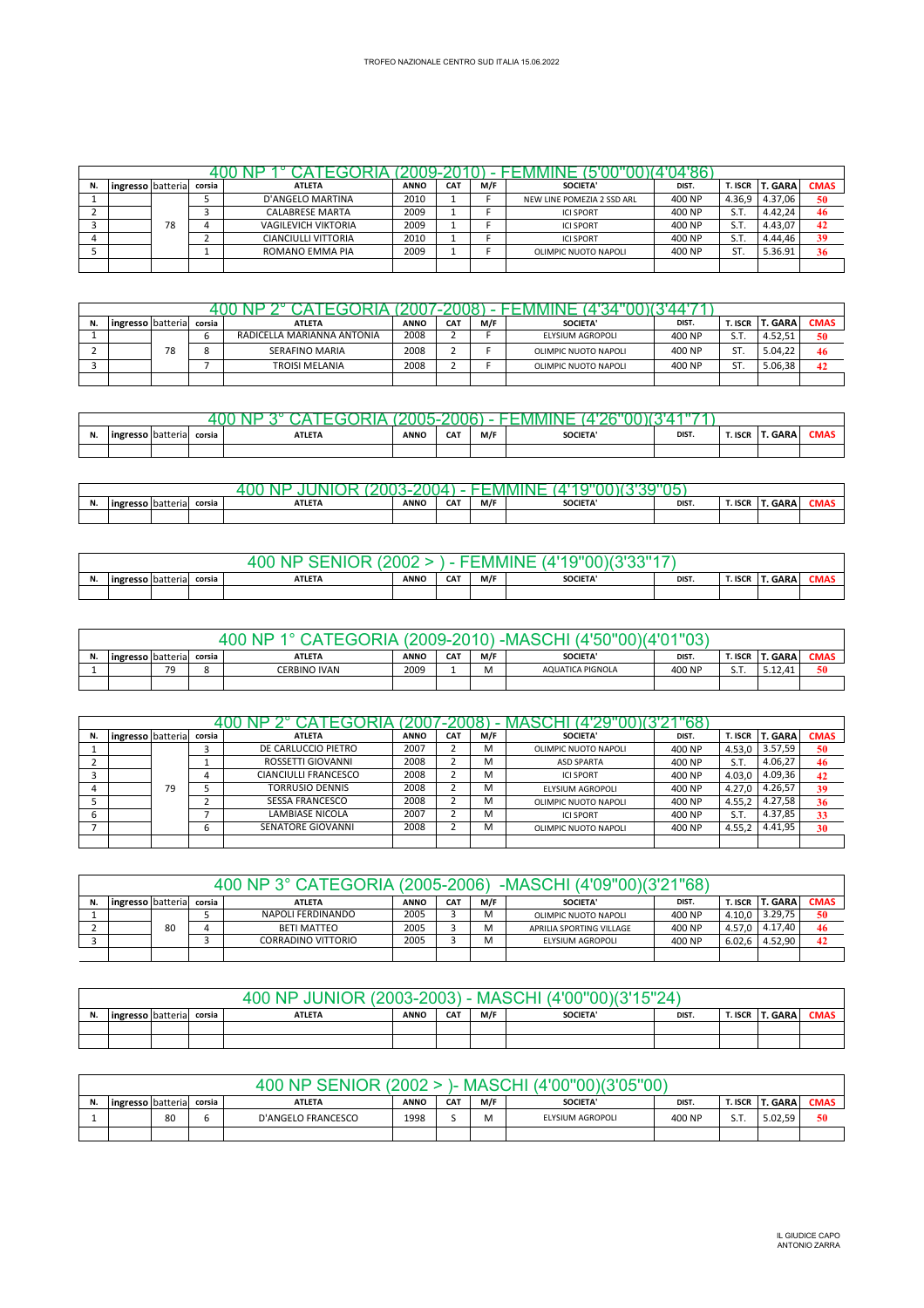|                          |    |        | STAFFETTA 4X50 MISTA 1° CATEGORIA(2009-2010) (2NP-2P) - FEMMINE (1'41"09) |             |                 |     |                  |             |                |                |             |
|--------------------------|----|--------|---------------------------------------------------------------------------|-------------|-----------------|-----|------------------|-------------|----------------|----------------|-------------|
| <b>ingresso</b> batteria |    | corsia | <b>ATLETA</b>                                                             | <b>ANNO</b> | CA <sub>1</sub> | M/F | SOCIETA'         | DIST.       | <b>T. ISCR</b> | <b>T. GARA</b> | <b>CMAS</b> |
|                          |    |        | ISANTARSIERO- LUCIA-LORUSSO-DUINO                                         |             |                 |     | AQUATICA PIGNOLA | 4X50 2NP-2P | S.T            | 2.06.05        | 50          |
|                          | 81 |        | ASTONE-DE MARCO-ELIA-GLIELMI                                              |             |                 |     | ELYSIUM AGROPOLI | 4X50 2NP-2P | ст             | ASS            |             |
|                          |    |        | LUCIA-DUINO-SANTARSIERO-LORUSSO                                           |             |                 |     | AQUATICA PIGNOLA | 4X50 2NP-2P | sт             | ASS            |             |
|                          |    |        |                                                                           |             |                 |     |                  |             |                |                |             |

| N. | ingresso batteria corsia |    | <b>ATLETA</b>                      | <b>ANNO</b> | CA <sub>7</sub> | M/F | <b>SOCIETA'</b>  | DIST.       | r. Iscr | <b>T. GARA</b> | <b>CMAS</b> |
|----|--------------------------|----|------------------------------------|-------------|-----------------|-----|------------------|-------------|---------|----------------|-------------|
|    |                          |    | DI MATTEO-GASPARRO-BARRA-RADICELLA |             |                 |     | ELYSIUM AGROPOLI | 4X50 2NP-2P | S.T.    | $1.42.2^{-}$   | 50          |
|    |                          | 81 | CALABRESE-SPINELLI-TISO-VAGYLEVYCH |             |                 |     | <b>ICI SPORT</b> | 4X50 2NP-2P | S.T     | 1.44.25        | 46          |
|    |                          |    |                                    |             |                 |     |                  |             |         |                |             |

| N. | lingresso batterial |    | corsia | <b>ATLETA</b>                        | <b>ANNO</b> | CA <sub>1</sub> | M/F | <b>SOCIETA</b>         | <b>DIST</b> | <b>SCR</b> | . GARA  | <b>CMAS</b> |
|----|---------------------|----|--------|--------------------------------------|-------------|-----------------|-----|------------------------|-------------|------------|---------|-------------|
|    |                     | 81 |        | MASTROGIACOMO-VOLPE-MASTROG.-PIGNATA |             |                 |     | VARCHERA SPORTING CLUB | 4X50 2NP-2P | ст         | . 49.64 | 50          |
|    |                     |    |        | IPASCALE-RADICELLA-GASPARRO-BARRA    |             |                 |     | ELYSIUM AGROPOLI       | 4X50 2NP-2P | - -        | ASS     |             |
|    |                     |    |        |                                      |             |                 |     |                        |             |            |         |             |

|                                                                                                                                                         |  |    |  | MIS:                            |  |  | $\sim$ MMMNF $\sim$ |                   |             |     |         |    |  |  |  |  |  |  |  |  |
|---------------------------------------------------------------------------------------------------------------------------------------------------------|--|----|--|---------------------------------|--|--|---------------------|-------------------|-------------|-----|---------|----|--|--|--|--|--|--|--|--|
| <b>CMAS</b><br>M/F<br><b>T. GARA</b><br>T. ISCR<br>CA <sup>7</sup><br>SOCIETA'<br><b>ANNO</b><br>ingresso batterial<br><b>ATLETA</b><br>DIST.<br>corsia |  |    |  |                                 |  |  |                     |                   |             |     |         |    |  |  |  |  |  |  |  |  |
|                                                                                                                                                         |  | 82 |  | MONDELLI-SICA-PASCALE-DE MARCO  |  |  |                     | ELYSIUM AGROPOLI  | 4X50 2NP-2P |     | 1.49,46 | 50 |  |  |  |  |  |  |  |  |
|                                                                                                                                                         |  |    |  | BASILE-DI TALIA-BELMONTE-TRILLO |  |  |                     | <b>ASD SPARTA</b> | 4X50 2NP-2P | S.T | 1.51.53 | 46 |  |  |  |  |  |  |  |  |
|                                                                                                                                                         |  |    |  |                                 |  |  |                     |                   |             |     |         |    |  |  |  |  |  |  |  |  |

| $\mathsf{HOM}$<br>70 L<br>'NP-.<br>MB.<br>н.<br>'N/HM<br>- 1811<br>--<br>ור |  |        |               |             |            |     |                |       |         |         |      |  |
|-----------------------------------------------------------------------------|--|--------|---------------|-------------|------------|-----|----------------|-------|---------|---------|------|--|
| <br><b>lingresso</b> batteria                                               |  | corsia | <b>ATLETA</b> | <b>ANNO</b> | <b>CAT</b> | M/F | <b>SOCIETA</b> | DIST. | T. ISCR | T. GARA | CMAS |  |
|                                                                             |  |        |               |             |            |     |                |       |         |         |      |  |

|                                                                                                                                                                |    |  | STAFFETTA 4X50                       |  |  |   | MISTA 1° CATEGORIA (2009-2010) (2NP-2P) - MASCHI (1'39"10) |             |     |         |    |
|----------------------------------------------------------------------------------------------------------------------------------------------------------------|----|--|--------------------------------------|--|--|---|------------------------------------------------------------|-------------|-----|---------|----|
| <b>CMAS</b><br><b>T. GARA</b><br><b>ingresso</b> batterial<br>M/F<br>CA <sup>7</sup><br>DIST.<br>r. Iscr<br><b>ANNO</b><br>SOCIETA'<br><b>ATLETA</b><br>corsia |    |  |                                      |  |  |   |                                                            |             |     |         |    |
| <b>IDE MATTIA-ROMANO-PIEGARI-RIZZO</b>                                                                                                                         |    |  |                                      |  |  |   | <b>ICLSPORT</b>                                            | 4X50 2NP-2P | S.T | 1.43.23 | 50 |
|                                                                                                                                                                | 82 |  | DILIONE-ROSSI-PIGNATA-PISCITIELLO    |  |  |   | VARCHERA SPORTING CLUB                                     | 4X50 2NP-2P | S.T | 1.49.28 | 46 |
|                                                                                                                                                                |    |  | D'AVINO-DE ANGELIS-PARENTE-BILANIERI |  |  | м | ELYSIUM AGROPOLI                                           | 4X50 2NP-2P | S.T | ASS     |    |
|                                                                                                                                                                |    |  |                                      |  |  |   |                                                            |             |     |         |    |

|                    |    |        | VII.                                 |             |                 |     |                      |             |         |                |             |
|--------------------|----|--------|--------------------------------------|-------------|-----------------|-----|----------------------|-------------|---------|----------------|-------------|
| ingresso batterial |    | corsia | <b>ATLETA</b>                        | <b>ANNO</b> | CA <sup>T</sup> | M/F | SOCIETA'             | DIST.       | T. ISCR | <b>T. GARA</b> | <b>CMAS</b> |
|                    |    |        | MAZZIOTTI-SESSA-ROMANO-SENATORE      |             |                 |     | OLIMPIC NUOTO NAPOLI | 4X50 2NP-2P | 1.25.2  | 1.35.20        | 50          |
|                    | 83 |        | AVALLONE-STRAFELLA-D'ALESSIO-STABILE |             |                 |     | <b>ICLSPORT</b>      | 4X50 2NP-2P | S.T     | 1.40.76        | 46          |
|                    |    |        | SATRIANO-LIONE-POTENZA-CERBINO       |             |                 | M   | AQUATICA PIGNOLA     | 4X50 2NP-2P | S.T     | 2.01,43        | 42          |
|                    |    |        | TORRUSIO-GIORDANO-DI BIASI-D'ALESSIO |             |                 |     | ELYSIUM AGROPOLI     | 4X50 2NP-2P | S.T     | ASS            |             |
|                    |    |        |                                      |             |                 |     |                      |             |         |                |             |

|                                                                                                                                                |    |  | STAFFETTA 4X50 MISTA 3° CATEGORIA (2005-2006) (2NP-2P) -MASCHI (1'22"68) |  |  |   |                        |             |       |         |             |
|------------------------------------------------------------------------------------------------------------------------------------------------|----|--|--------------------------------------------------------------------------|--|--|---|------------------------|-------------|-------|---------|-------------|
| M/F<br><b>T. GARA</b><br>CA1<br><b>SOCIETA'</b><br><b>ANNO</b><br>T. ISCR<br><b>ATLETA</b><br>DIST.<br><b>l ingresso I</b> batterial<br>corsia |    |  |                                                                          |  |  |   |                        |             |       |         | <b>CMAS</b> |
|                                                                                                                                                |    |  | TIRONE-DE CARLUCCIO-SESSA-NAPOLI                                         |  |  | M | OLIMPIC NUOTO NAPOLI   | 4X50 2NP-2P | .20.3 | 1.26,65 | 50          |
|                                                                                                                                                | 82 |  | MASTROGIACOMO-PIGNATA-CERIELLO-VUOCOLO                                   |  |  | M | VARCHERA SPORTING CLUB | 4X50 2NP-2P | S.T   | 1.27.58 | -46         |
|                                                                                                                                                |    |  | GIORDANO-VALLETA-FERRAIUOLO-RADICELLA                                    |  |  | M | ELYSIUM AGROPOLI       | 4X50 2NP-2P |       | 1.30.73 | 42          |
|                                                                                                                                                |    |  |                                                                          |  |  |   |                        |             |       |         |             |

|                                                                                                                                                  |    |  | <b>MISTA</b><br>4X50                |  |  |   | JUNIOR (2003-2004) (2NP-2P)<br>, -MASCH' |             | (1'23"55`              |         |    |  |
|--------------------------------------------------------------------------------------------------------------------------------------------------|----|--|-------------------------------------|--|--|---|------------------------------------------|-------------|------------------------|---------|----|--|
| M/F<br>CAT<br><b>T. GARA</b><br>r. ISCR<br><b>ANNO</b><br><b>SOCIETA</b><br>ingresso batteria<br><b>CMAS</b><br><b>ATLETA</b><br>DIST.<br>corsia |    |  |                                     |  |  |   |                                          |             |                        |         |    |  |
|                                                                                                                                                  | 83 |  | GAUDIANI-TORRUSIO-ORLOTTI-CORRADINO |  |  | M | ELYSIUM AGROPOLI                         | 4X50 2NP-2P | $\sim$ $\sim$<br>ا د ب | 1.37,44 | 50 |  |
|                                                                                                                                                  |    |  |                                     |  |  |   |                                          |             |                        |         |    |  |

|    |                                                                                                                                                         |    | STAFFFT | MISTA SENIOR (2002 ><br>4 Y 50       |  |  |   | $>$ $(2NP-2P)$<br>-MASCHI | . (1'17"00` |        |         |    |  |  |
|----|---------------------------------------------------------------------------------------------------------------------------------------------------------|----|---------|--------------------------------------|--|--|---|---------------------------|-------------|--------|---------|----|--|--|
| N. | <b>CMAS</b><br>M/F<br><b>T. GARA</b><br>T. ISCR<br>CA <sub>1</sub><br><b>ANNO</b><br>SOCIETA'<br>DIST.<br><b>ATLETA</b><br>ingresso batterial<br>corsia |    |         |                                      |  |  |   |                           |             |        |         |    |  |  |
|    |                                                                                                                                                         |    |         | RUSSO-DIANGELO-GAUDIANI-TORTORA      |  |  | м | ELYSIUM AGROPOLI          | 4X50 2NP-2P | S.T    | 1.28,66 | 50 |  |  |
|    |                                                                                                                                                         | 83 |         | ROSSETTI-BELMONTE-GIUSTO-CARBONE     |  |  | M | <b>ASD SPARTA</b>         | 4X50 2NP-2P | 1.30.0 | 1.31.75 | 46 |  |  |
|    |                                                                                                                                                         |    |         | PESTICCIO-STRAFELLA-GRIPPA-D'ALESSIO |  |  | M | <b>ICI SPORT</b>          | 4X50 2NP-2P | S.T    | 1.32,79 | 42 |  |  |
|    |                                                                                                                                                         |    |         |                                      |  |  |   |                           |             |        |         |    |  |  |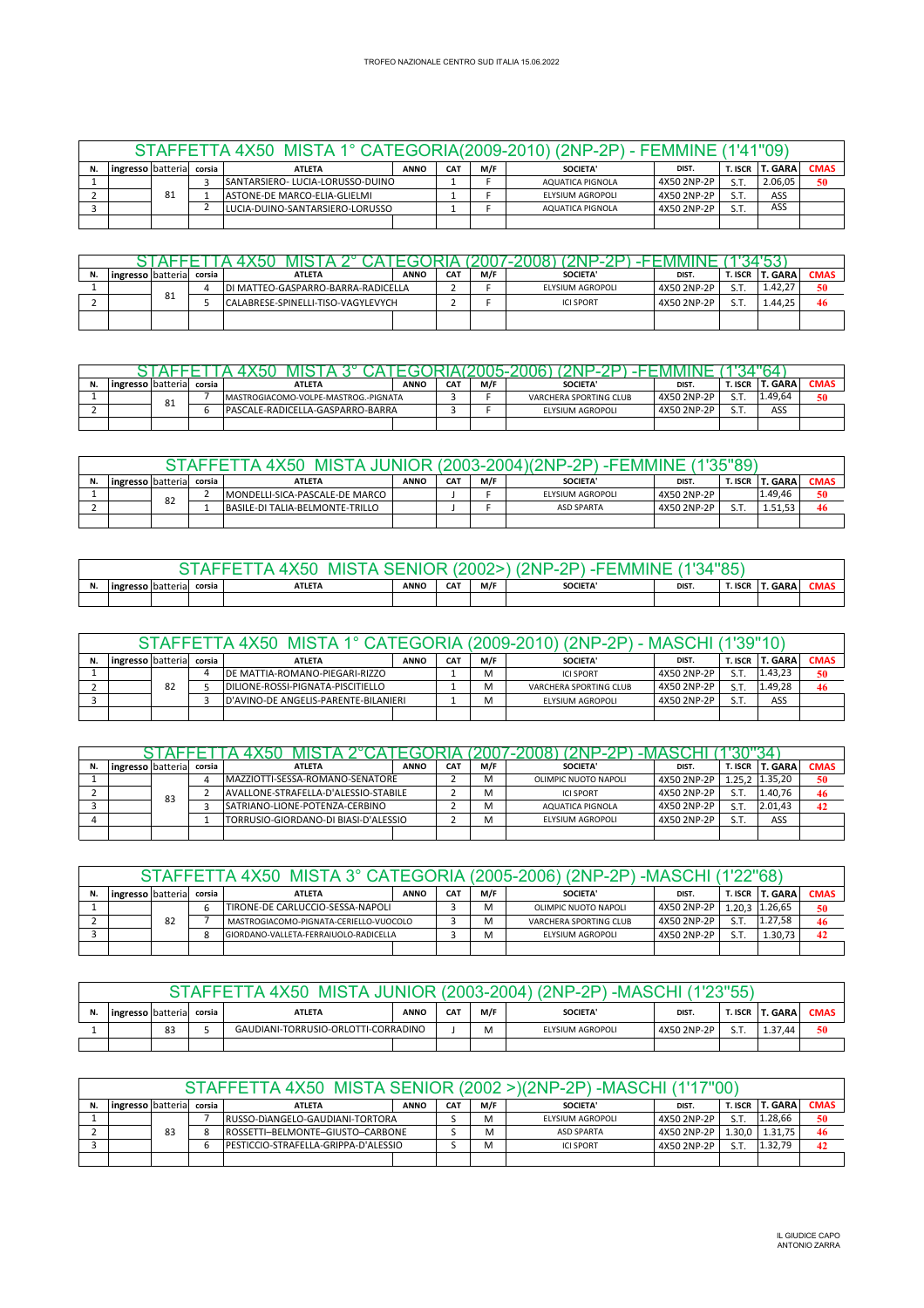|   |                                                                                                                                                           |    |  | , AFFF<br><b>X50</b><br>. MIST | 10, |  |              | (2009-2010)<br>$^{\prime}$ 2M-2, | (1'34"94'  |     |         |    |  |  |
|---|-----------------------------------------------------------------------------------------------------------------------------------------------------------|----|--|--------------------------------|-----|--|--------------|----------------------------------|------------|-----|---------|----|--|--|
| N | <b>T. GARA</b><br><b>CMAS</b><br>ingressolbatterial<br>M/F<br>DIST.<br><b>T. ISCR</b><br><b>CAT</b><br>SOCIETA'<br><b>ATLETA</b><br><b>ANNO</b><br>corsia |    |  |                                |     |  |              |                                  |            |     |         |    |  |  |
|   |                                                                                                                                                           | 84 |  | ELIA-GLIELMI-D'AVINO-PARENTE   |     |  | <b>MISTA</b> | ELYSIUM AGROPOLI                 | 4X50 2M-2F | S.T | 2.13.16 | 50 |  |  |
|   |                                                                                                                                                           |    |  |                                |     |  |              |                                  |            |     |         |    |  |  |

|    |                   |                                                |        | STAFFETTA 4X50 MISTA 2°CATEGORIA (2007-2008) (2M-2F)(1'27"81) |             |                 |                 |                  |            |         |                |             |
|----|-------------------|------------------------------------------------|--------|---------------------------------------------------------------|-------------|-----------------|-----------------|------------------|------------|---------|----------------|-------------|
| N. | ingresso batteria |                                                | corsia | <b>ATLETA</b>                                                 | <b>ANNO</b> | CA <sub>1</sub> | M/F             | <b>SOCIETA'</b>  | DIST.      | T. ISCR | <b>T. GARA</b> | <b>CMAS</b> |
|    |                   | CALABRESE-LAMBIASE-CIANCIULLI-CIANCIULLI<br>84 |        |                                                               |             | <b>MISTA</b>    | <b>ICLSPORT</b> | 4X50 2M-2F       | S.T.       | 1.37.49 | 50             |             |
|    |                   |                                                |        | PASCALE-RADICELLA-GASPARRO-BARRA                              |             |                 | <b>MISTA</b>    | ELYSIUM AGROPOLI | 4X50 2M-2F | S.T.    | ASS            |             |
|    |                   |                                                |        |                                                               |             |                 |                 |                  |            |         |                |             |
|    |                   |                                                |        |                                                               |             |                 |                 |                  |            |         |                |             |

|    |                                                                                                                                                   |    |  |                                    |  |  | STAFFETTA 4X50 MISTA 3° CATEGORIA (2005-2006) (2M-2F)(1'28"30) |                  |            |                |         |    |  |  |  |  |  |  |  |  |
|----|---------------------------------------------------------------------------------------------------------------------------------------------------|----|--|------------------------------------|--|--|----------------------------------------------------------------|------------------|------------|----------------|---------|----|--|--|--|--|--|--|--|--|
| N. | M/F<br>T. ISCR   T. GARA<br><b>CAT</b><br><b>CMAS</b><br><b>SOCIETA'</b><br><b>ATLETA</b><br><b>ANNO</b><br>ingresso batterial<br>DIST.<br>corsia |    |  |                                    |  |  |                                                                |                  |            |                |         |    |  |  |  |  |  |  |  |  |
|    |                                                                                                                                                   | 84 |  | DI BIASI-D'ALESSIO-IANNIELLO-RUSSO |  |  | <b>MISTA</b>                                                   | ELYSIUM AGROPOLI | 4X50 2M-2F | C <sub>T</sub> | 1.51.10 | 50 |  |  |  |  |  |  |  |  |
|    |                                                                                                                                                   |    |  |                                    |  |  |                                                                |                  |            |                |         |    |  |  |  |  |  |  |  |  |
|    |                                                                                                                                                   |    |  |                                    |  |  |                                                                |                  |            |                |         |    |  |  |  |  |  |  |  |  |

| N. | ingresso batterial |    | corsia | <b>ATLETA</b>                      | <b>ANNO</b> | <b>CAT</b> | M/F          | <b>SOCIETA'</b>      | DIST.      | T. ISCR    | <b>T. GARA</b> | <b>CMAS</b> |
|----|--------------------|----|--------|------------------------------------|-------------|------------|--------------|----------------------|------------|------------|----------------|-------------|
|    |                    | 84 |        | RADICELLA-PARENTE-GAUDIANI-TORTORA |             |            | <b>MISTA</b> | ELYSIUM AGROPOLI     | 4X50 2M-2F | S.T.       | ASS            |             |
|    |                    |    |        | TROISI-DE VITO-SERAFINO-TROISI     |             |            | <b>MISTA</b> | OLIMPIC NUOTO NAPOLI | 4X50 2M-2F | 1.33.3 RIT |                |             |
|    |                    |    |        |                                    |             |            |              |                      |            |            |                |             |
|    |                    |    |        |                                    |             |            |              |                      |            |            |                |             |

|                                                                                                                                                         |    |  |                                    | ANIS I | SENIO | ₩.           | א⊐כ<br>:M-:      | 24"49`     |            |     |  |
|---------------------------------------------------------------------------------------------------------------------------------------------------------|----|--|------------------------------------|--------|-------|--------------|------------------|------------|------------|-----|--|
| . GARA<br>M/F<br><b>CAT</b><br>ingresso batteria<br><b>ANNO</b><br><b>SOCIETA'</b><br><b>T. ISCR</b><br>DIST.<br><b>ATLETA</b><br><b>CMAS</b><br>corsia |    |  |                                    |        |       |              |                  |            |            |     |  |
|                                                                                                                                                         | 84 |  | PARENTE-GASPARRO-CINFRONE-DI PALMA |        |       | <b>MISTA</b> | ELYSIUM AGROPOLI | 4X50 2M-2F | $\sim$ $-$ | ASS |  |
|                                                                                                                                                         |    |  |                                    |        |       |              |                  |            |            |     |  |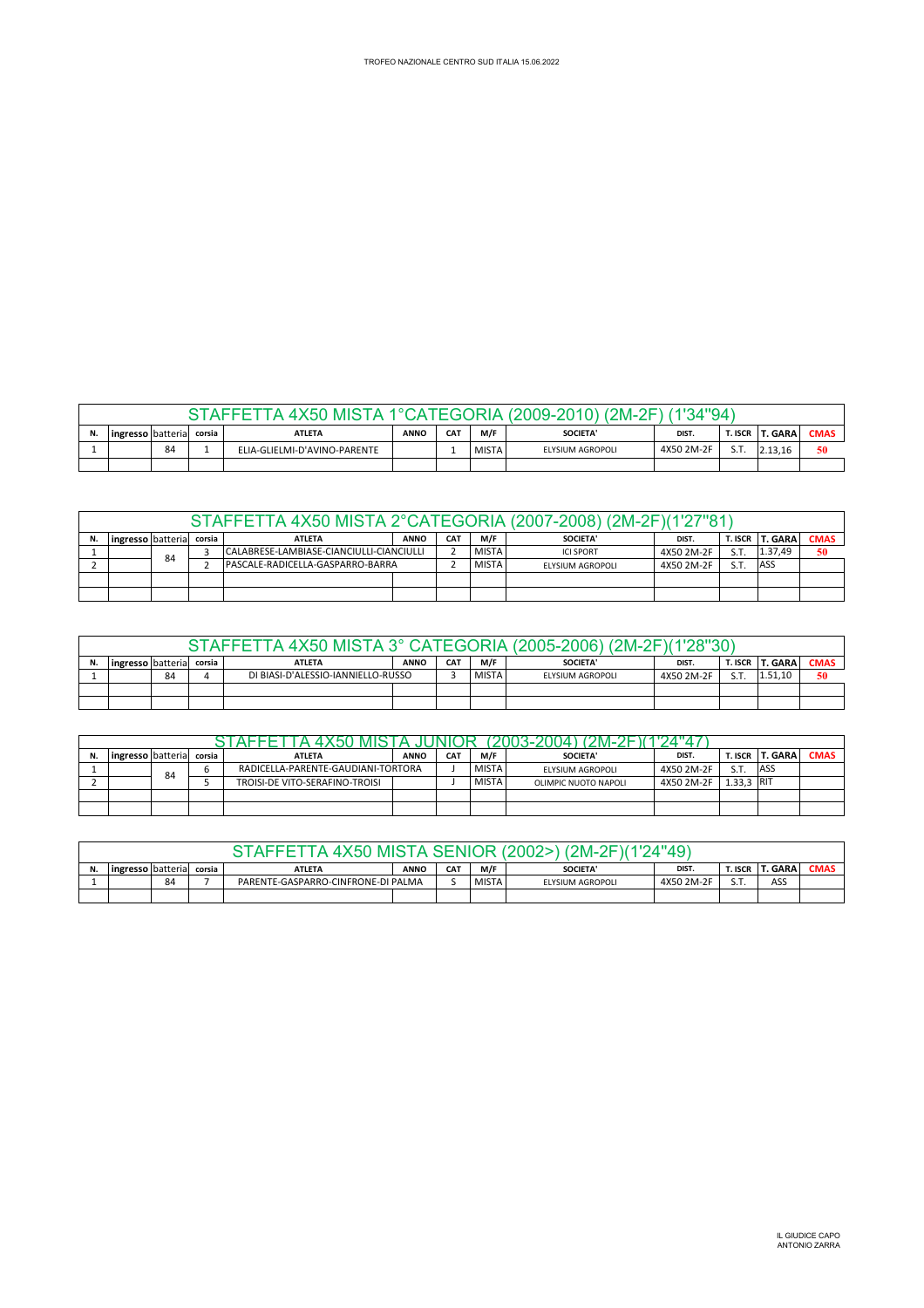|    |                   |    |        | 50 APNEA 2° CATEGORIA(2007-2008) - FEMMINE (25"80)(20"44) |             |            |     |                        |          |            |                |             |
|----|-------------------|----|--------|-----------------------------------------------------------|-------------|------------|-----|------------------------|----------|------------|----------------|-------------|
| N. | ingresso batteria |    | corsia | <b>ATLETA</b>                                             | <b>ANNO</b> | <b>CAT</b> | M/F | SOCIETA'               | DIST.    | T. ISCR    | <b>T. GARA</b> | <b>CMAS</b> |
|    |                   |    |        | RADICELLA MARIANNA ANTONIA                                | 2008        |            |     | ELYSIUM AGROPOLI       | 50 APNEA | 0.23.0     | 0.23.33        | 50          |
|    |                   | 85 |        | <b>CRUOGLIO CHIARA</b>                                    | 2008        |            |     | VARCHERA SPORTING CLUB | 50 APNEA | $0.25.8$ I | 0.24.80        | 46          |
|    |                   |    |        | PIGNATA MARIAFRANCESCA                                    | 2008        |            |     | VARCHERA SPORTING CLUB | 50 APNEA | 0.25.8     | 0.25.15        | 42          |
|    |                   |    |        | <b>GASPARRO FRANCESCA</b>                                 | 2008        |            |     | ELYSIUM AGROPOLI       | 50 APNEA | 0.27,1     | 0.28.11        | 39          |
|    |                   |    |        |                                                           |             |            |     |                        |          |            |                |             |

|    |                     |    |        |                          |             |            |     |                  | 9"04     |         |                |             |
|----|---------------------|----|--------|--------------------------|-------------|------------|-----|------------------|----------|---------|----------------|-------------|
| N. | lingresso batterial |    | corsia | <b>ATLETA</b>            | <b>ANNO</b> | <b>CAT</b> | M/F | SOCIETA'         | DIST.    | T. ISCR | <b>T. GARA</b> | <b>CMAS</b> |
|    |                     | 85 |        | <b>IANNIELLO REBECCA</b> | 2006        |            |     | ELYSIUM AGROPOLI | 50 APNEA | 0.22.0  | 0.23.96        | 50          |
|    |                     |    |        | RUSSO MARIAGRAZIA        | 2006        |            |     | ELYSIUM AGROPOLI | 50 APNEA | 0.23.8  | 0.25.45        | 46          |
|    |                     |    |        |                          |             |            |     |                  |          |         |                |             |
|    |                     |    |        |                          |             |            |     |                  |          |         |                |             |

|    |                   |        | - 4 PNF 4 -<br>TNH<br>່ວບ<br>. | .2003-2004) |            |     | −⊢MIMINF        | (18"95` |         |         |             |
|----|-------------------|--------|--------------------------------|-------------|------------|-----|-----------------|---------|---------|---------|-------------|
| N. | ingresso batteria | corsia | <b>ATLETA</b>                  | <b>ANNO</b> | <b>CAT</b> | M/F | <b>SOCIETA'</b> | DIST.   | T. ISCR | T. GARA | <b>CMAS</b> |
|    |                   |        |                                |             |            |     |                 |         |         |         |             |

|                        |        |               |             |            |     |                | ۵F    |         |                |      |
|------------------------|--------|---------------|-------------|------------|-----|----------------|-------|---------|----------------|------|
| <br>lingresso batteria | corsia | <b>ATLETA</b> | <b>ANNO</b> | <b>CAT</b> | M/F | <b>SOCIETA</b> | DIST. | T. ISCR | <b>T. GARA</b> | CMAS |
|                        |        |               |             |            |     |                |       |         |                |      |
|                        |        |               |             |            |     |                |       |         |                |      |

| ingresso batteria |    | corsia | <b>ATLETA</b>         | <b>ANNO</b> | CA <sub>7</sub> | M/F | <b>SOCIETA'</b>        | DIST.    | T. ISCR | <b>T. GARA</b> | <b>CMAS</b> |
|-------------------|----|--------|-----------------------|-------------|-----------------|-----|------------------------|----------|---------|----------------|-------------|
|                   |    |        | CIANCIULLI FRANCESCO  | 2008        |                 | M   | <b>ICI SPORT</b>       | 50 APNEA | 0.20.0  | 0.20.45        | 50          |
|                   |    |        | <b>CARBONE ERASMO</b> | 2008        |                 | M   | <b>ASD SPARTA</b>      | 50 APNEA | 0.20.2  | 0.20,58        | F.G.        |
|                   | 86 |        | PIGNATA ANTONIO       | 2008        |                 |     | VARCHERA SPORTING CLUB | 50 APNEA | 0.21.5  | 0.20,76        | 46          |
|                   |    |        | DE CARLUCCIO PIETRO   | 2007        |                 | M   | OLIMPIC NUOTO NAPOLI   | 50 APNEA | 0.22.5  | 0.22.24        | 42          |
|                   |    |        | ROMANO NOBILE         | 2007        |                 | м   | OLIMPIC NUOTO NAPOLI   | 50 APNEA | 0.25.0  | 0.24,01        | 39          |
|                   |    |        |                       |             |                 |     |                        |          |         |                |             |

|    |                   |    |        |                           |             |                 |     | -MA:                   |          |           |                |             |
|----|-------------------|----|--------|---------------------------|-------------|-----------------|-----|------------------------|----------|-----------|----------------|-------------|
| Ν. | ingresso batteria |    | corsia | <b>ATLETA</b>             | <b>ANNO</b> | CA <sup>T</sup> | M/F | <b>SOCIETA'</b>        | DIST.    | t. Iscr i | <b>T. GARA</b> | <b>CMAS</b> |
|    |                   |    |        | NAPOLI FERDINANDO         | 2005        |                 | M   | OLIMPIC NUOTO NAPOLI   | 50 APNEA | 0.19.8    | 0.20.12        | 50          |
|    |                   | 87 |        | <b>VALLETTA FRANCESCO</b> | 2006        |                 | м   | ELYSIUM AGROPOLI       | 50 APNEA | 0.21.07   | 0.21,17        | 46          |
|    |                   |    |        | CRUOGLIO FLAVIO           | 2006        |                 | м   | VARCHERA SPORTING CLUB | 50 APNEA | 0.21.5    | 0.21.70        | 42          |
|    |                   |    |        | FERRAIUOLO EMMANUELE      | 2006        |                 | M   | ELYSIUM AGROPOLI       | 50 APNEA | 0.22.2    | 0.23.85        | 39          |
|    |                   |    |        |                           |             |                 |     |                        |          |           |                |             |

| N. | ingresso batteria |    | corsia | <b>ATLETA</b>           | <b>ANNO</b> | CA <sub>1</sub> | M/F | SOCIETA'             | DIST.    | <b>T. ISCR</b> | <b>T. GARA</b> | <b>CMAS</b> |
|----|-------------------|----|--------|-------------------------|-------------|-----------------|-----|----------------------|----------|----------------|----------------|-------------|
|    |                   | 87 |        | <b>TORTORA LORENZO</b>  | 203         |                 | М   | ELYSIUM AGROPOLI     | 50 APNEA | 0.20.4         | 0.20.54        | 50          |
|    |                   |    |        | <b>TROISI FRANCESCO</b> | 2003        |                 | ועו | OLIMPIC NUOTO NAPOLI | 50 APNEA | 0.22.5         | 0.20.62        | 46          |
|    |                   |    |        |                         |             |                 |     |                      |          |                |                |             |

| N. | ingresso batteria corsia |                             | <b>ATLETA</b>               | ANNO | <b>CAT</b> | M/F | <b>SOCIETA'</b>  | DIST.    | T. ISCR | <b>T. GARA</b> | <b>CMAS</b> |
|----|--------------------------|-----------------------------|-----------------------------|------|------------|-----|------------------|----------|---------|----------------|-------------|
|    |                          | 0 <sub>7</sub><br>$\Omega'$ | DI PALMA FRANCESCO VITTORIO | 2002 |            | M   | ELYSIUM AGROPOLI | 50 APNEA | 0.18.8  | 0.21.49        | 50          |
|    |                          |                             |                             |      |            |     |                  |          |         |                |             |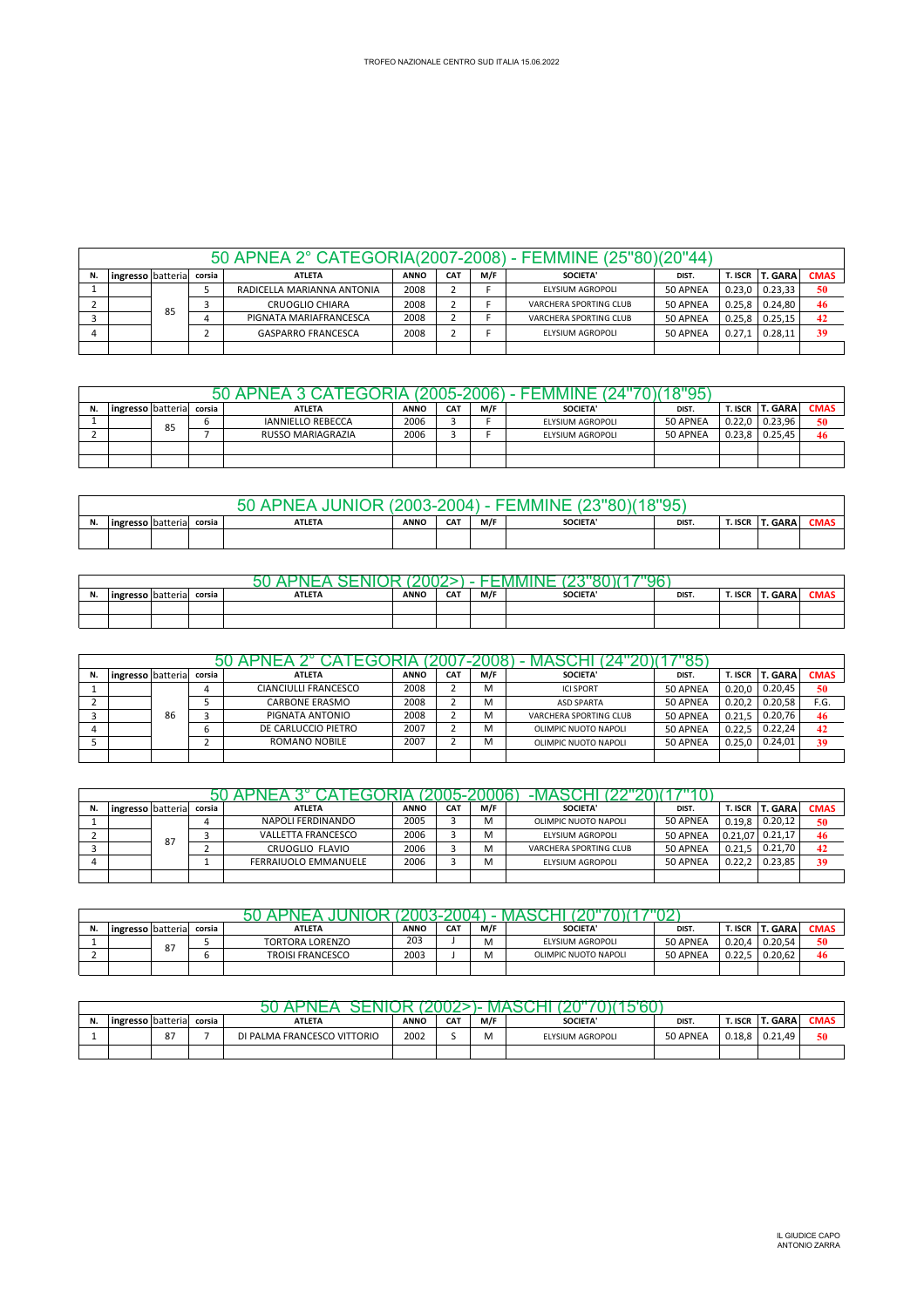|                |                   |    |                | 50 PINNE  1° CATEGORIA (2009-2010)- FEMMINE (28"60)(23"91 |             |              |     |                               |          |         |                |                         |
|----------------|-------------------|----|----------------|-----------------------------------------------------------|-------------|--------------|-----|-------------------------------|----------|---------|----------------|-------------------------|
| N.             | ingresso batteria |    | corsia         | <b>ATLETA</b>                                             | <b>ANNO</b> | CAT          | M/F | <b>SOCIETA'</b>               | DIST.    | T. ISCR | <b>T. GARA</b> | <b>CMAS</b>             |
| 1              |                   |    | 4              | <b>CALABRESE GAIA</b>                                     | 2009        | 1            | F   | <b>ICI SPORT</b>              | 50 PINNE |         | 0.25,8 0.26,49 | 50                      |
| $\overline{2}$ |                   |    | 1              | MONACO DI MONACO RACHELE                                  | 2009        | 1            | F.  | ASD CAMILLO NUOTO             | 50 PINNE | 0.29.0  | 0.28.26        | 46                      |
| 3              |                   |    | 5              | MASTROGIACOMO STELLA                                      | 2009        | 1            | F.  | <b>VARCHERA SPORTING CLUB</b> | 50 PINNE | 0.28,0  | 0.28,43        | 42                      |
| 4              |                   | 88 | $\overline{3}$ | LORUSSO CLELIA                                            | 2010        | $\mathbf{1}$ | E.  | <b>AQUATICA PIGNOLA</b>       | 50 PINNE | 0.28,0  | 0.28,52        | 39                      |
| 5              |                   |    | 6              | <b>ELIA VITTORIA</b>                                      | 2010        | $\mathbf{1}$ | E.  | <b>ELYSIUM AGROPOLI</b>       | 50 PINNE | 0.28,4  | 0.28,54        | 36                      |
| 6              |                   |    | 4              | <b>DUINO DESIRE</b>                                       | 2010        | $\mathbf{1}$ | F.  | <b>AQUATICA PIGNOLA</b>       | 50 PINNE | 0.29,0  | 0.29,61        | 33                      |
|                |                   |    | 8              | DE ROSA VITTORIA                                          | 2009        | 1            | F.  | <b>ICI SPORT</b>              | 50 PINNE | 0.29.0  | 0.30,07        | 30                      |
|                |                   |    | 5              | <b>LUCIA RAMONA</b>                                       | 2010        | 1            | E.  | <b>AQUATICA PIGNOLA</b>       | 50 PINNE | 0.30,0  | 0.30,23        | 27                      |
| 8              |                   |    | $\overline{7}$ | PIETROPINTO FRANCESCA                                     | 2009        | $\mathbf{1}$ | E   | <b>ICI SPORT</b>              | 50 PINNE | 0.29,0  | 0.30.47        | 24                      |
| 9              |                   |    | $\overline{7}$ | <b>FRANCAVILLA ANGELA</b>                                 | 2009        | $\mathbf{1}$ | F   | <b>APHROS SWIM</b>            | 50 PINNE | 0.31.0  | 0.30,63        | 22                      |
| 10             |                   |    | 3              | <b>IAFELICE SILVANA</b>                                   | 2009        | $\mathbf{1}$ | F   | <b>APHROS SWIM</b>            | 50 PINNE | 0.30,5  | 0.30,66        | 20                      |
| 11             |                   | 89 | 3              | MARIA CARMELA FIMIANI                                     | 2009        | 1            | F.  | OLIMPIC NUOTO NAPOLI          | 50 PINNE | 0.32,4  | 0.30,72        | 18                      |
| 12             |                   |    | $\overline{2}$ | <b>GLIELMI SARA</b>                                       | 2010        | $\mathbf{1}$ | F.  | <b>ELYSIUM AGROPOLI</b>       | 50 PINNE | 0.31,0  | 0.30,72        | 16                      |
| 13             |                   |    | 5              | MELCHIONNA FIAMMA                                         | 2009        | $\mathbf{1}$ | F   | OCEANIKA NUOTO STURNO         | 50 PINNE | 0.32,0  | 0.30,96        | 14                      |
| 14             |                   |    | 6              | <b>VARONE FEDERICA</b>                                    | 2009        | $\mathbf{1}$ | E.  | OCEANIKA NUOTO STURNO         | 50 PINNE | 0.31.0  | 0.31,07        | 12                      |
|                |                   |    | 4              | DI LEO GIADA                                              | 2009        | $\mathbf{1}$ | F   | OCEANIKA NUOTO STURNO         | 50 PINNE | 0.32,0  | 0.31,25        | 10                      |
| 15             |                   |    | $\mathbf{1}$   | <b>CICCONE LAURA</b>                                      | 2010        | 1            | E   | <b>APHROS SWIM</b>            | 50 PINNE | 0.31,7  | 0.32,11        | 8                       |
| 16             |                   |    | $\overline{2}$ | <b>BUFALO CHIARA</b>                                      | 2009        | $\mathbf{1}$ | F.  | <b>APHROS SWIM</b>            | 50 PINNE | 0.33.7  | 0.33,78        | $\overline{7}$          |
| 17             |                   |    | $\overline{7}$ | <b>MENNELLI MICHELLE</b>                                  | 2010        | $\mathbf{1}$ | F   | <b>APHROS SWIM</b>            | 50 PINNE | 0.35,7  | 0.34,58        | 6                       |
| 18             |                   | 90 | 6              | LOPARDO MARIA FRANCESCA                                   | 2010        | $\mathbf{1}$ | E.  | <b>AQUATICA PIGNOLA</b>       | 50 PINNE | 0.33,00 | 0.34,60        | 5                       |
| 19             |                   |    | 1              | SANTARSIERO FLAVIA                                        | 2010        | 1            | F   | <b>AQUATICA PIGNOLA</b>       | 50 PINNE | 0.38,0  | 0.36,57        | $\overline{\mathbf{4}}$ |
| 20             |                   |    | $\overline{2}$ | <b>CIANFRONE BEATRICE</b>                                 | 2009        | $\mathbf{1}$ | F   | <b>ELYSIUM AGROPOLI</b>       | 50 PINNE | 0.28,6  | ASS            |                         |
| 21             |                   |    |                |                                                           |             |              |     |                               |          |         |                |                         |
| 22             |                   |    |                |                                                           |             |              |     |                               |          |         |                |                         |
|                |                   |    |                |                                                           |             |              |     |                               |          |         |                |                         |

|    |                   |    |        |                            |             |                         |     |                            | 4        |         |                |             |
|----|-------------------|----|--------|----------------------------|-------------|-------------------------|-----|----------------------------|----------|---------|----------------|-------------|
| N. | ingresso batteria |    | corsia | <b>ATLETA</b>              | <b>ANNO</b> | CAT                     | M/F | SOCIETA'                   | DIST.    | T. ISCR | <b>T. GARA</b> | <b>CMAS</b> |
|    |                   |    | 4      | <b>CREDENZA GIUSEPPINA</b> | 2008        | 2                       |     | OCEANIKA NUOTO STURNO      | 50 PINNE | 0.24.0  | 0.25,50        | 50          |
|    |                   |    |        | <b>VOLPE ALESSIA</b>       | 2007        |                         |     | VARCHERA SPORTING CLUB     | 50 PINNE | 0.25.7  | 0.25.63        | 46          |
|    |                   | 91 | b      | LUCIANO VALENTINA          | 2007        | 2                       |     | OLIMPIC NUOTO NAPOLI       | 50 PINNE | 0.25.9  | 0.26,06        | 42          |
| 4  |                   |    |        | <b>LORUSSO AURORA</b>      | 2008        | $\overline{2}$          |     | AQUATICA PIGNOLA           | 50 PINNE | 0.25.9  | 0.26.20        | 39          |
|    |                   |    | 4      | ANDALORO MARTA             | 2007        | 2                       |     | NEW LINE POMEZIA 2 SSD ARL | 50 PINNE | 0.26.7  | 0.26,22        | 36          |
|    |                   |    |        | SAMPERNA FEDERICA          | 2007        | h                       |     | ASD CAMILLO NUOTO          | 50 PINNE | 0.29.5  | 0.27.97        | 33          |
| 6  |                   |    |        | SPINELLI CARLOTTA          | 2008        | 2                       |     | <b>ICI SPORT</b>           | 50 PINNE | 0.28.0  | 0.29.90        | 30          |
|    |                   |    | 6      | <b>CIMINI LISA</b>         | 2008        | $\overline{2}$          |     | ASD CAMILLO NUOTO          | 50 PINNE | 0.30.0  | 0.29.63        | 27          |
| 8  |                   | 92 |        | <b>BELMONTE MICHELLE</b>   | 2007        | $\overline{\mathbf{c}}$ |     | <b>ASD SPARTA</b>          | 50 PINNE | 0.30,0  | 0.31,27        | 24          |
|    |                   |    |        | DI MATTEO GIORGIA          | 2008        |                         |     | ELYSIUM AGROPOLI           | 50 PINNE | 0.25,0  | ASS            |             |
| 10 |                   |    |        |                            |             |                         |     |                            |          |         |                |             |
|    |                   |    |        |                            |             |                         |     |                            |          |         |                |             |

|                   |    |        | GORIA                     |             | 2005-2006  |     | ∗EMMIN⊾                |          |         |                |             |
|-------------------|----|--------|---------------------------|-------------|------------|-----|------------------------|----------|---------|----------------|-------------|
| ingresso batteria |    | corsia | <b>ATLETA</b>             | <b>ANNO</b> | <b>CAT</b> | M/F | <b>SOCIETA'</b>        | DIST.    | T. ISCR | <b>T. GARA</b> | <b>CMAS</b> |
|                   |    |        | POLITO SILVANA            | 2006        |            |     | <b>ICI SPORT</b>       | 50 PINNE | 0.22.9  | 0.23.77        | 50          |
|                   |    |        | <b>TRILLO PAOLA</b>       | 2006        | з          |     | <b>ASD SPARTA</b>      | 50 PINNE | 0.25.9  | 0.26,69        | 46          |
|                   | 93 |        | <b>MELCHIONDA SOFIA</b>   | 2006        | r.         |     | <b>APHROS SWIM</b>     | 50 PINNE | 0.26.9  | 0.27,11        | 42          |
|                   |    |        | AMBROSINO GIULIA          | 2006        |            |     | <b>APHROS SWIM</b>     | 50 PINNE | 0.27,2  | 0.27,42        | 39          |
|                   |    |        | <b>BASILE MARIASSUNTA</b> | 2005        |            |     | <b>ASD SPARTA</b>      | 50 PINNE | 0.29.0  | 0.28,24        | 36          |
|                   |    |        | MASTROGIACOMO SERENA      | 2006        |            |     | VARCHERA SPORTING CLUB | 50 PINNE | 0.27.2  | 0.28,29        | 33          |
|                   |    |        |                           |             |            |     |                        |          |         |                |             |

| Ν. | ingresso batteria |    | corsia | <b>ATLETA</b>            | <b>ANNO</b> | CA <sub>1</sub> | M/F | SOCIETA'             | DIST.    | T. ISCR | <b>T. GARA</b> | <b>CMAS</b> |
|----|-------------------|----|--------|--------------------------|-------------|-----------------|-----|----------------------|----------|---------|----------------|-------------|
|    |                   |    |        | MONDELLI ANNAMARIA       | 2004        |                 |     | ELYSIUM AGROPOLI     | 50 PINNE | 0.24,1  | 0.24.91        | 50          |
|    |                   |    |        | DAFNE CAPALDO            | 2003        |                 |     | OLIMPIC NUOTO NAPOLI | 50 PINNE | 0.25.0  | 0.25.76        | -46         |
|    |                   | 94 | h      | DI TALIA MARIA           | 2003        |                 |     | <b>ASD SPARTA</b>    | 50 PINNE | 0.28.0  | 0.27.00        | 42          |
|    |                   |    |        | <b>GASPARRO LUDOVICA</b> | 2004        |                 |     | ELYSIUM AGROPOLI     | 50 PINNE | 0.27.4  | 0.30.56        | 39          |
|    |                   |    |        | <b>IACUZZO CHIARA</b>    | 2004        |                 |     | <b>ICI SPORT</b>     | 50 PINNE | 0.29.0  | 0.31.79        | 36          |
|    |                   |    |        |                          |             |                 |     |                      |          |         |                |             |

| <br>ingresso batteria | corsia | <b>ATLETA</b> | <b>ANNO</b> | <b>CAT</b> | M/F | <b>SOCIETA</b> | DIST. | T. ISCR | <b>T. GARA</b> | CMAS |
|-----------------------|--------|---------------|-------------|------------|-----|----------------|-------|---------|----------------|------|
|                       |        |               |             |            |     |                |       |         |                |      |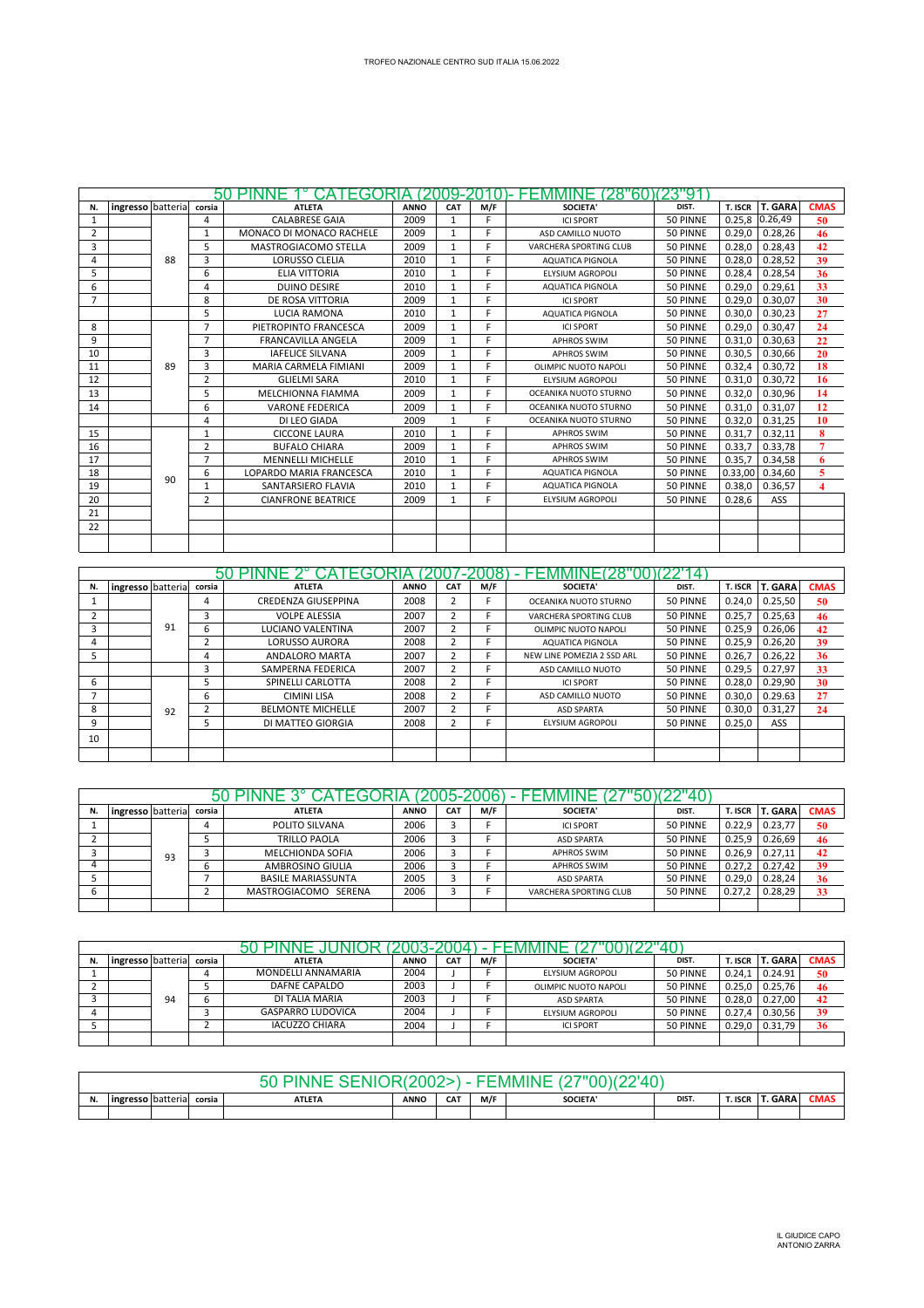|                |                   |    |                | 50 PINNE 1°CATEGORIA (2009-2010) |             |              |     | -MASCHI (28"00)(22'56)         |          |         |                |                         |
|----------------|-------------------|----|----------------|----------------------------------|-------------|--------------|-----|--------------------------------|----------|---------|----------------|-------------------------|
| N.             | ingresso batteria |    | corsia         | <b>ATLETA</b>                    | <b>ANNO</b> | CAT          | M/F | <b>SOCIETA'</b>                | DIST.    | T. ISCR | <b>T. GARA</b> | <b>CMAS</b>             |
| 1              |                   |    | 4              | PIEGARI DONATO                   | 2009        | $\mathbf{1}$ | M   | <b>ICI SPORT</b>               | 50 PINNE | 0.24.0  | 0.25,05        | 50                      |
| 2              |                   |    | $\overline{7}$ | PIGNATA GERARDO                  | 2009        | $\mathbf{1}$ | M   | <b>VARCHERA SPORTING CLUB</b>  | 50 PINNE | 2.07.9  | 0.25,07        | 46                      |
| 3              |                   |    | 5              | <b>RIZZO ANDREA</b>              | 2009        | 1            | M   | <b>ICI SPORT</b>               | 50 PINNE | 0.25,0  | 0.25.79        | 42                      |
| 4              |                   | 95 | 6              | <b>FLAMMIA MARCO</b>             | 2009        | 1            | M   | OCEANIKA NUOTO STURNO          | 50 PINNE | 0.26,0  | 0.26,22        | 39                      |
| 5              |                   |    | $\overline{2}$ | DE MATTIA ALESSIO                | 2010        | $\mathbf{1}$ | M   | <b>ICI SPORT</b>               | 50 PINNE | 0.26.0  | 0.27.16        | 36                      |
| 6              |                   |    | 3              | DI LIONE MANUEL                  | 2009        | $\mathbf{1}$ | M   | VARCHERA SPORTING CLUB         | 50 PINNE | 0.26,0  | 0.27,77        | 33                      |
| $\overline{7}$ |                   |    | $\overline{7}$ | D'ALESSIO ALESSANDRO             | 2010        | 1            | M   | <b>ICI SPORT</b>               | 50 PINNE | 0.26,5  | 0.27,88        | 30                      |
|                |                   |    | 6              | <b>LIONE LUIGI</b>               | 2009        | $\mathbf{1}$ | M   | <b>AQUATICA PIGNOLA</b>        | 50 PINNE | 0.28,0  | 0.27,95        | 27                      |
| 8              |                   |    | 4              | CICCONE LUCA GERARDO             | 2010        | $\mathbf{1}$ | M   | VARCHERA SPORTING CLUB         | 50 PINNE | 0.30.2  | 0.28.00        | 24                      |
| 9              |                   |    | $\overline{2}$ | <b>MIALE GIORGIO</b>             | 2010        | $\mathbf{1}$ | м   | <b>APHROS SWIM</b>             | 50 PINNE | 0.28,8  | 0.29,10        | 22                      |
| 10             |                   |    | $\overline{7}$ | <b>BUCCI RAFFAELE</b>            | 2009        | 1            | M   | <b>APHROS SWIM</b>             | 50 PINNE | 0.29,2  | 0.29,28        | 20                      |
| 11             |                   | 96 | 4              | <b>GRIECO JACOPO</b>             | 2010        | $\mathbf{1}$ | M   | <b>VARCHERA SPORTING CLUB</b>  | 50 PINNE | 0.28,0  | 0.29,30        | 18                      |
| 12             |                   |    | 8              | <b>ROSSI GERARDO</b>             | 2010        |              | м   | <b>VARCHERA SPORTING CLUB</b>  | 50 PINNE | 0.28,0  | 0.29,36        | 16                      |
| 13             |                   |    | 5              | <b>BAFFIGO PIETRO NOE'</b>       | 2010        | 1            | м   | DISCIPLINE SPORTIVE BELLE ARTI | 50 PINNE | 0.28.0  | 0.29,42        | 14                      |
| 14             |                   |    | 3              | STEDILE SEBASTIANO               | 2009        | $\mathbf{1}$ | M   | DISCIPLINE SPORTIVE BELLE ARTI | 50 PINNE | 0.28,0  | 0.29,80        | 12                      |
|                |                   |    | 1              | ROMANO ELIA                      | 2010        |              | M   | <b>ICI SPORT</b>               | 50 PINNE | 0.27,0  | 0.31,00        | 10                      |
| 15             |                   |    | 3              | SELVAGGIO FRANCESCO              | 2010        | 1            | M   | <b>APHROS SWIM</b>             | 50 PINNE | 0.30,6  | 0.31.10        | 8                       |
| 16             |                   |    | 1              | <b>PARENTE NICOLO'</b>           | 2010        | $\mathbf{1}$ | M   | ELYSIUM AGROPOLI               | 50 PINNE | 0.29,5  | 0.32,72        | $\overline{7}$          |
| 17             |                   |    | 2              | VITALE ACHILLE FRANCESCO         | 2010        | $\mathbf{1}$ | M   | OCEANIKA NUOTO STURNO          | 50 PINNE | 0.34,0  | 0.33,04        | 6                       |
| 18             |                   |    | 6              | D'AVINO ANGELO                   | 2010        | $\mathbf{1}$ | M   | ELYSIUM AGROPOLI               | 50 PINNE | 0.32,3  | 0.33,42        | $\overline{5}$          |
| 19             |                   | 97 | $\mathbf{1}$   | <b>AULISIO ANDREA</b>            | 2010        | 1            | M   | <b>ELYSIUM AGROPOLI</b>        | 50 PINNE | S.T.    | 0.33,52        | $\overline{\mathbf{4}}$ |
| 20             |                   |    | 5              | <b>COLOGNO MICHELE</b>           | 2009        | $\mathbf{1}$ | M   | <b>APHROS SWIM</b>             | 50 PINNE | 0.30.3  | <b>RIT</b>     |                         |
| 21             |                   |    |                |                                  |             |              |     |                                |          |         |                |                         |
| 22             |                   |    |                |                                  |             |              |     |                                |          |         |                |                         |
|                |                   |    |                |                                  |             |              |     |                                |          |         |                |                         |
|                |                   |    |                |                                  |             |              |     |                                |          |         |                |                         |

|    |                   |    |                         | 50 PINNE 2° CATEGORIA (2007-2008) - MASCHI (27"00)(19"98) |             |                         |     |                         |          |         |                |             |
|----|-------------------|----|-------------------------|-----------------------------------------------------------|-------------|-------------------------|-----|-------------------------|----------|---------|----------------|-------------|
| N. | ingresso batteria |    | corsia                  | <b>ATLETA</b>                                             | <b>ANNO</b> | <b>CAT</b>              | M/F | <b>SOCIETA'</b>         | DIST.    | T. ISCR | <b>T. GARA</b> | <b>CMAS</b> |
|    |                   |    | 4                       | D'ALESSIO LUCA                                            | 2008        | 2                       | м   | <b>ICI SPORT</b>        | 50 PINNE | 0.21.0  | 0.21,82        | 50          |
|    |                   |    | 5                       | <b>AVALLONE MICHELE</b>                                   | 2007        | 2                       | м   | <b>ICI SPORT</b>        | 50 PINNE | 0.21,5  | 0.23,06        | 46          |
|    |                   |    | 6                       | <b>ROMANO NOBILE</b>                                      | 2007        | $\overline{2}$          | м   | OLIMPIC NUOTO NAPOLI    | 50 PINNE | 0.24.6  | 0.23,67        | 42          |
| 4  |                   | 98 |                         | <b>BARONE PIETRO</b>                                      | 2007        | $\overline{\mathbf{c}}$ | м   | VARCHERA SPORTING CLUB  | 50 PINNE | 0.24.8  | 0.23,68        | 39          |
|    |                   |    |                         | MAZZIOTTI LUIGI                                           | 2007        | $\overline{2}$          | м   | OLIMPIC NUOTO NAPOLI    | 50 PINNE | 0.24.7  | 0.24.36        | 36          |
| 6  |                   |    | $\overline{\mathbf{3}}$ | STRAFELLA IVAN                                            | 2007        | $\overline{2}$          | м   | <b>ICI SPORT</b>        | 50 PINNE | 0.24.5  | 0.25,07        | 33          |
|    |                   |    |                         | <b>GIORDANO STEFANO</b>                                   | 2007        | $\overline{2}$          | м   | ELYSIUM AGROPOLI        | 50 PINNE | 0.25.8  | 0.25,67        | 30          |
|    |                   |    | 4                       | POLITO LEONARDO                                           | 2007        | $\overline{2}$          | м   | <b>ICI SPORT</b>        | 50 PINNE | 0.25.9  | 0.26,28        | 27          |
| 8  |                   |    |                         | D'ALESSIO ANTONELLO                                       | 2008        | $\overline{2}$          | м   | <b>ELYSIUM AGROPOLI</b> | 50 PINNE | 0.28.6  | 0.26,30        | 24          |
| 9  |                   |    | 6                       | DI TALIA ANDREA                                           | 2007        | $\overline{2}$          | м   | <b>ASD SPARTA</b>       | 50 PINNE | 0.27,0  | 0.26,43        | 22          |
| 10 |                   |    | з                       | DI BIASI ALESSANDRO                                       | 2008        | $\overline{2}$          | м   | ELYSIUM AGROPOLI        | 50 PINNE | 0.26.9  | 0.26.60        | 20          |
| 11 |                   | 99 | $\overline{2}$          | LUCENTE FERNANDO                                          | 2008        | $\overline{2}$          | м   | <b>APHROS SWIM</b>      | 50 PINNE | 0.27,0  | 0.26,64        | 18          |
| 12 |                   |    |                         | SATRIANI KEVIN                                            | 2008        | $\overline{2}$          | м   | AQUATICA PIGNOLA        | 50 PINNE | 0.36,00 | 0.32,40        | 16          |
| 13 |                   |    | 5                       | <b>CHIACCHO GIUSEPPE</b>                                  | 2007        | $\overline{2}$          | м   | OLIMPIC NUOTO NAPOLI    | 50 PINNE | 0.26.5  | <b>RIT</b>     | <b>RIT</b>  |
| 14 |                   |    |                         |                                                           |             |                         |     |                         |          |         |                |             |
|    |                   |    |                         |                                                           |             |                         |     |                         |          |         |                |             |

|    |                   |     |        | 50 PINNE 3° CATEGORIA (2005-2006) |             |            |     | -MASCHI (25"00)(19"67    |          |         |                |             |
|----|-------------------|-----|--------|-----------------------------------|-------------|------------|-----|--------------------------|----------|---------|----------------|-------------|
| N. | ingresso batteria |     | corsia | <b>ATLETA</b>                     | <b>ANNO</b> | <b>CAT</b> | M/F | <b>SOCIETA'</b>          | DIST.    | T. ISCR | <b>T. GARA</b> | <b>CMAS</b> |
|    |                   |     | 6      | <b>TIRONE VITTORIO</b>            | 2005        | 3          | м   | OLIMPIC NUOTO NAPOLI     | 50 PINNE | 0.22,3  | 0.21,97        | 50          |
|    |                   |     | 5      | VUOCOLO MATTIA                    | 2006        | 3          | м   | VARCHERA SPORTING CLUB   | 50 PINNE | 0.21,5  | 0.22,19        | 46          |
|    |                   |     | 2      | <b>CERIELLO MICHELE</b>           | 2006        | 3          | м   | VARCHERA SPORTING CLUB   | 50 PINNE | 0.22,5  | 0.22,80        | 42          |
|    |                   | 100 | 3      | MASTROGIACOMO ANTONIO             | 2005        | 3          | м   | VARCHERA SPORTING CLUB   | 50 PINNE | 0.22,0  | 0.22,90        | 39          |
|    |                   |     | 4      | AMBROSONE LUIGI                   | 2005        | 3          | м   | OCEANIKA NUOTO STURNO    | 50 PINNE | 0.21.1  | 0.22,93        | 36          |
| 6  |                   |     |        | RADICELLA ALFONSO                 | 2006        | 3          | м   | <b>ELYSIUM AGROPOLI</b>  | 50 PINNE | 0.22,8  | 0.23,19        | 33          |
|    |                   |     | -      | CRUOGLIO FLAVIO                   | 2006        | 3          | м   | VARCHERA SPORTING CLUB   | 50 PINNE | 0.22,8  | 0.23,31        | 30          |
|    |                   |     | 6      | <b>GRIECO GIOVANNI</b>            | 2005        | 3          | M   | AQUATICA PIGNOLA         | 50 PINNE | 0.23.50 | 0.24,01        | 27          |
| 8  |                   |     | 2      | <b>FERRAIUOLO EMMANUELE</b>       | 2006        | 3          | M   | <b>ELYSIUM AGROPOLI</b>  | 50 PINNE | 0.23,6  | 0.24,23        | 24          |
| 9  |                   |     | 5      | <b>CORRADINO VITTORIO</b>         | 2005        | 3          | м   | <b>ELYSIUM AGROPOLI</b>  | 50 PINNE | 0.23,3  | 0.24,35        | 22          |
| 10 |                   |     | 3      | <b>GRIPPA DANIELE</b>             | 2006        | 3          | M   | <b>ICI SPORT</b>         | 50 PINNE | 0.23,3  | 0.24,62        | 20          |
| 11 |                   | 101 |        | LAZZARI ANTONIO                   | 2005        | 3          | M   | <b>NAUTILUS BRINDISI</b> | 50 PINNE | 0.25,0  | 0.25,00        | 18          |
| 12 |                   |     |        | PATI VITO                         | 2006        | 3          | M   | <b>NAUTILUS BRINDISI</b> | 50 PINNE | 0.27,0  | 0.27,12        | 16          |
| 13 |                   |     | 4      | CRISCUOLO ANTONIO                 | 2005        | 3          | м   | OLIMPIC NUOTO NAPOLI     | 50 PINNE | 0.23,2  | ASS            | 14          |
| 14 |                   |     |        |                                   |             |            |     |                          |          |         |                |             |
|    |                   |     |        |                                   |             |            |     |                          |          |         |                |             |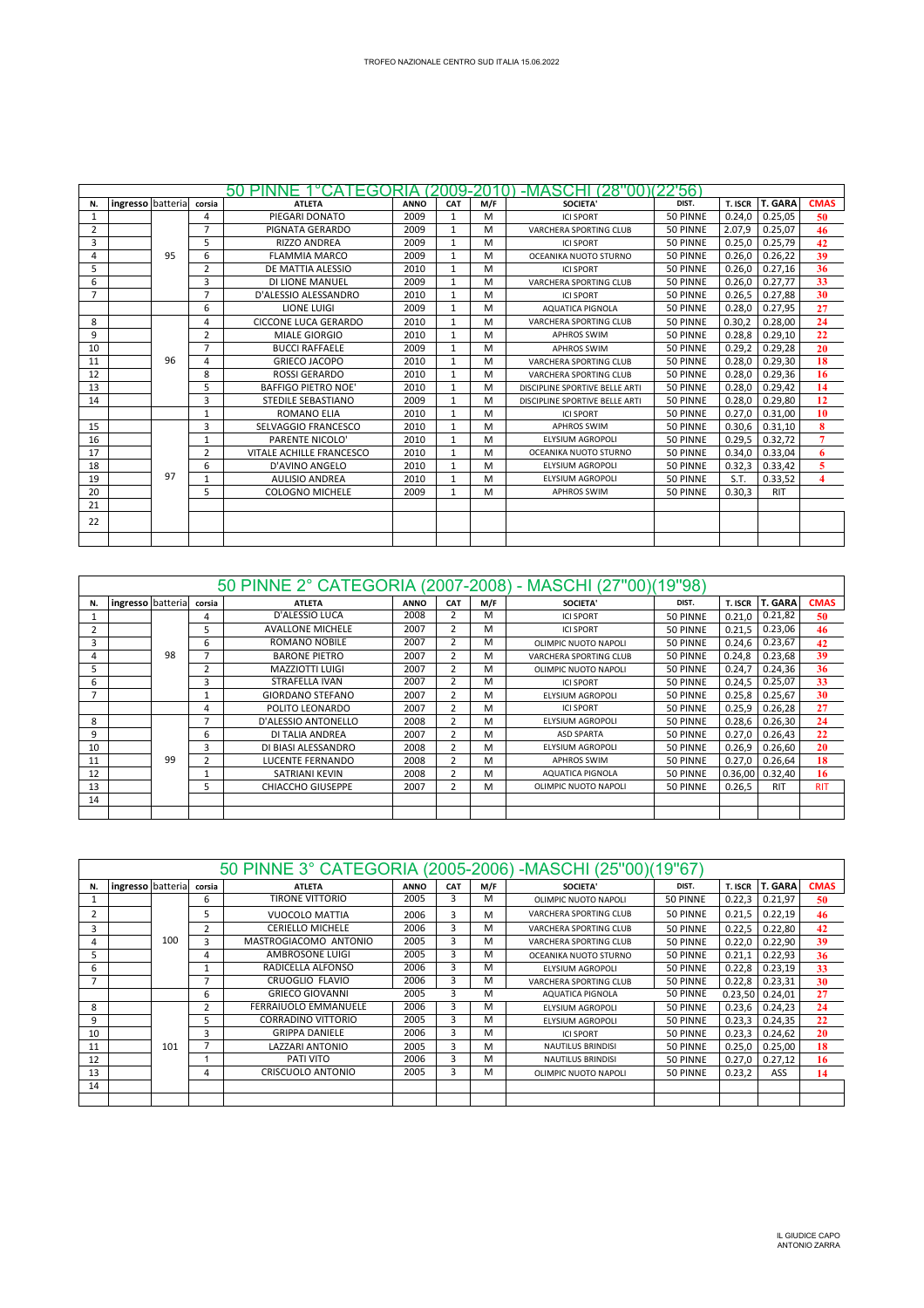| 50 PINNE JUNIOR (2003-2004) - MASCHI (24"00)(19"40) |  |
|-----------------------------------------------------|--|

| ingresso batteria |     | corsia | <b>ATLETA</b>           | <b>ANNO</b> | <b>CAT</b> | M/F | SOCIETA'               | DIST.    | T. ISCR | l T. GARA | <b>CMAS</b> |
|-------------------|-----|--------|-------------------------|-------------|------------|-----|------------------------|----------|---------|-----------|-------------|
|                   |     |        | ROMANO DAVIDE           | 2004        |            | M   | OCEANIKA NUOTO STURNO  | 50 PINNE | 0.19.9  | 0.21.56   | 50          |
|                   |     |        | CAPPETTA SALVATORE      | 2004        |            | M   | VARCHERA SPORTING CLUB | 50 PINNE | 0.23.0  | 0.22.10   | -46         |
|                   |     |        | <b>GAUDIANI FAUSTO</b>  | 2003        |            | M   | ELYSIUM AGROPOLI       | 50 PINNE | 0.22.8  | 0.22,42   | 42          |
|                   | 102 |        | <b>STRAFELLA DENNIS</b> | 2003        |            | M   | <b>ICI SPORT</b>       | 50 PINNE | 0.22,0  | 0.22,42   | 42          |
|                   |     |        | D'ANNA FRANCESCO        | 2003        |            | м   | OCEANIKA NUOTO STURNO  | 50 PINNE | 0.23.0  | 0.23.63   | 39          |
|                   |     | b      | <b>DANIELE EMANUEL</b>  | 2004        |            | M   | VARCHERA SPORTING CLUB | 50 PINNE | 0.23.0  | 0.23.64   | 36          |
|                   |     |        | ORLOTTI CHRISTIAN       | 2003        |            | M   | ELYSIUM AGROPOLI       | 50 PINNE | 0.23.9  | 0.26,40   | 33          |
|                   |     |        |                         |             |            |     |                        |          |         |           |             |

|    |                   |     |        | 50 PINNE SENIOR (2002>)  |             |            | ٠   | MASCHI (24"00)(18"79) |          |         |                |             |
|----|-------------------|-----|--------|--------------------------|-------------|------------|-----|-----------------------|----------|---------|----------------|-------------|
| N. | ingresso batteria |     | corsia | <b>ATLETA</b>            | <b>ANNO</b> | <b>CAT</b> | M/F | SOCIETA'              | DIST.    | T. ISCR | <b>T. GARA</b> | <b>CMAS</b> |
|    |                   |     |        | <b>LABORANTE DANIELE</b> | 2002        |            | м   | ASD CAMILLO NUOTO     | 50 PINNE | 0.20.1  | 0.19,64        | <b>CMAS</b> |
|    |                   |     | 8      | POTENZA CARLO EMANUELE   | 2001        |            | м   | AQUATICA PIGNOLA      | 50 PINNE | IS.T.   | 0.21,95        | 50          |
|    |                   |     |        | <b>GAUDIANI LUIGI</b>    | 2000        |            | M   | ELYSIUM AGROPOLI      | 50 PINNE | 0.23.0  | 0.22, 13       | 46          |
|    |                   | 103 |        | <b>GIUSTO EMILIO</b>     | 2001        |            | м   | <b>ASD SPARTA</b>     | 50 PINNE | 0.22.5  | 0.22,29        | 42          |
|    |                   |     |        | <b>RUSSO RAFFAELE</b>    | 2001        |            | м   | ELYSIUM AGROPOLI      | 50 PINNE | 0.20.8  | 0.22.77        | 42          |
| h  |                   |     | 6      | PESTICCIO EMILIO         | 2001        |            | м   | <b>ICLSPORT</b>       | 50 PINNE | 0.23.0  | 0.24,00        | 39          |
|    |                   |     |        | <b>BELMONTE ALEX</b>     | 2002        |            | M   | <b>ASD SPARTA</b>     | 50 PINNE | 0.24.0  | 0.24,93        | 36          |
| 8  |                   |     | 8      | <b>SASSO MARCO</b>       | 2001        |            | м   | OCEANIKA NUOTO STURNO | 50 PINNE | 0.25.0  | 0.26,45        | 33          |
|    |                   | 102 |        | D'ALESSIO LUCA           | 2008        |            | M   | <b>ICI SPORT</b>      | 50 PINNE | S.T.    | ASS            | <b>CMAS</b> |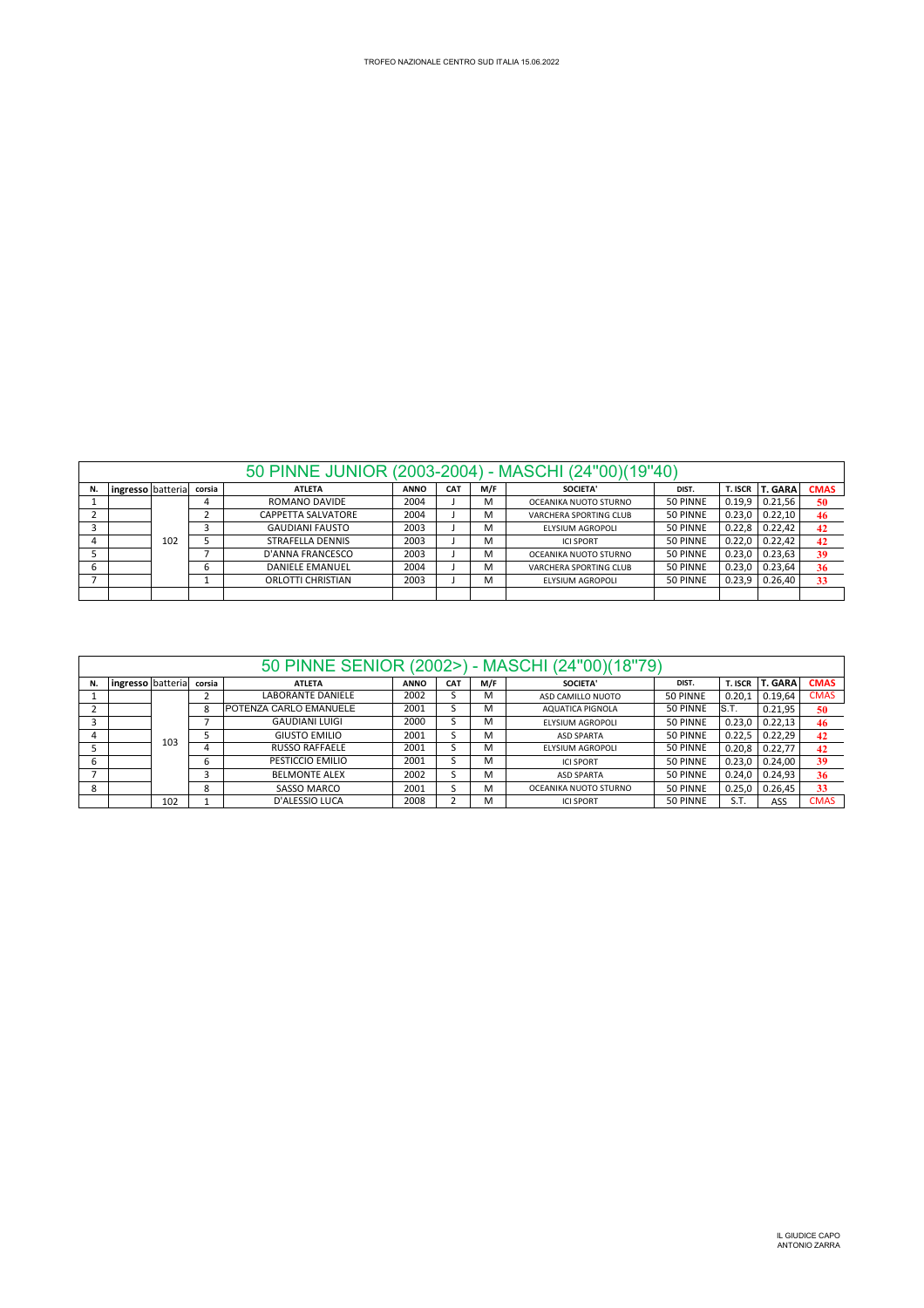|    |                   |     |        | 50 NP 1° CATEGORIA (2009-2010)- FEMMINE (28"00)(21"87" |             |            |     |                      |              |         |                |             |
|----|-------------------|-----|--------|--------------------------------------------------------|-------------|------------|-----|----------------------|--------------|---------|----------------|-------------|
| N. | ingresso batteria |     | corsia | <b>ATLETA</b>                                          | <b>ANNO</b> | <b>CAT</b> | M/F | <b>SOCIETA'</b>      | DIST.        | T. ISCR | <b>T. GARA</b> | <b>CMAS</b> |
|    |                   |     |        | <b>CIANCIULLI VITTORIA</b>                             | 2010        |            |     | <b>ICI SPORT</b>     | 50 NP        | 0.25,0  | 0.25,68        | 50          |
|    |                   |     | 4      | <b>CALABRESE MARTA</b>                                 | 2009        |            |     | <b>ICI SPORT</b>     | 50 NP        | 0.24.0  | 0.25,77        | 46          |
|    |                   |     |        | <b>VAGILEVICH VIKTORIA</b>                             | 2009        |            |     | <b>ICI SPORT</b>     | <b>50 NP</b> | 0.26.2  | 0.25,96        | 42          |
|    |                   | 104 | ь      | ROMANO EMMA PIA                                        | 2009        |            |     | OLIMPIC NUOTO NAPOLI | <b>50 NP</b> | 0.29.0  | 0.27.71        | 39          |
|    |                   |     | 8      | DE MARCO GIORGIA                                       | 2010        |            |     | ELYSIUM AGROPOLI     | <b>50 NP</b> | S.T.    | 0.29,16        | 36          |
| ь  |                   |     |        | LUCIA RAMONA                                           | 2010        |            |     | AQUATICA PIGNOLA     | 50 NP        | 0.31.0  | 0.30.27        | 33          |
|    |                   |     |        | LOPARDO MARIA FRANCESCA                                | 2010        |            |     | AQUATICA PIGNOLA     | 50 NP        | 0.33,0  | 0.33, 10       | 30          |
| 8  |                   |     |        | SANTARSIERO FLAVIA                                     | 2010        |            |     | AQUATICA PIGNOLA     | <b>50 NP</b> | S.T.    | 0.37,84        | 27          |
|    |                   |     |        |                                                        |             |            |     |                      |              |         |                |             |

|    |                   |     |        | 50 NP 2° CATEGORIA(2007-2008) - FEMMINE (27"20)(20"15) |             |            |     |                        |              |         |                  |             |
|----|-------------------|-----|--------|--------------------------------------------------------|-------------|------------|-----|------------------------|--------------|---------|------------------|-------------|
| N. | ingresso batteria |     | corsia | <b>ATLETA</b>                                          | <b>ANNO</b> | <b>CAT</b> | M/F | <b>SOCIETA'</b>        | DIST.        | T. ISCR | <b>T. GARA</b>   | <b>CMAS</b> |
|    |                   |     |        | <b>BARRA EMANUELA</b>                                  | 2008        | ∠          |     | ELYSIUM AGROPOLI       | <b>50 NP</b> | 0.27.0  | 0.25,55          | 50          |
|    |                   |     |        | <b>SERAFINO MARIA</b>                                  | 2008        |            |     | OLIMPIC NUOTO NAPOLI   | 50 NP        | 0.26.7  | 0.25,62          | 46          |
|    |                   |     |        | <b>VOLPE ALESSIA</b>                                   | 2007        |            |     | VARCHERA SPORTING CLUB | 50 NP        | 0.25.2  | 0.25,86          | 42          |
|    |                   | 105 |        | <b>CRUOGLIO CHIARA</b>                                 | 2008        |            |     | VARCHERA SPORTING CLUB | 50 NP        | 0.27.2  | 0.25,97          | 39          |
|    |                   |     |        | <b>TISO ALESSIA</b>                                    | 2008        | {          |     | <b>ICI SPORT</b>       | 50 NP        |         | $0.24,9$ 0.27,10 | 36          |
|    |                   |     |        | <b>TROISI MELANIA</b>                                  | 2008        |            |     | OLIMPIC NUOTO NAPOLI   | 50 NP        | 0.27.0  | 0.28,00          | 33          |
|    |                   |     |        | SPINELLI CARLOTTA                                      | 2008        |            |     | <b>ICI SPORT</b>       | 50 NP        |         | $0.26,5$ 0.28,00 | 33          |
|    |                   |     | o      | LIONE MATILDE                                          | 2007        |            |     | AQUATICA PIGNOLA       | 50 NP        | 0.34,50 | 0.28,29          | 30          |
|    |                   |     |        |                                                        |             |            |     |                        |              |         |                  |             |

| 2006<br>50 NI             |     |  |                     |             |            |     |                   |              |         |                |             |  |
|---------------------------|-----|--|---------------------|-------------|------------|-----|-------------------|--------------|---------|----------------|-------------|--|
| ingresso batterial corsia |     |  | <b>ATLETA</b>       | <b>ANNO</b> | <b>CAT</b> | M/F | <b>SOCIETA'</b>   | DIST.        | T. ISCR | <b>T. GARA</b> | <b>CMAS</b> |  |
|                           | 106 |  | <b>TRILLO PAOLA</b> | 2006        |            |     | <b>ASD SPARTA</b> | <b>50 NP</b> | 0.25.3  | 0.25.69        | 50          |  |
|                           |     |  | <b>SICA MARTINA</b> | 2006        |            |     | ELYSIUM AGROPOLI  | <b>50 NP</b> | 0.24.9  | 0.26.19        | 46          |  |
|                           |     |  |                     |             |            |     |                   |              |         |                |             |  |

| 50 NP JUNIOR(2003-2004) - FEMMINE (25"40)(19"45) |  |  |  |
|--------------------------------------------------|--|--|--|
|                                                  |  |  |  |
|                                                  |  |  |  |

 $\Gamma$ 

|    |                    |     |        | ----                     |             |                 |     | .<br>.            | _____ |                |         |             |
|----|--------------------|-----|--------|--------------------------|-------------|-----------------|-----|-------------------|-------|----------------|---------|-------------|
| N. | lingresso batteria |     | corsia | <b>ATLETA</b>            | <b>ANNO</b> | CA <sub>1</sub> | M/F | <b>SOCIETA'</b>   | DIST. | <b>T. ISCR</b> | T. GARA | <b>CMAS</b> |
|    |                    |     |        | DI TALIA MARIA           | 2003        |                 |     | <b>ASD SPARTA</b> | 50 NP | 0.26.3         | 0.28.21 | 50          |
|    |                    | 106 |        | <b>GASPARRO LUDOVICA</b> | 2004        |                 |     | ELYSIUM AGROPOLI  | 50 NP | 0.29.6         | 0.30.31 | 46          |
|    |                    |     |        | <b>IACUZZO CHIARA</b>    | 2004        |                 |     | <b>ICI SPORT</b>  | 50 NP | 0.29.0         | 0.36.82 | 42          |
|    |                    |     |        |                          |             |                 |     |                   |       |                |         |             |

| . | <b>Ingr</b><br>esso | . I batteria l | corsia | <b>ATLETA</b> | <b>ANNO</b><br>_____ | <b>CAT</b> | M/F | <b>SOCIETA</b> | DIST. | T. ISCR | GARA | LIVIAS |
|---|---------------------|----------------|--------|---------------|----------------------|------------|-----|----------------|-------|---------|------|--------|
|   |                     |                |        |               |                      |            |     |                |       |         |      |        |

٦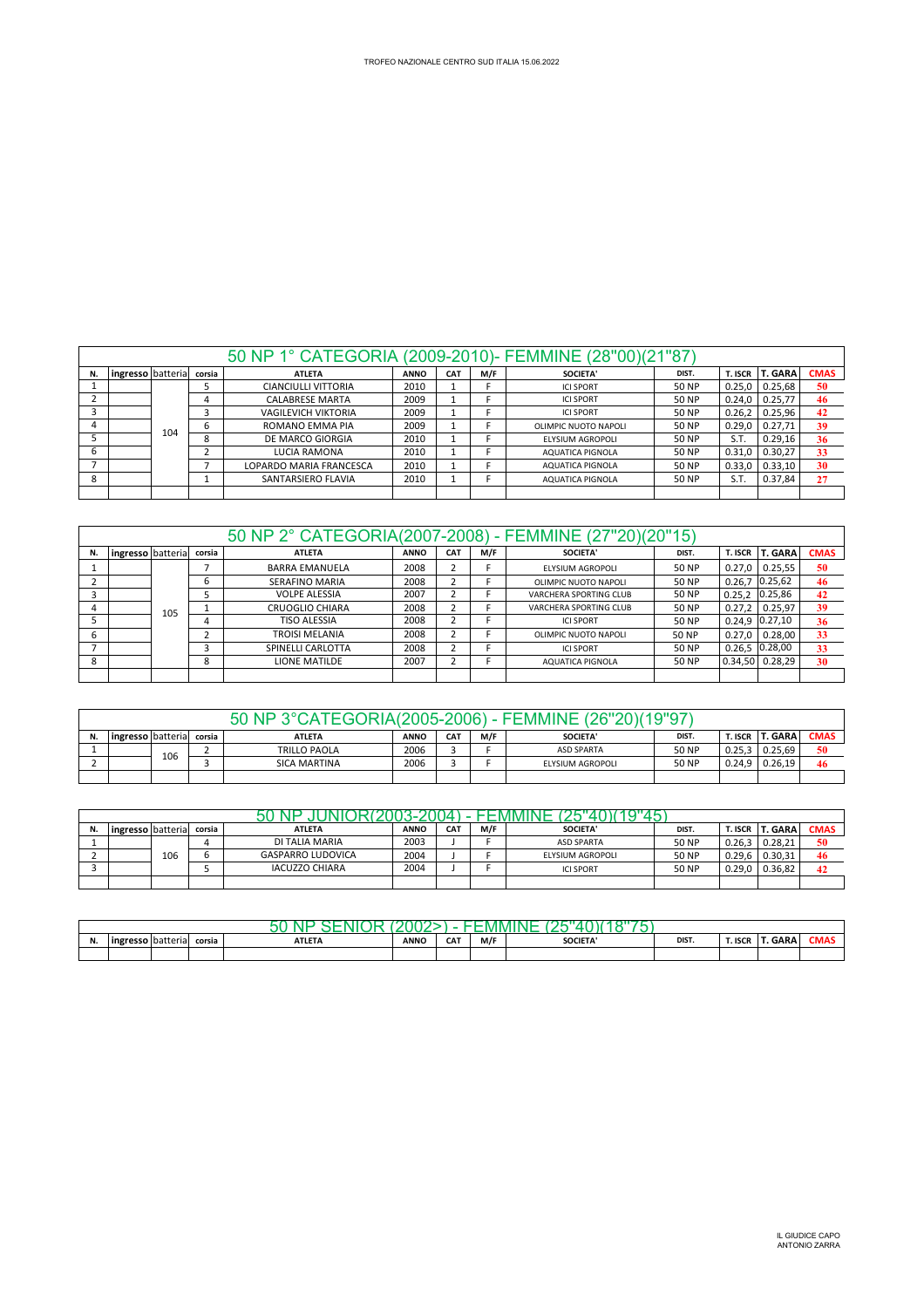|                                                                                                                                                           |  |     |  | TEGORIA (2009-2010)<br>40 |      |  |   | , -MASCH'              |              |        |                  |    |
|-----------------------------------------------------------------------------------------------------------------------------------------------------------|--|-----|--|---------------------------|------|--|---|------------------------|--------------|--------|------------------|----|
| M/F<br><b>T. GARA</b><br><b>CMAS</b><br>SOCIETA'<br><b>CAT</b><br>T. ISCR  <br><b>ANNO</b><br>ingresso batteria<br><b>ATLETA</b><br>N.<br>DIST.<br>corsia |  |     |  |                           |      |  |   |                        |              |        |                  |    |
|                                                                                                                                                           |  |     |  | CERBINO IVAN              | 2009 |  | M | AQUATICA PIGNOLA       | <b>50 NP</b> |        | $0.27.5$ 0.27.07 | 50 |
|                                                                                                                                                           |  | 107 |  | PISCITIELLO MICHELE       | 2009 |  | M | VARCHERA SPORTING CLUB | <b>50 NP</b> | 0.26.8 | 0.27,27          | 46 |
|                                                                                                                                                           |  |     |  | <b>ROMANO ELIA</b>        | 2010 |  | M | <b>ICI SPORT</b>       | <b>50 NP</b> | 0.28.0 | 0.27.42          | 42 |
|                                                                                                                                                           |  |     |  |                           |      |  |   |                        |              |        |                  |    |

|                                                                                                                                                                            |  |     |  | 50 NP 2° CATEGORIA (2007-2008) - MASCHI (25"70)(18"57" |      |  |   |                      |       |        |         |    |  |
|----------------------------------------------------------------------------------------------------------------------------------------------------------------------------|--|-----|--|--------------------------------------------------------|------|--|---|----------------------|-------|--------|---------|----|--|
| <b>T. GARA</b><br>M/F<br><b>CMAS</b><br>ingresso batteria<br>CA <sub>1</sub><br><b>SOCIETA'</b><br><b>T. ISCR</b><br>corsia<br><b>ATLETA</b><br><b>ANNO</b><br>N.<br>DIST. |  |     |  |                                                        |      |  |   |                      |       |        |         |    |  |
|                                                                                                                                                                            |  |     |  | <b>CARBONE ERASMO</b>                                  | 2008 |  | м | <b>ASD SPARTA</b>    | 50 NP | 0.21.3 | 0.21.32 | 50 |  |
|                                                                                                                                                                            |  |     |  | ROSSETTI GIOVANNI                                      | 2008 |  | M | <b>ASD SPARTA</b>    | 50 NP | 0.23.7 | 0.23,87 | 46 |  |
|                                                                                                                                                                            |  | 107 |  | SENATORE GIOVANNI                                      | 2008 |  | M | OLIMPIC NUOTO NAPOLI | 50 NP | 0.24.0 | 0.23.98 | 42 |  |
|                                                                                                                                                                            |  |     |  | <b>TORRUSIO DENNIS</b>                                 | 2008 |  | M | ELYSIUM AGROPOLI     | 50 NP | 0.24.7 | 0.25.50 | 39 |  |
|                                                                                                                                                                            |  |     |  | <b>LAMBIASE NICOLA</b>                                 | 2007 |  | M | <b>ICI SPORT</b>     | 50 NP | 0.25.0 | 0.25.63 | 36 |  |
|                                                                                                                                                                            |  |     |  |                                                        |      |  |   |                      |       |        |         |    |  |

|    | - IV/I               |     |        |                   |             |                 |     |                      |           |                      |               |       |  |  |
|----|----------------------|-----|--------|-------------------|-------------|-----------------|-----|----------------------|-----------|----------------------|---------------|-------|--|--|
| N. | lingresso I batteria |     | corsia | <b>ATLETA</b>     | <b>ANNO</b> | CA <sub>1</sub> | M/F | <b>SOCIETA'</b>      | DIST.     | <b>T. ISCR</b>       | <b>GARA</b>   | ∵ิMAS |  |  |
|    |                      | 108 |        | DE VITO ANTONIO   | 2005        |                 |     | OLIMPIC NUOTO NAPOLI | 50 NP     | ່າາ<br><b>0.20.0</b> | <b>0.43.7</b> | 50    |  |  |
|    |                      |     |        | CRISCUOLO ANTONIO | 2005        |                 |     | OLIMPIC NUOTO NAPOLI | 200 PINNE | 0.24.0               | <b>ASS</b>    |       |  |  |

| N. | ingresso batteria |     | corsia | <b>ATLETA</b>           | <b>ANNO</b> | <b>CAT</b> | M/F | <b>SOCIETA'</b>      | DIST. | $T$ ISCR $\mathsf{L}$ | T. GARA | <b>CMAS</b> |  |  |  |
|----|-------------------|-----|--------|-------------------------|-------------|------------|-----|----------------------|-------|-----------------------|---------|-------------|--|--|--|
|    |                   | 108 |        | <b>TORTORA LORENZO</b>  | 203         |            | M   | ELYSIUM AGROPOLI     | 50 NP | 0.21.9                | 0.22.29 | 50          |  |  |  |
|    |                   |     |        | <b>TROISI FRANCESCO</b> | 2003        |            | M   | OLIMPIC NUOTO NAPOLI | 50 NP | 0.22.5                | 0.22.40 | 46          |  |  |  |
|    |                   |     |        |                         |             |            |     |                      |       |                       |         |             |  |  |  |

|    |                   |     |        |                       |             |                 |     | 50 NP SENIOR (2002>) - MASCHI (22"50)(15"40) |              |                                       |             |
|----|-------------------|-----|--------|-----------------------|-------------|-----------------|-----|----------------------------------------------|--------------|---------------------------------------|-------------|
| N. | ingresso batteria |     | corsia | <b>ATLETA</b>         | <b>ANNO</b> | CA <sub>1</sub> | M/F | <b>SOCIETA'</b>                              | DIST.        | T. ISCR T. GARA                       | <b>CMAS</b> |
|    |                   | 108 |        | <b>GIUSTO EMILIO</b>  | 2001        |                 | м   | <b>ASD SPARTA</b>                            | 50 NP        | $0.22.0$ 0.22.43                      | 50          |
|    |                   |     |        | <b>RUSSO RAFFAELE</b> | 2001        |                 | M   | ELYSIUM AGROPOLI                             | <b>50 NP</b> | $\vert 0.22, 32 \vert 0.26, 29 \vert$ | 46          |
|    |                   |     |        |                       |             |                 |     |                                              |              |                                       |             |
|    |                   |     |        |                       |             |                 |     |                                              |              |                                       |             |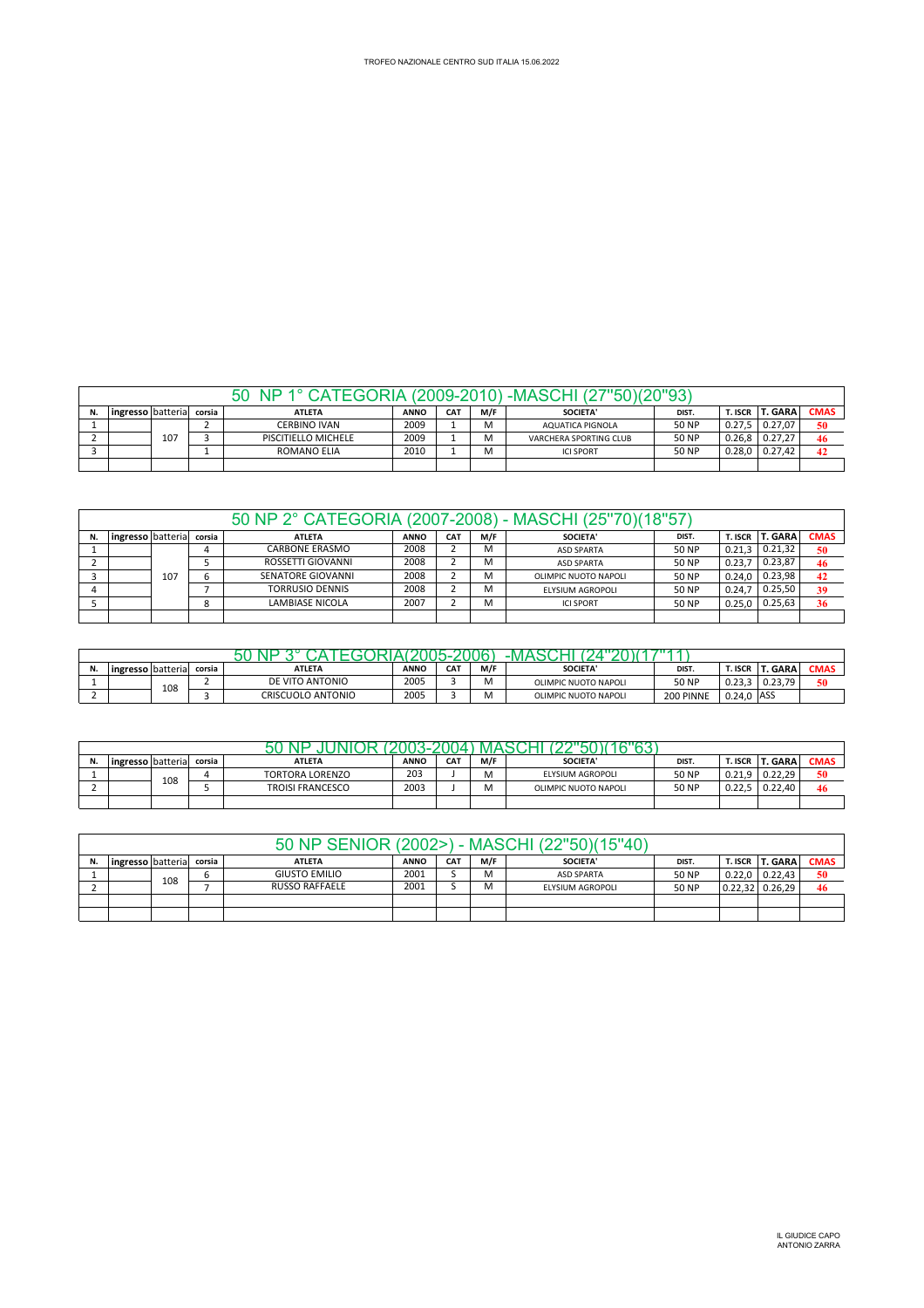| N. | ingresso batteria |     | corsia                  | <b>ATLETA</b>             | <b>ANNO</b> | <b>CAT</b> | M/F | <b>SOCIETA'</b>         | DIST.     | T. ISCR | T. GARA    | <b>CMAS</b> |
|----|-------------------|-----|-------------------------|---------------------------|-------------|------------|-----|-------------------------|-----------|---------|------------|-------------|
|    |                   |     | 4                       | <b>CALABRESE GAIA</b>     | 2009        |            |     | <b>ICI SPORT</b>        | 200 PINNE | 2.11,0  | 2.12,17    | 50          |
|    |                   |     | $\overline{\mathbf{c}}$ | ELIA VITTORIA             | 2010        |            |     | <b>ELYSIUM AGROPOLI</b> | 200 PINNE | 2.25,2  | 2.19,61    | 46          |
|    |                   | 109 | 5                       | DE MARCO GIORGIA          | 2010        |            |     | ELYSIUM AGROPOLI        | 200 PINNE | 2.21,0  | 2.21,36    | 42          |
| 4  |                   |     | 3                       | LORUSSO CLELIA            | 2010        |            |     | <b>AQUATICA PIGNOLA</b> | 200 PINNE | 2.23,00 | 2.21,70    | 39          |
|    |                   |     | ÷,                      | MARIA CARMELA FIMIANI     | 2009        |            |     | OLIMPIC NUOTO NAPOLI    | 200 PINNE | ST.     | 2.25,34    | 36          |
| 6  |                   |     | 6                       | <b>DUINO DESIRE</b>       | 2010        |            |     | <b>AQUATICA PIGNOLA</b> | 200 PINNE | 2.23,00 | 2.26,56    | 33          |
|    |                   |     | $\overline{ }$          | DI LEO GIADA              | 2009        |            |     | OCEANIKA NUOTO STURNO   | 200 PINNE | 2.30,0  | 2.27,17    | 30          |
|    |                   |     | 2                       | <b>GLIELMI SARA</b>       | 2010        |            |     | ELYSIUM AGROPOLI        | 200 PINNE | S.T.    | 2.28.22    | 27          |
| 8  |                   |     | ς                       | MELCHIONNA FIAMMA         | 2009        |            |     | OCEANIKA NUOTO STURNO   | 200 PINNE | 2.40.0  | 2.32,90    | 24          |
| 9  |                   |     | 4                       | <b>VARONE FEDERICA</b>    | 2009        |            |     | OCEANIKA NUOTO STURNO   | 200 PINNE | 2.30,0  | 2.32,91    | 22          |
| 10 |                   | 110 |                         | DE ROSA VITTORIA          | 2009        |            |     | <b>ICI SPORT</b>        | 200 PINNE | 2.30,0  | 2.35,04    | 20          |
| 11 |                   |     | 5                       | <b>CIANFRONE BEATRICE</b> | 2009        |            |     | ELYSIUM AGROPOLI        | 200 PINNE | 2.34.9  | ASS        |             |
| 12 |                   |     | 6                       | PIETROPINTO FRANCESCA     | 2009        |            |     | <b>ICI SPORT</b>        | 200 PINNE | S.T.    | <b>RIT</b> | <b>RIT</b>  |
| 13 |                   |     |                         |                           |             |            |     |                         |           |         |            |             |
|    |                   |     |                         |                           |             |            |     |                         |           |         |            |             |

|    |                   |     |        | 200 PINNE 2° CATEGORIA (2007-2008) - FEMMINE (2'19"00) (1'51"40) |             |                |     |                            |           |         |                 |             |
|----|-------------------|-----|--------|------------------------------------------------------------------|-------------|----------------|-----|----------------------------|-----------|---------|-----------------|-------------|
| N. | ingresso batteria |     | corsia | <b>ATLETA</b>                                                    | <b>ANNO</b> | <b>CAT</b>     | M/F | <b>SOCIETA'</b>            | DIST.     | T. ISCR | <b>T. GARA</b>  | <b>CMAS</b> |
|    |                   |     |        | LUCIANO VALENTINA                                                | 2007        |                |     | OLIMPIC NUOTO NAPOLI       | 200 PINNE | 2.09,6  | 2.05,23         | 50          |
|    |                   |     |        | <b>LORUSSO AURORA</b>                                            | 2008        |                |     | <b>AQUATICA PIGNOLA</b>    | 200 PINNE |         | 2.08,00 2.06,23 | 46          |
|    |                   | 111 | 6      | <b>ANDALORO MARTA</b>                                            | 2007        | $\overline{2}$ |     | NEW LINE POMEZIA 2 SSD ARL | 200 PINNE | 2.08,2  | 2.06,80         | 42          |
|    |                   |     | 4      | CREDENZA GIUSEPPINA                                              | 2008        |                |     | OCEANIKA NUOTO STURNO      | 200 PINNE | 2.06.0  | 2.06,80         | 42          |
|    |                   |     |        | <b>TISO ALESSIA</b>                                              | 2008        | $\overline{2}$ |     | <b>ICI SPORT</b>           | 200 PINNE | 2.06.0  | 2.08.46         | 39          |
|    |                   |     |        | <b>BARRA EMANUELA</b>                                            | 2008        | h              |     | <b>ELYSIUM AGROPOLI</b>    | 200 PINNE | 2.16,0  | 2.11.71         | 36          |
| 6  |                   |     | 3      | RADICELLA MARIANNA ANTONIA                                       | 2008        | 2              |     | ELYSIUM AGROPOLI           | 200 PINNE | 2.21,0  | 2.14,95         | 33          |
|    |                   |     |        | LIONE MATILDE                                                    | 2007        | 2              |     | AQUATICA PIGNOLA           | 200 PINNE | S.T.    | 2.17,03         | 30          |
| 8  |                   | 112 |        | PASCALE GIULIANNA                                                | 2007        |                |     | ELYSIUM AGROPOLI           | 200 PINNE | S.T.    | 2.18,12         | 27          |
| 9  |                   |     | b      | <b>GASPARRO FRANCESCA</b>                                        | 2008        | $\overline{2}$ |     | ELYSIUM AGROPOLI           | 200 PINNE | 2.26,4  | 2.18,62         | 24          |
| 10 |                   |     | 4      | DI MATTEO GIORGIA                                                | 2008        |                |     | ELYSIUM AGROPOLI           | 200 PINNE | 2.16,0  | ASS             |             |
| 11 |                   |     |        |                                                                  |             |                |     |                            |           |         |                 |             |
|    |                   |     |        |                                                                  |             |                |     |                            |           |         |                 |             |

|                                                                                                                                         |     |  | 200 PINNE 3° CATEGORIA (2005-2006) - FEMMINE (2'14"00)(1'51"40) |      |  |  |                        |           |        |         |    |  |  |
|-----------------------------------------------------------------------------------------------------------------------------------------|-----|--|-----------------------------------------------------------------|------|--|--|------------------------|-----------|--------|---------|----|--|--|
| <b>CMAS</b><br>T. ISCR T. GARA<br>M/F<br><b>CAT</b><br><b>ANNO</b><br>SOCIETA'<br>corsia<br><b>ATLETA</b><br>ingresso batteria<br>DIST. |     |  |                                                                 |      |  |  |                        |           |        |         |    |  |  |
|                                                                                                                                         |     |  | POLITO SILVANA                                                  | 2006 |  |  | <b>ICI SPORT</b>       | 200 PINNE | 1.56,0 | 2.02.74 | 50 |  |  |
|                                                                                                                                         | 113 |  | <b>IANNIELLO REBECCA</b>                                        | 2006 |  |  | ELYSIUM AGROPOLI       | 200 PINNE | 2.03.8 | 2.11,48 | 46 |  |  |
|                                                                                                                                         |     |  | SICA MARTINA                                                    | 2006 |  |  | ELYSIUM AGROPOLI       | 200 PINNE | 2.10.4 | 2.13.34 | 42 |  |  |
|                                                                                                                                         |     |  | MASTROGIACOMO SERENA                                            | 2006 |  |  | VARCHERA SPORTING CLUB | 200 PINNE | 1.47.2 | 2.13,51 | 39 |  |  |
|                                                                                                                                         |     |  |                                                                 |      |  |  |                        |           |        |         |    |  |  |
|                                                                                                                                         |     |  |                                                                 |      |  |  |                        |           |        |         |    |  |  |

|                                                                                                                                                   |     |  | 200 PINNE JUNIOR (2002>) - FEMMINE (2'09"00)(1'51"09) |      |  |  |                      |           |        |            |            |
|---------------------------------------------------------------------------------------------------------------------------------------------------|-----|--|-------------------------------------------------------|------|--|--|----------------------|-----------|--------|------------|------------|
| <b>T. GARA</b><br>M/F<br><b>CMAS</b><br>ingresso batteria<br><b>CAT</b><br>SOCIETA'<br>T. ISCR<br><b>ATLETA</b><br><b>ANNO</b><br>corsia<br>DIST. |     |  |                                                       |      |  |  |                      |           |        |            |            |
|                                                                                                                                                   |     |  | MONDELLI ANNAMARIA                                    | 2004 |  |  | ELYSIUM AGROPOLI     | 200 PINNE | 2.08,4 | 2.08.17    | 50         |
|                                                                                                                                                   | 113 |  | DAFNE CAPALDO                                         | 2003 |  |  | OLIMPIC NUOTO NAPOLI | 200 PINNE | 2.09,2 | 2.08,45    | 46         |
|                                                                                                                                                   |     |  | DI TALIA MARIA                                        | 2003 |  |  | <b>ASD SPARTA</b>    | 200 PINNE | 2.00.0 | <b>RIT</b> | <b>RIT</b> |
|                                                                                                                                                   |     |  |                                                       |      |  |  |                      |           |        |            |            |
|                                                                                                                                                   |     |  |                                                       |      |  |  |                      |           |        |            |            |

|    |                                                                                                                                            |  |  | <b>PINNE</b><br><u> 200 - </u><br><b>SENIOR</b> | 2002 | <b>CONTRACTOR</b> |  | (2'09"00)(1'48"22)<br>EEMMINE |  |  |  |  |
|----|--------------------------------------------------------------------------------------------------------------------------------------------|--|--|-------------------------------------------------|------|-------------------|--|-------------------------------|--|--|--|--|
| N. | T. GARA<br>M/F<br><b>CMAS</b><br><b>CAT</b><br>SOCIETA'<br>T. ISCR<br><b>ANNO</b><br><b>ATLETA</b><br>ingresso batteria<br>corsia<br>DIST. |  |  |                                                 |      |                   |  |                               |  |  |  |  |
|    |                                                                                                                                            |  |  |                                                 |      |                   |  |                               |  |  |  |  |
|    |                                                                                                                                            |  |  |                                                 |      |                   |  |                               |  |  |  |  |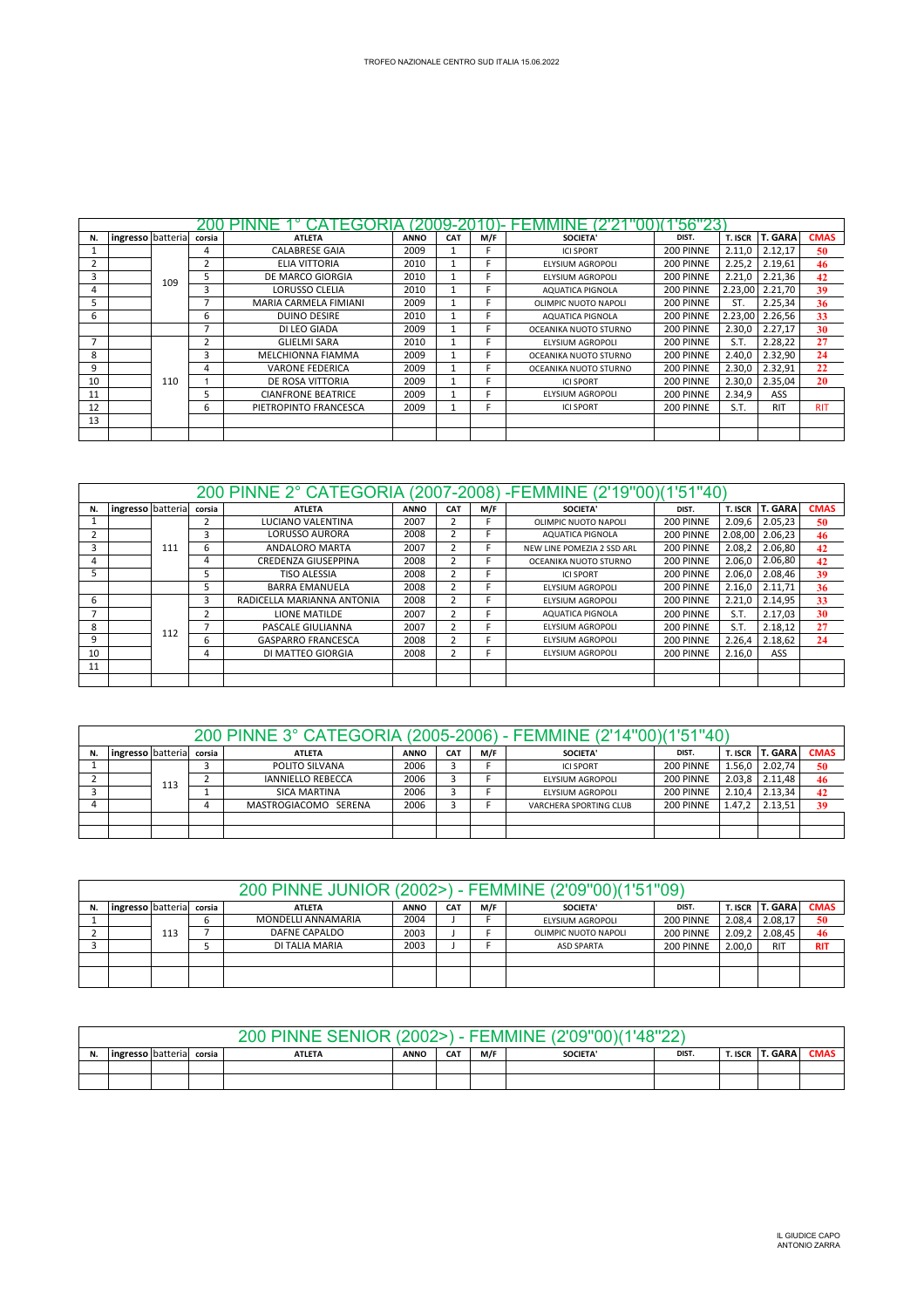|    |                   |     |        | 200 PINNE 1° CATEGORIA (2009-2010) -MASCHI (2'19"00)(1'53"62) |             |            |     |                                |           |         |                |             |
|----|-------------------|-----|--------|---------------------------------------------------------------|-------------|------------|-----|--------------------------------|-----------|---------|----------------|-------------|
| N. | ingresso batteria |     | corsia | <b>ATLETA</b>                                                 | <b>ANNO</b> | <b>CAT</b> | M/F | <b>SOCIETA'</b>                | DIST.     | T. ISCR | <b>T. GARA</b> | <b>CMAS</b> |
|    |                   |     | 4      | PIGNATA GERARDO                                               | 2009        |            | M   | VARCHERA SPORTING CLUB         | 200 PINNE | 1.58,0  | 1.57,27        | 50          |
|    |                   |     | 5      | RIZZO ANDREA                                                  | 2009        |            | M   | <b>ICI SPORT</b>               | 200 PINNE | 2.02,0  | 2.06,36        | 46          |
| 3  |                   | 114 | 6      | DI LIONE MANUEL                                               | 2009        |            | M   | VARCHERA SPORTING CLUB         | 200 PINNE | 2.19,0  | 2.10,85        | 42          |
| 4  |                   |     | 6      | <b>FLAMMIA MARCO</b>                                          | 2009        |            | M   | OCEANIKA NUOTO STURNO          | 200 PINNE | 2.12,0  | 2.11,18        | 39          |
|    |                   |     | з      | PIEGARI DONATO                                                | 2009        |            | M   | <b>ICI SPORT</b>               | 200 PINNE | 2.07.0  | 2.17.21        | 36          |
| 6  |                   |     | 2      | DE MATTIA ALESSIO                                             | 2010        |            | M   | <b>ICI SPORT</b>               | 200 PINNE | 2.12,5  | 2.18,55        | 33          |
|    |                   |     | 2      | LIONE LUIGI                                                   | 2009        |            | M   | AQUATICA PIGNOLA               | 200 PINNE | S.T.    | 2.18.65        | 30          |
|    |                   |     | ÷,     | D'ALESSIO ALESSANDRO                                          | 2010        |            | M   | <b>ICI SPORT</b>               | 200 PINNE | 2.13,0  | 2.18.88        | 27          |
| 8  |                   |     | 4      | <b>GRIECO JACOPO</b>                                          | 2010        |            | M   | VARCHERA SPORTING CLUB         | 200 PINNE | 2.19,0  | 2.21,43        | 24          |
| 9  |                   | 115 | 3      | STEDILE SEBASTIANO                                            | 2009        |            | M   | DISCIPLINE SPORTIVE BELLE ARTI | 200 PINNE | 2.19.0  | 2.24,55        | 22          |
| 10 |                   |     | 5      | <b>BAFFIGO PIETRO NOE'</b>                                    | 2010        |            | M   | DISCIPLINE SPORTIVE BELLE ARTI | 200 PINNE | 2.19,0  | 2.27,87        | 20          |
| 11 |                   |     | E.     | D'AVINO ANGELO                                                | 2010        |            | M   | ELYSIUM AGROPOLI               | 200 PINNE | S.T.    | 2.54,72        | 18          |
| 12 |                   |     |        |                                                               |             |            |     |                                |           |         |                |             |
|    |                   |     |        |                                                               |             |            |     |                                |           |         |                |             |

|    |                   |     |        | пt                          |             |            |     |                      |           |         |                |             |
|----|-------------------|-----|--------|-----------------------------|-------------|------------|-----|----------------------|-----------|---------|----------------|-------------|
| N. | ingresso batteria |     | corsia | <b>ATLETA</b>               | <b>ANNO</b> | <b>CAT</b> | M/F | <b>SOCIETA'</b>      | DIST.     | T. ISCR | <b>T. GARA</b> | <b>CMAS</b> |
|    |                   |     |        | D'ALESSIO LUCA              | 2008        |            | м   | <b>ICI SPORT</b>     | 200 PINNE | 1.52,0  | 1.52,79        | 50          |
|    |                   | 117 |        | <b>AVALLONE MICHELE</b>     | 2007        |            | м   | <b>ICI SPORT</b>     | 200 PINNE | 1.50.0  | 1.53,39        | 46          |
|    |                   |     |        | <b>CIANCIULLI FRANCESCO</b> | 2008        |            | M   | <b>ICI SPORT</b>     | 200 PINNE | 1.54.0  | 2.03,71        | 42          |
|    |                   |     | 8      | STRAFELLA IVAN              | 2007        |            | м   | <b>ICI SPORT</b>     | 200 PINNE | S.T.    | 2.06,40        | 39          |
| 4  |                   |     | 6      | MAZZIOTTI LUIGI             | 2007        |            | м   | OLIMPIC NUOTO NAPOLI | 200 PINNE | 2.05.0  | 2.06,71        | 36          |
|    |                   |     |        | <b>GIORDANO STEFANO</b>     | 2007        |            | м   | ELYSIUM AGROPOLI     | 200 PINNE | 2.08.4  | 2.07,54        | 33          |
| 6  |                   |     |        | <b>ROMANO NOBILE</b>        | 2007        |            | м   | OLIMPIC NUOTO NAPOLI | 200 PINNE | 2.05.3  | 2.09,01        | 30          |
|    |                   |     |        | <b>GRIPPA DANIELE</b>       | 2006        | 3          | м   | <b>ICI SPORT</b>     | 200 PINNE | S.T.    | 2.11,84        | 27          |
| 8  |                   | 116 |        | DI BIASI ALESSANDRO         | 2008        |            | M   | ELYSIUM AGROPOLI     | 200 PINNE | S.T.    | 2.15,77        | 24          |
| q  |                   |     |        | POLITO LEONARDO             | 2007        |            | м   | <b>ICI SPORT</b>     | 200 PINNE | 2.13,0  | 2.23,55        | 22          |
| 10 |                   |     |        | D'ALESSIO ANTONELLO         | 2008        |            | м   | ELYSIUM AGROPOLI     | 200 PINNE | S.T.    | 2.36,84        | 20          |
| 11 |                   |     |        |                             |             |            |     |                      |           |         |                |             |
|    |                   |     |        |                             |             |            |     |                      |           |         |                |             |

|    |                   |     |        | 200 PINNE 3° CATEGORIA (2005-2006) |             |     |     | -MASCHI (2'06"00)(1'37"78) |           |                |                 |             |
|----|-------------------|-----|--------|------------------------------------|-------------|-----|-----|----------------------------|-----------|----------------|-----------------|-------------|
| N. | ingresso batteria |     | corsia | <b>ATLETA</b>                      | <b>ANNO</b> | CAT | M/F | <b>SOCIETA'</b>            | DIST.     | <b>T. ISCR</b> | <b>T. GARA</b>  | <b>CMAS</b> |
|    |                   |     |        | <b>TIRONE VITTORIO</b>             | 2005        | 3   | M   | OLIMPIC NUOTO NAPOLI       | 200 PINNE | 1.53,3         | 1.49,67         | 50          |
|    |                   | 117 | 3      | MASTROGIACOMO ANTONIO              | 2005        | 3   | M   | VARCHERA SPORTING CLUB     | 200 PINNE |                | 1.50,6 1.51,31  | 46          |
| 3  |                   |     | 5      | AMBROSONE LUIGI                    | 2005        | 3   | M   | OCEANIKA NUOTO STURNO      | 200 PINNE |                | 1.50.0 1.52,11  | 42          |
|    |                   |     | 4      | <b>VUOCOLO MATTIA</b>              | 2006        | 3   | M   | VARCHERA SPORTING CLUB     | 200 PINNE | 1.47.0         | 1.52,20         | 39          |
| 4  |                   |     | 8      | <b>GRIECO GIOVANNI</b>             | 2005        | 3   | M   | <b>AQUATICA PIGNOLA</b>    | 200 PINNE |                | 1.59.00 1.57,07 | 36          |
|    |                   |     | 4      | RADICELLA ALFONSO                  | 2006        | 3   | M   | ELYSIUM AGROPOLI           | 200 PINNE | 2.02.7         | 1.58,20         | 33          |
| 6  |                   |     | 6      | <b>VALLETTA FRANCESCO</b>          | 2006        | 3   | M   | ELYSIUM AGROPOLI           | 200 PINNE | 1.52.9         | 2.01,86         | 30          |
|    |                   | 118 |        | <b>CORRADINO VITTORIO</b>          | 2005        | 3   | M   | ELYSIUM AGROPOLI           | 200 PINNE |                | 1.56,8 2.04,92  | 27          |
| 8  |                   |     |        | <b>CERIELLO MICHELE</b>            | 2006        | 3   | M   | VARCHERA SPORTING CLUB     | 200 PINNE | 1.56.0         | 2.05,15         | 24          |
| 9  |                   |     |        | <b>LAZZARI ANTONIO</b>             | 2005        | 3   | M   | <b>NAUTILUS BRINDISI</b>   | 200 PINNE | 2.06.0         | 2.05,34         | 22          |
| 10 |                   |     | 6      | DE VITO ANTONIO                    | 2005        | 3   | M   | OLIMPIC NUOTO NAPOLI       | 200 PINNE | ST.            | 2.08,17         | 20          |
| 11 |                   |     |        |                                    |             |     |     |                            |           |                |                 |             |
|    |                   |     |        |                                    |             |     |     |                            |           |                |                 |             |

|                                                                                                                                                 |  |     |   | 200 PINNE JUNIOR (2003-2004) MASCHI (1'59"00)(1'37"59) |      |  |   |                        |           |        |                   |    |
|-------------------------------------------------------------------------------------------------------------------------------------------------|--|-----|---|--------------------------------------------------------|------|--|---|------------------------|-----------|--------|-------------------|----|
| <b>T. GARA</b><br>ingresso batteria<br>M/F<br>T. ISCR<br>DIST.<br>corsia<br><b>CAT</b><br><b>ANNO</b><br><b>SOCIETA'</b><br><b>ATLETA</b><br>N. |  |     |   |                                                        |      |  |   |                        |           |        | <b>CMAS</b>       |    |
|                                                                                                                                                 |  |     | 4 | ROMANO DAVIDE                                          | 2004 |  | M | OCEANIKA NUOTO STURNO  | 200 PINNE |        | $1.42,45$ 1.45,63 | 50 |
|                                                                                                                                                 |  |     |   | CAPPETTA SALVATORE                                     | 2004 |  | M | VARCHERA SPORTING CLUB | 200 PINNE | 1.52.0 | 1.52,79           | 46 |
|                                                                                                                                                 |  | 119 |   | <b>GAUDIANI FAUSTO</b>                                 | 2003 |  | M | ELYSIUM AGROPOLI       | 200 PINNE | 1.56.1 | 1.53,63           | 42 |
|                                                                                                                                                 |  |     |   | <b>STRAFELLA DENNIS</b>                                | 2003 |  | M | <b>ICLSPORT</b>        | 200 PINNE | 1.53.0 | 1.54.86           | 39 |
|                                                                                                                                                 |  |     | n | <b>DANIELE EMANUEL</b>                                 | 2004 |  | м | VARCHERA SPORTING CLUB | 200 PINNE | 1.56.0 | 1.57.97           | 36 |
|                                                                                                                                                 |  |     |   | ORLOTTI CHRISTIAN                                      | 2003 |  | M | ELYSIUM AGROPOLI       | 200 PINNE | 2.05.4 | 2.13,54           | 33 |
|                                                                                                                                                 |  |     |   |                                                        |      |  |   |                        |           |        |                   |    |

|    |                   |     |        | <b>200 PINNE SENIOF</b>     | 2002        |                 | <b>MASCH</b> | '59" <sup>r</sup> |           |                |                |             |
|----|-------------------|-----|--------|-----------------------------|-------------|-----------------|--------------|-------------------|-----------|----------------|----------------|-------------|
| N. | ingresso batteria |     | corsia | <b>ATLETA</b>               | <b>ANNO</b> | CA <sub>1</sub> | M/F          | <b>SOCIETA'</b>   | DIST.     | <b>T. ISCR</b> | <b>T. GARA</b> | <b>CMAS</b> |
|    |                   |     | 4      | DI PALMA FRANCESCO VITTORIO | 2002        |                 | M            | ELYSIUM AGROPOLI  | 200 PINNE | 1.45.2         | 1.47.03        | 50          |
|    |                   | 120 |        | <b>GAUDIANI LUIGI</b>       | 2000        |                 | M            | ELYSIUM AGROPOLI  | 200 PINNE | 1.48.0         | 1.47.11        | 46          |
|    |                   |     | n      | <b>BELMONTE ALEX</b>        | 2002        |                 | M            | <b>ASD SPARTA</b> | 200 PINNE | S.T            | 2.06.05        | 42          |
|    |                   |     |        | PESTICCIO EMILIO            | 2001        |                 | M            | <b>ICI SPORT</b>  | 200 PINNE | S.T            | 2.13.68        | 39          |
|    |                   |     |        |                             |             |                 |              |                   |           |                |                |             |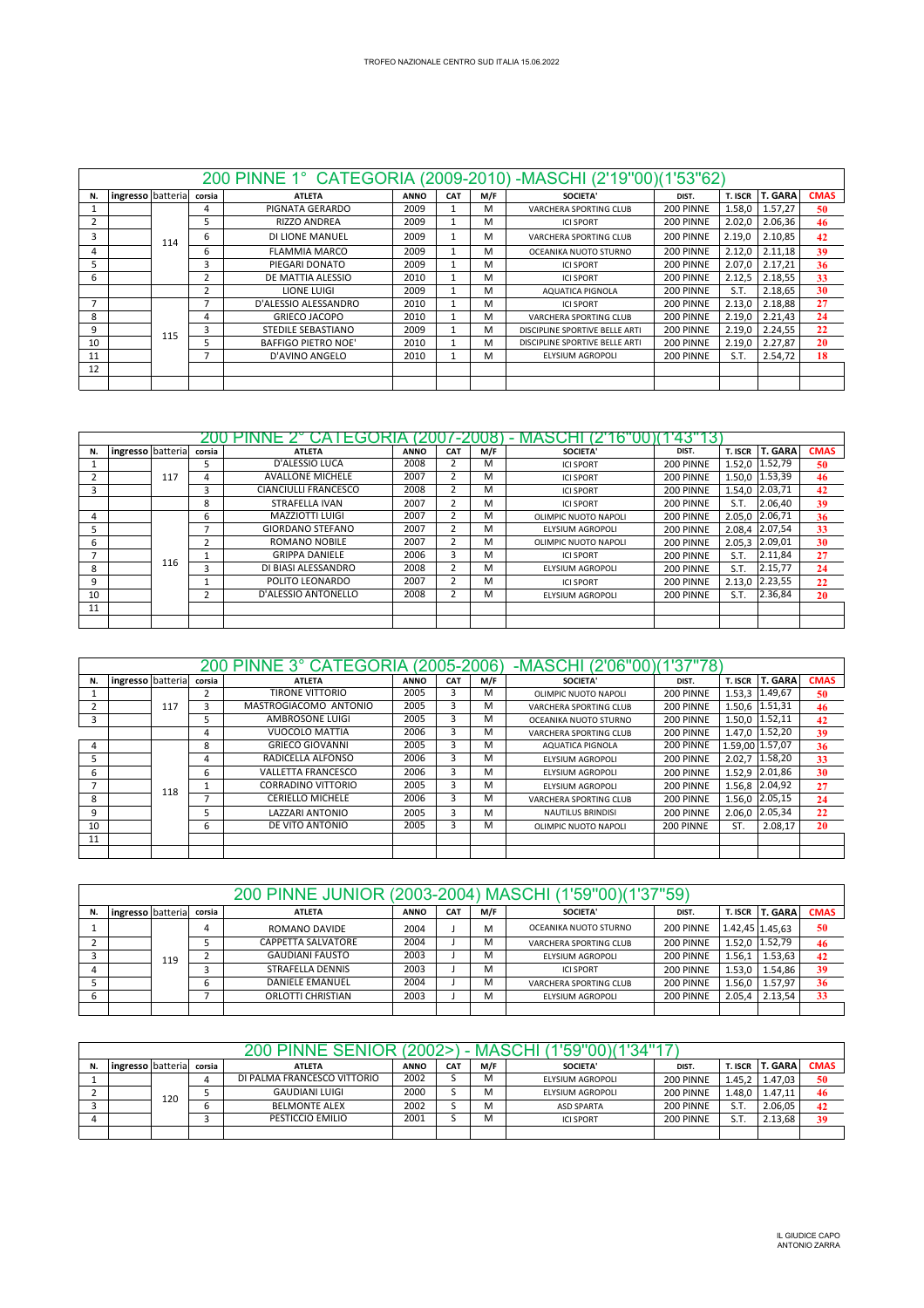| ingresso batteria |     | corsia | <b>ATLETA</b>              | <b>ANNO</b> | CA <sub>7</sub> | M/F | <b>SOCIETA'</b>            | DIST.  | t. Iscr i | <b>T. GARA</b> | <b>CMAS</b> |
|-------------------|-----|--------|----------------------------|-------------|-----------------|-----|----------------------------|--------|-----------|----------------|-------------|
|                   |     |        | <b>VAGILEVICH VIKTORIA</b> | 2009        |                 |     | <b>ICI SPORT</b>           | 200 NP | S.T.      | 2.09.98        | 50          |
|                   |     |        | D'ANGELO MARTINA           | 2010        |                 |     | NEW LINE POMEZIA 2 SSD ARL | 200 NP | 2.05.5    | 2.10.65        | 46          |
|                   | 121 |        | CIANCIULLI VITTORIA        | 2010        |                 |     | <b>ICI SPORT</b>           | 200 NP | 2.15.0    | 2.12.25        | 42          |
|                   |     |        | <b>CALABRESE MARTA</b>     | 2009        |                 |     | <b>ICI SPORT</b>           | 200 NP | 2.14.0    | 2.15.67        | 39          |
|                   |     |        | ROMANO EMMA PIA            | 2009        |                 |     | OLIMPIC NUOTO NAPOLI       | 200 NP | ST.       | 2.36.44        | 36          |
|                   |     |        |                            |             |                 |     |                            |        |           |                |             |

|    |                   |     |        | 200 NP 2°CATEGORIA(2007-2008)- FEMMINE (2'11"00)(1'39"98) |             |            |     |                        |        |         |                |             |
|----|-------------------|-----|--------|-----------------------------------------------------------|-------------|------------|-----|------------------------|--------|---------|----------------|-------------|
| N. | ingresso batteria |     | corsia | <b>ATLETA</b>                                             | <b>ANNO</b> | <b>CAT</b> | M/F | SOCIETA'               | DIST.  | r. ISCR | <b>T. GARA</b> | <b>CMAS</b> |
|    |                   |     |        | PIGNATA MARIAFRANCESCA                                    | 2008        |            |     | VARCHERA SPORTING CLUB | 200 NP | 2.11.0  | 2.10.11        | 50          |
|    |                   | 122 |        | <b>SERAFINO MARIA</b>                                     | 2008        |            |     | OLIMPIC NUOTO NAPOLI   | 200 NP | 2.20.5  | 2.17.00        | 46          |
|    |                   |     |        | <b>TROISI MELANIA</b>                                     | 2008        |            |     | OLIMPIC NUOTO NAPOLI   | 200 NP | 2.15.0  | 2.20.43        | 42          |
|    |                   |     |        | SPINELLI CARLOTTA                                         | 2008        |            |     | <b>ICI SPORT</b>       | 200 NP | S.T.    | 2.25.43        | 39          |
|    |                   |     |        |                                                           |             |            |     |                        |        |         |                |             |

|                                                                                                                                                   |     |  | 'OG               |      |  | -נאמפי | <b>IMAN</b>      | ອດ     |                         |         |    |  |
|---------------------------------------------------------------------------------------------------------------------------------------------------|-----|--|-------------------|------|--|--------|------------------|--------|-------------------------|---------|----|--|
| CMA:<br>. GARA<br><b>lingresso</b> batteria<br>DIST.<br><b>CAT</b><br>M/F<br><b>SOCIETA'</b><br><b>ANNO</b><br>T. ISCR<br><b>ATLETA</b><br>corsia |     |  |                   |      |  |        |                  |        |                         |         |    |  |
|                                                                                                                                                   | 122 |  | RUSSO MARIAGRAZIA | 2006 |  |        | ELYSIUM AGROPOLI | 200 NP | า า า<br><u> 2.21.1</u> | 2.25.69 | 50 |  |
|                                                                                                                                                   |     |  |                   |      |  |        |                  |        |                         |         |    |  |

|                        |          |        | τи            |             |     | • IV/HV/H | .              |       |         |             |     |
|------------------------|----------|--------|---------------|-------------|-----|-----------|----------------|-------|---------|-------------|-----|
| <br><b>Ingresso</b> It | hatteria | corsia | <b>ATLETA</b> | <b>ANNO</b> | CAT | M/F       | <b>SOCIETA</b> | DIST. | T. ISCR | <b>GARA</b> | CMA |
|                        |          |        |               |             |     |           |                |       |         |             |     |

|    |                   |                       |        | M             |             |            |     |                |       |         |         |      |
|----|-------------------|-----------------------|--------|---------------|-------------|------------|-----|----------------|-------|---------|---------|------|
| N. | ingresso batteria | $\sim$ $\sim$<br>ld I | corsia | <b>ATLETA</b> | <b>ANNO</b> | <b>CAT</b> | M/F | <b>SOCIETA</b> | DIST. | T. ISCR | T. GARA | CMA: |
|    |                   |                       |        |               |             |            |     |                |       |         |         |      |

| N. | ingresso batteria |     | corsia | <b>ATLETA</b>          | <b>ANNO</b> | CA7 | M/F        | <b>SOCIETA'</b>  | DIST.  | . ISCR          | GARA       | <b>CMAS</b> |
|----|-------------------|-----|--------|------------------------|-------------|-----|------------|------------------|--------|-----------------|------------|-------------|
|    |                   | 124 |        | <b>PARENTE NICOLO'</b> | 2010        |     | M          | ELYSIUM AGROPOLI | 200 NP | S.T             | 3.09.24    | 50          |
|    |                   |     |        | <b>CERBINO IVAN</b>    | 2009        |     | ٨л<br>ו או | AQUATICA PIGNOLA | 200 NP | $c$ $\tau$<br>. | <b>RIT</b> | <b>RIT</b>  |
|    |                   |     |        |                        |             |     |            |                  |        |                 |            |             |

|    |                   |     |        | 200 NP 2° CATEGORIA (2007-2008) - MASCHI (2'07"00)(1'33"68) |             |            |     |                      |        |         |                |             |
|----|-------------------|-----|--------|-------------------------------------------------------------|-------------|------------|-----|----------------------|--------|---------|----------------|-------------|
| N. | ingresso batteria |     | corsia | <b>ATLETA</b>                                               | <b>ANNO</b> | <b>CAT</b> | M/F | <b>SOCIETA'</b>      | DIST.  | T. ISCR | <b>T. GARA</b> | <b>CMAS</b> |
|    |                   |     | 4      | CARBONE ERASMO                                              | 2008        |            | M   | <b>ASD SPARTA</b>    | 200 NP |         | 1.53,0 1.48,43 | 50          |
|    |                   |     |        | DE CARLUCCIO PIETRO                                         | 2007        |            | M   | OLIMPIC NUOTO NAPOLI | 200 NP |         | 1.56,0 1.48,66 | 46          |
|    |                   |     |        | ROSSETTI GIOVANNI                                           | 2008        |            | M   | <b>ASD SPARTA</b>    | 200 NP |         | 2.05.0 2.06,33 | 42          |
|    |                   | 123 | 6      | <b>TORRUSIO DENNIS</b>                                      | 2008        |            | M   | ELYSIUM AGROPOLI     | 200 NP | 2.06.1  | 2.06,52        | 39          |
|    |                   |     |        | LAMBIASE NICOLA                                             | 2007        |            | M   | <b>ICLSPORT</b>      | 200 NP | S.T.    | 2.06.91        | 36          |
|    |                   |     |        | SENATORE GIOVANNI                                           | 2008        |            | м   | OLIMPIC NUOTO NAPOLI | 200 NP | 2.15.0  | 2.14,10        | 33          |
|    |                   |     |        | <b>CHIACCHO GIUSEPPE</b>                                    | 2007        |            | м   | OLIMPIC NUOTO NAPOLI | 200 NP | ST.     | 2.14,63        | 30          |
|    |                   |     |        |                                                             |             |            |     |                      |        |         |                |             |

|    |                   |     |        | 200 NP 3° CATEGORIA( 2005-2006) |             |                 |     | (1'58"50)(1'27"11<br>-MASCHI |        |                |                |             |
|----|-------------------|-----|--------|---------------------------------|-------------|-----------------|-----|------------------------------|--------|----------------|----------------|-------------|
| N. | ingresso batteria |     | corsia | <b>ATLETA</b>                   | <b>ANNO</b> | CA <sub>1</sub> | M/F | <b>SOCIETA'</b>              | DIST.  | <b>T. ISCR</b> | <b>T. GARA</b> | <b>CMAS</b> |
|    |                   |     |        | NAPOLI FERDINANDO               | 2005        |                 | M   | OLIMPIC NUOTO NAPOLI         | 200 NP |                | 1.50.6 1.51,94 | 50          |
|    |                   | 124 |        | <b>BETI MATTEO</b>              | 2005        |                 | M   | APRILIA SPORTING VILLAGE     | 200 NP |                | 1.59,0 1.57,78 | 46          |
|    |                   |     |        | <b>CECCHETTI LEONARDO</b>       | 2006        |                 | M   | SIS ROMA NP FIUMICINO        | 200 NP | 2.03.5         | 2.08.84        | 42          |
|    |                   |     |        |                                 |             |                 |     |                              |        |                |                |             |

|                          |  | 200<br>OR.<br>. NP<br>. II INK | $(2003 - 2004)$ |            |     | !) MASCHI (1'51"00)(1'21"40) |       |         |                |             |
|--------------------------|--|--------------------------------|-----------------|------------|-----|------------------------------|-------|---------|----------------|-------------|
| ingresso batteria corsia |  | <b>ATLETA</b>                  | <b>ANNO</b>     | <b>CAT</b> | M/F | <b>SOCIETA'</b>              | DIST. | T. ISCR | <b>T. GARA</b> | <b>CMAS</b> |
|                          |  |                                |                 |            |     |                              |       |         |                |             |
|                          |  |                                |                 |            |     |                              |       |         |                |             |

|           |                      |                |        |               |             | v          |     |                |       |         |                       |              |
|-----------|----------------------|----------------|--------|---------------|-------------|------------|-----|----------------|-------|---------|-----------------------|--------------|
| $ -$<br>. | <b>Ingr</b><br>resso | ) I batteria i | corsia | <b>ATLETA</b> | <b>ANNO</b> | <b>CAT</b> | M/F | <b>SOCIETA</b> | DIST. | T. ISCR | $\sim$ $\sim$<br>GAKA | <b>LIVIA</b> |
|           |                      |                |        |               |             |            |     |                |       |         |                       |              |